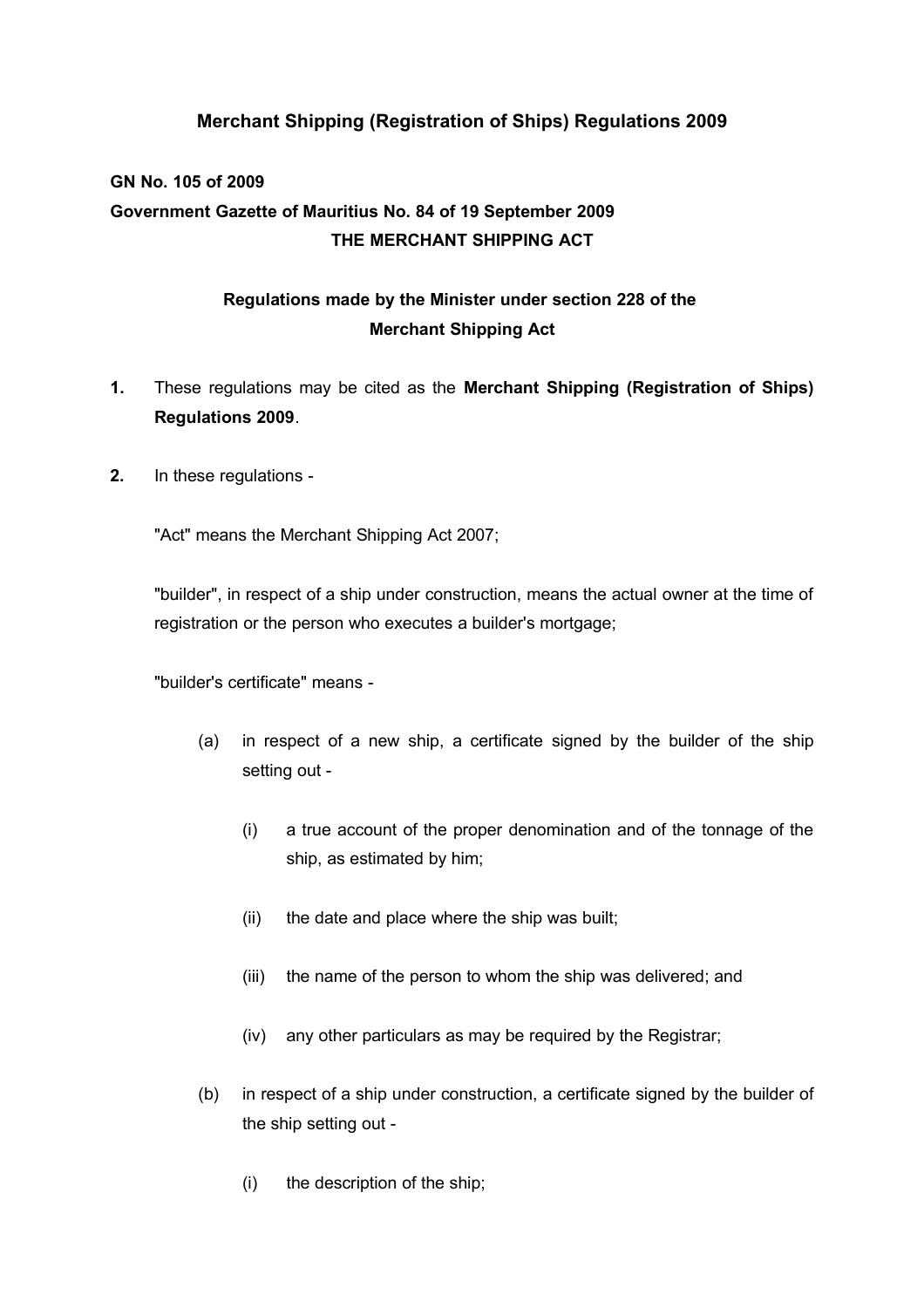- (ii) his name and address; and
- (iii) any other particulars as may be required by the Registrar;

"builder's mortgage" means a mortgage in respect of a ship under construction;

"certificate of bareboat charter registry" means a certificate of registration issued to a ship under section 51 of the Act;

"certificate of registry" -

- (a) means a certificate of registration issued to a ship under these regulations; and
- (b) includes a certificate of bareboat charter registry;

"Classification Society" means any of the societies specified in the First Schedule;

"closure transcript" means· a certified extract from the register setting out -

- (a) that the entry in the register in respect of a ship has been closed;
- (b) the date of its closure; and
- (c) the details about the ship and its ownership at the time of closure;

"Conventions" means the International Conventions specified in the Second Schedule;

"declaration of ownership and eligibility" means a declaration which complies with section 19 of the Act;

"first registration" means the provisional or permanent registration of a ship in the Register, whichever occurs first;

"identifying number" means the unique identifying number allocated to a bareboat chartered ship on its registration on the primary register;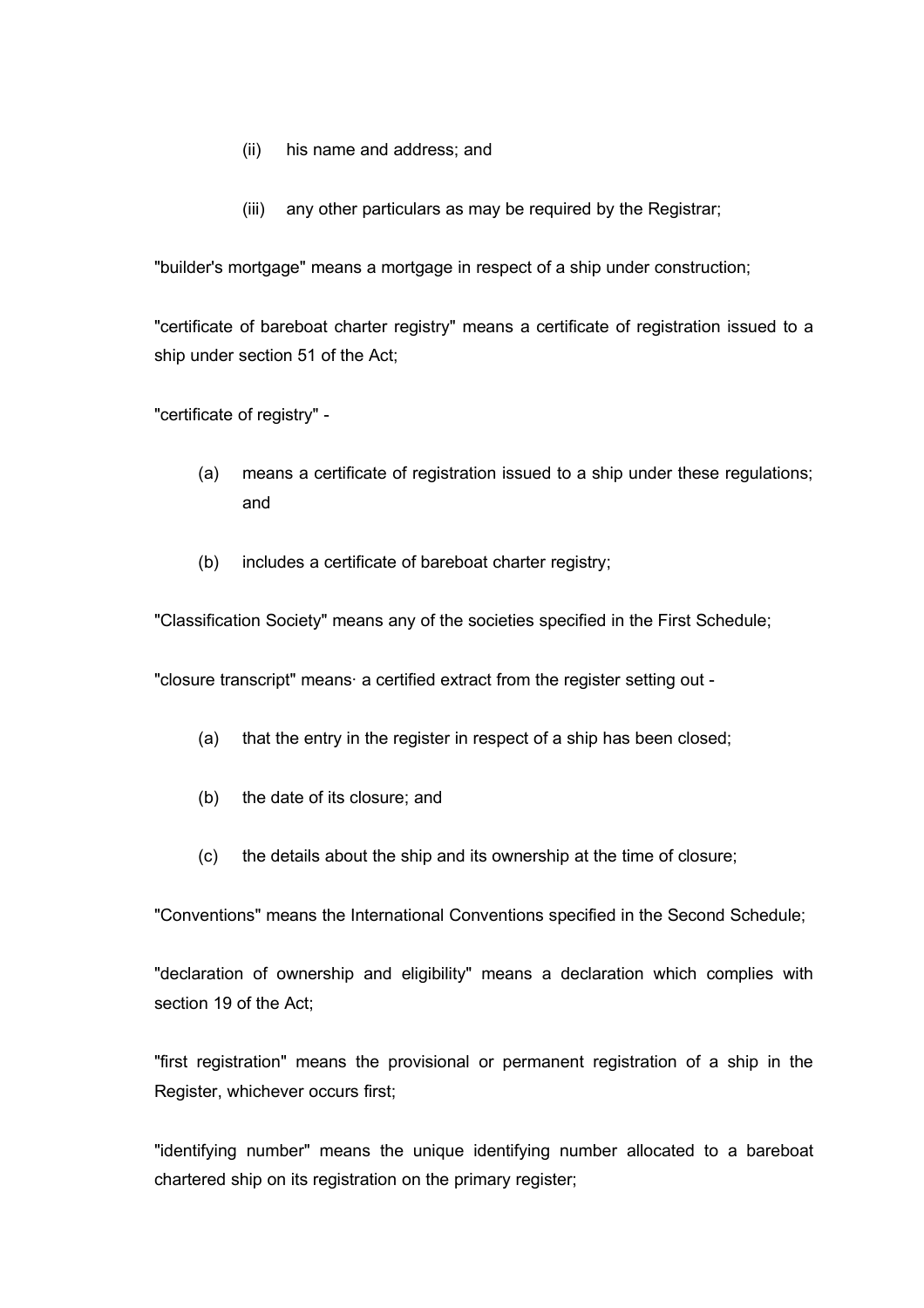"length" has the meaning given in the Tonnage Regulations;

"overall length" has the meaning given in the Tonnage Regulations;

"passenger submersible craft" means a passenger carrying mobile vessel, which primarily operates under water and relies on surface support, a surface ship or shore based facilities for monitoring and for one or more of the following -

- (a) recharging of power supply;
- (b) recharging high pressure air; and
- (c) recharging life support;

"primary register" means the Register on which the ship is registered at the time an application is made to register the ship as a bareboat chartered ship;

"ship" –

- (a) has the same meaning as in section 2 of the Act;
- (b) includes a ship under construction; and
- (c) does not include a demise chartered ship except for the purposes of Parts VII and VIII of the Act;

"SOLAS 1974" means the Convention on the Safety of Life At Sea adopted by the International Conference on Safety of Life at Sea on 1 November 1974;

"submersible craft" means any description of manned mobile submersible craft which is designed to maintain some or all its occupants at or near atmospheric pressure and to include free, self-propelled, tethered, towed or bottom contact-propelled apparatus, one man submersible craft and atmospheric diving suits;

"transfer of a ship" includes the transfer of any share of a ship.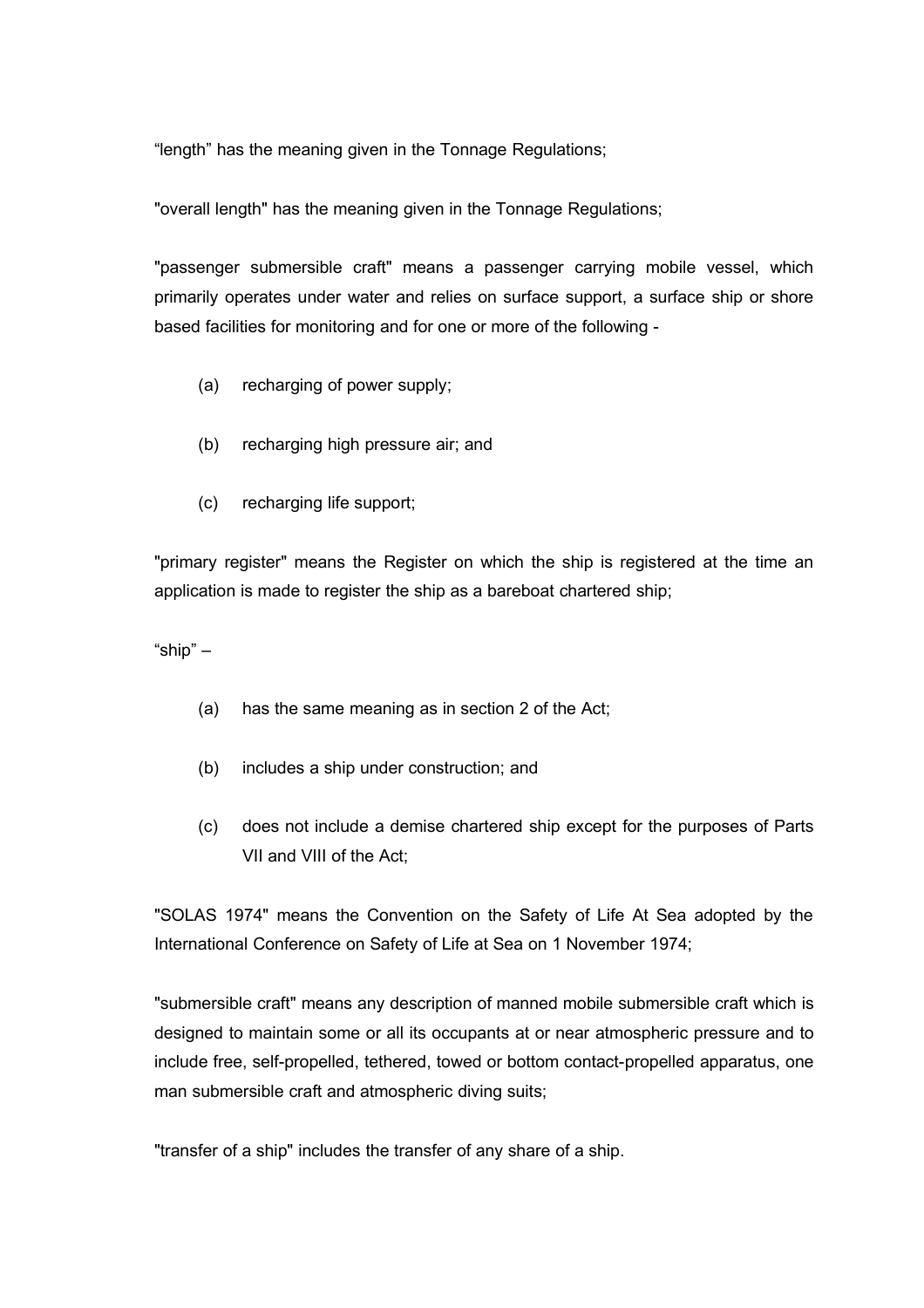- **3.** An application for registration shall be made in the form prescribed in the Third Schedule.
- **4.** (1) No ship shall be accepted for first registration as a Mauritius ship
	- (a) where it is more than 15 years of age from completion of first construction; and
	- (b) unless, where the ship is 500 gross tons and over, on production to the Registrar of an up-to-date class certificate issued by a recognised Classification Society.
	- (2) The Registrar may, on such conditions as he thinks fit, accept a ship of more than 15 years of age from completion of first construction for first registration as a Mauritius ship.
	- (3) Class of a Mauritius ship shall at all times be maintained with a recognised classification society, failing which registration of the ship may be suspended by the Registrar until such time as the Registrar is satisfied that the ship's classification has been reinstated by a recognised Classification Society.
	- (4) Where the registration of a Mauritius ship is suspended under paragraph (3), the Registrar shall give to or cause to be served on the master of that ship a written notice of the suspension and the ship shall not proceed to sea unless the suspension is removed by the Registrar.
	- (5) Any suspension of registration of a Mauritius ship under this regulation shall not affect the registration of any mortgage on that ship in the register and shall continue to exist on the register a charge on that ship.
- **5.** Where the owner of a ship or in the case of a foreign ship which applies for registration on the basis of a bareboat charter to a Mauritian citizen or body corporate established in Mauritius, he shall, at the time of first registration, show to the Registrar such proof of third party liability insurance in respect of the relevant ship as the Registrar thinks fit.
- **6.** (1) Every ship seeking registration under the Mauritius flag shall at the time of first registration comply with all the relevant conventions to which Mauritius has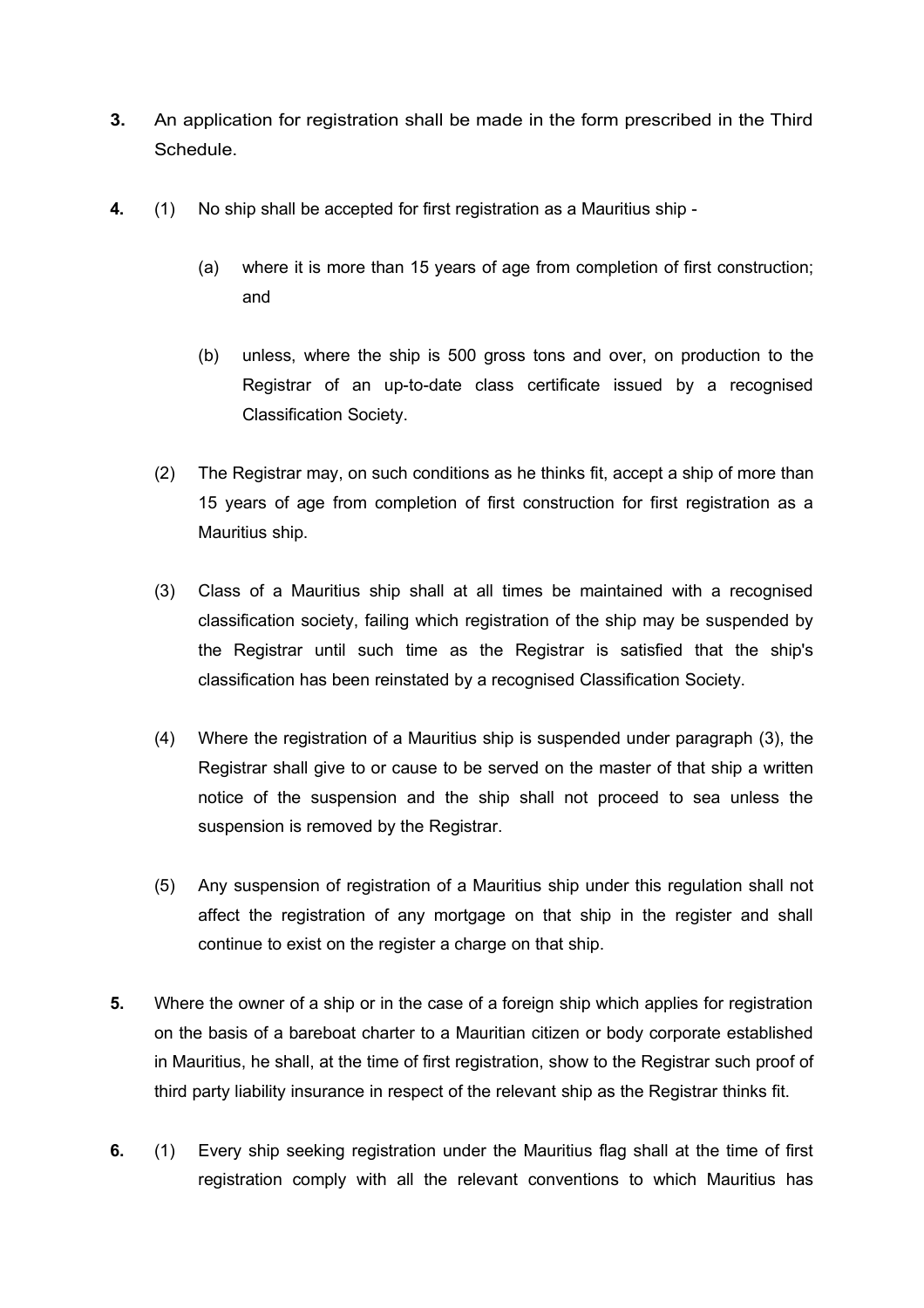acceded to.

- (2) Without prejudice to paragraph (1), the Registrar shall not issue a provisional or permanent certificate of registration in respect of a Mauritius ship unless the following convention certificates are produced -
	- (a) a Load Line Certificate under the International Load Lines Convention;
	- (b) a Cargo Ship Safety Equipment Certificate issued under SOLAS 1974;
	- (c) a Cargo Ship Safety Radio Certificate issued under SOLAS 1974;
	- (d) a Passenger Ship Certificate required for passenger ships only and issued under SOLAS 1974;
	- (e) a Cargo Ship Safety Construction Certificate issued under SOLAS 1974;
	- (f) a Tonnage Certificate issued under the International Convention on Tonnage Measurement of Ships 1969; and
	- (g) a Certificate required under any other convention to which Mauritius has acceded at the date of first registration of the ship.
- (3) Existing certificates issued by a foreign State which is a party to the Conventions to which Mauritius has acceded at the date of first registration of the relevant ship may be accepted by the Registrar for the issue of a provisional certificate of registration.
- (4) New Mauritian certificates issued under the Conventions specified in paragraph (2) shall be submitted before the expiry of existing certificates and not later than 90 days after the issue of the provisional or permanent certificate of registration, whichever shall first occur.
- (5) Where Mauritius accedes to any further Convention after the date of first registration of a Mauritius ship, the ship shall comply with the additional Convention and procure the issue of the relevant certificates under the additional Convention.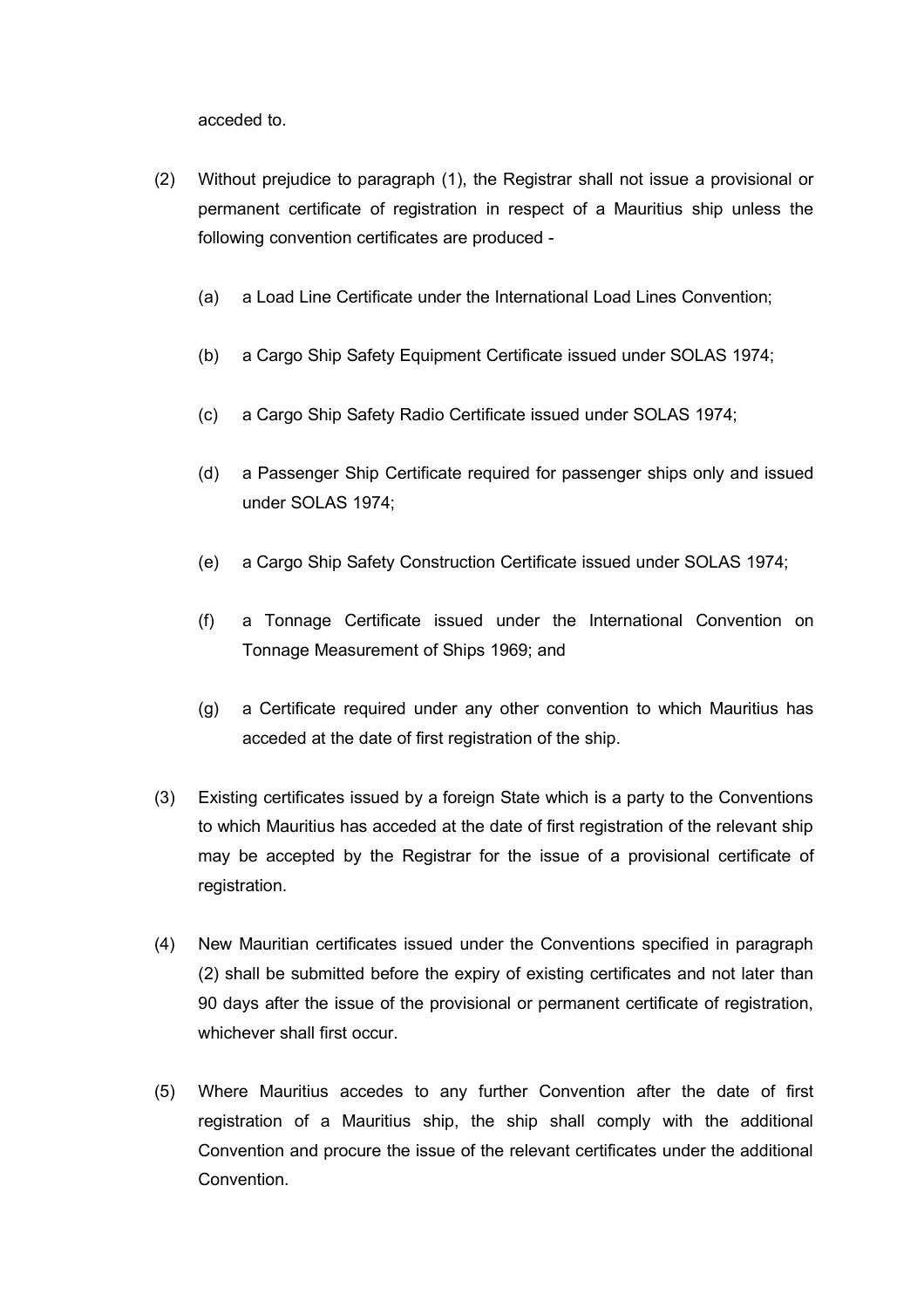- (6) The certificates specified in paragraph (2) shall not be waived in the case of a transfer from a registry of a State which is not a party to the Conventions to which Mauritius has acceded at the date of first registration of the relevant ship in the Register.
- **7.** (1) The Registrar may, on request by a Classification Society, allocate an official number to a ship before he receives all other registration documents.
	- (2) Where a ship has had a number allocated under paragraph (1) and that number has been carved into the ship's beam but the ship is not accepted as being eligible for registration, the number shall be permanently defaced and a certificate to that effect shall be provided by the Classification Society to the Registrar of Ships.
- **8.** On receipt of a carving and marking note on first registration, the owner shall
	- (a) where the ship has not already been surveyed or measured as required by section 20 of the Act, cause it to be so surveyed or measured;
	- (b) in the case of a ship other than a pleasure yacht under 24 metres in length, cause the ship to be carved and marked in accordance with section 21 of the Act;
	- (c) in the case of a pleasure yacht less than 24 metres in length, cause the ship to be carved and marked in accordance with the Fourth Schedule; and
	- (d) where required under regulation 10, cause the ship's carving and marking to be inspected by an inspector or such other person as may be authorised by the Director.
- **9.** (1) In respect of a ship, other than a pleasure yacht which is less than 24 metres in length, an inspector or the person referred to in regulation 8(d) shall satisfy himself that the ship has been carved and marked in accordance with section 21 of the Act and when so satisfied, shall complete the carving and marking note and return it to the Registrar.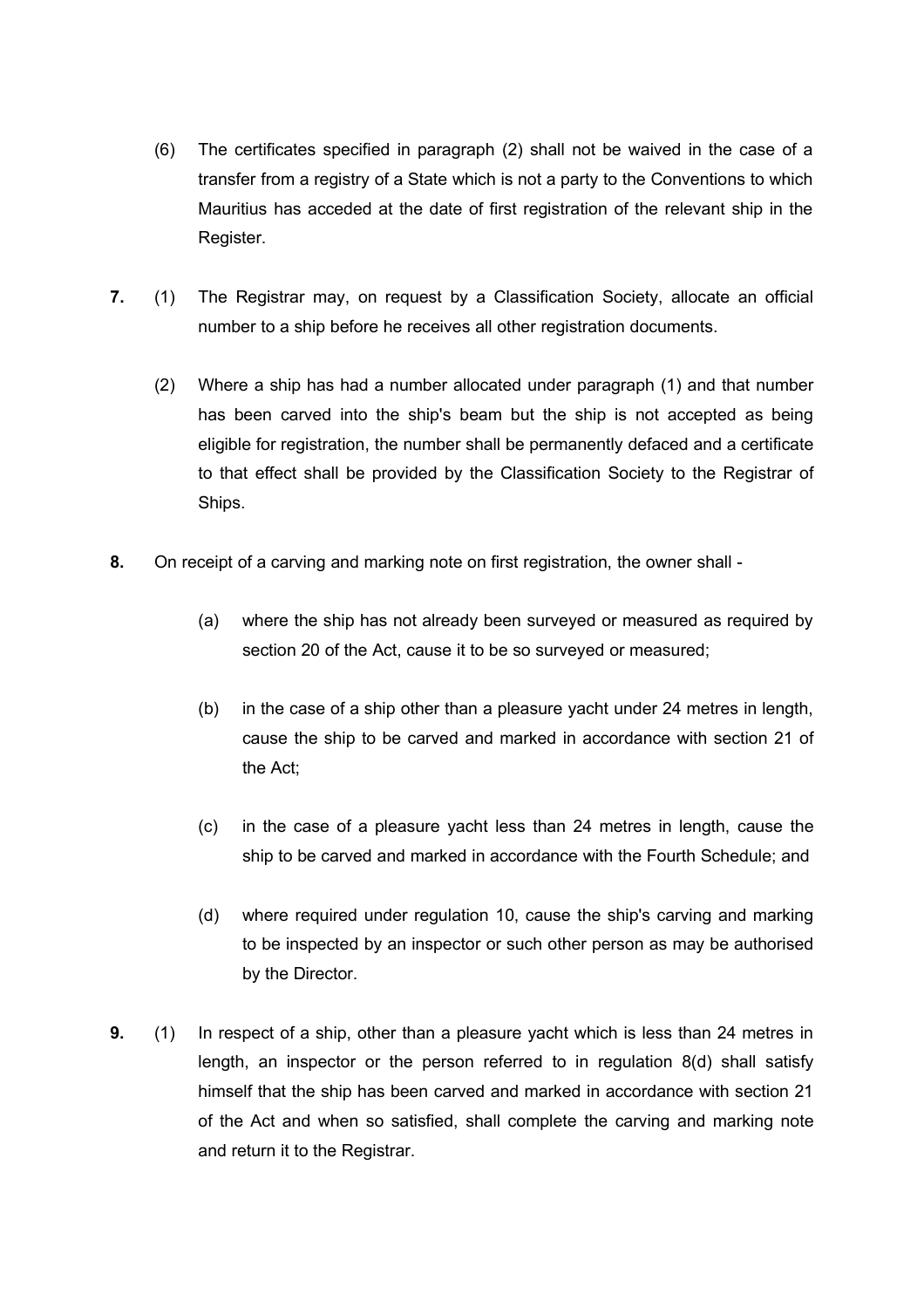- (2) In respect of a pleasure yacht which is less than 24 metres in length, the persons referred to in regulation 8(d) shall certify that the ship has been carved and marked in accordance with the Fourth Schedule and return the certified carving and marking note to the Registrar.
- **10.** (1) Where the Registrar is not satisfied that
	- (a) the particulars under section 20(1) of the Act relating to the measurement and tonnage of the ship submitted to him are correct; or
	- (b) the ship is carved and marked in the manner required by section 21 of the Act or the Fourth Schedule,

he may direct the owner to have the measurement or other particulars and the carving or marking of the vessel verified by a person referred to in regulation 8(d).

- (2) If the owner fails to comply with the direction of the Registrar, the Registrar may where the ship is -
	- (a) not registered, refuse to register it until his direction has been complied with; or
	- (b) registered, serve a notice on the owner or managing owner, or any charterer, manager or operator of the ship requiring him to produce evidence within 30 days, to satisfy him that the particulars of the measurement and tonnage are, or that the marking of the ship is, correct.
- (3) If at the expiry of that period of 30 days the Registrar is not so satisfied, he may
	- (a) extend the notice and ask for further particulars; or
	- (b) serve a final notice which closes the ship's registration, such closure to be effected 7 days after the service of that notice.
- (4) Where a ship's registration is closed under paragraph (3), the owner of the ship shall forthwith surrender its certificate of registry.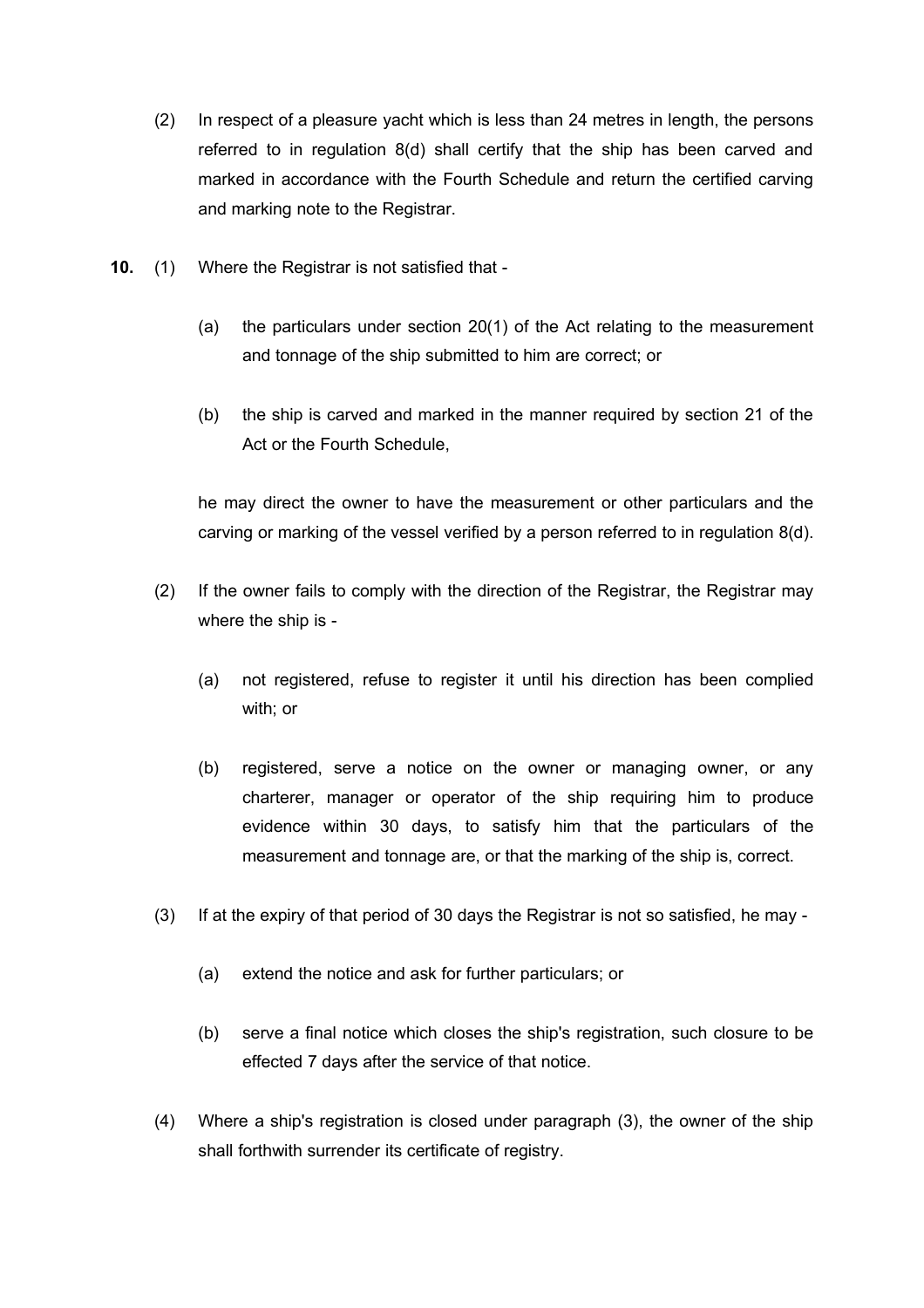- (5) Where the Registrar serves a notice under this regulation on the owner of a ship in respect of which a mortgage is registered, he shall send a copy of the notice to the mortgagee at the address recorded in the register.
- **11.** If a carving and marking note issued under regulation 9 is not duly completed and returned to the Registrar within 3 months of its issue, the Registrar may cancel it and the application shall be treated as having been withdrawn.
- **12.** (1) Where the Registrar is satisfied in respect of an application that
	- (a) the ship is eligible to be registered as a Mauritius ship;
	- (b) the ship has been duly carved and marked and that the appropriate survey or measuring certificate has been provided;
	- (c) the particulars of the ship furnished to him are correct;
	- (d) the title to the ship has been adequately proved; and
	- (e) the relevant requirements of the Act have been complied with,

he shall, subject to paragraph (2), register the ship by entering in the register the particulars of the ship and its owners as specified in the Fifth Schedule.

- (2) Where the Registrar is not satisfied under paragraph (1), he shall, subject to regulation 37, refuse the application.
- (3) Without prejudice to paragraphs (1) and (2), in the case of a ship owned by a maritime entity -
	- (a) where the maritime entity has a legal personality separate and distinct from that of its members, the name of such maritime entity may be entered in the register as the owner of the ship;
	- (b) where the maritime entity does not have a legal personality separate and distinct from that of its members, the names of all its members carrying on business in the name of the maritime entity and the number of shares in the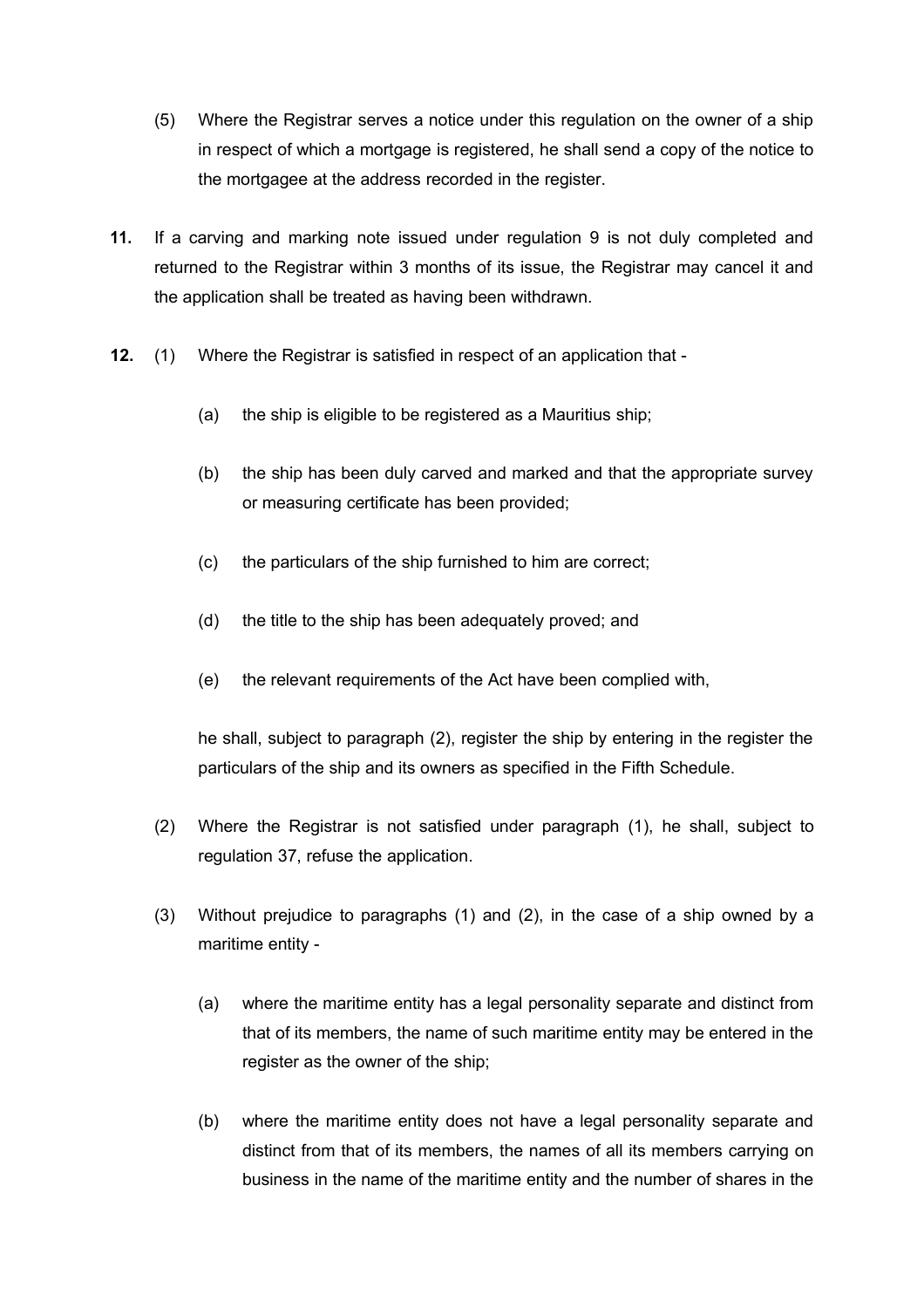ship owned by each member shall be entered in the register; and

- (c) whether or not the maritime entity is one that has a legal personality separate and distinct from that of its members, only the name of the maritime entity may be entered in the certificate of registry as the owner of the ship.
- **13.** (1) Notwithstanding regulations 11 and 12, where the conditions in paragraph (2) are satisfied, the Registrar may register a ship before the ship is marked in accordance with section 21 of the Act or the Fourth Schedule, or before the carving and marking note is duly completed and returned to him in accordance with regulation 11.
	- (2) The conditions referred to in paragraph (1) are that the Registrar receives from the owner of the ship a declaration stating that -
		- (a) the ship will be marked in accordance with section 21 of the Act or the Fourth Schedule, within 21 days or such period as the Registrar may allow; and
		- (b) within 7 days thereafter, or such other period as the Registrar may allow, the carving and marking note will be duly completed and returned.
	- (3) On the expiry of the relevant period referred to in paragraph (2), the ship's registration may be terminated if it is not marked in accordance with section 21 of the Act or the Fourth Schedule.
- **14.** (1) Upon registering a ship, the Registrar shall issue and send to the owner a certified copy of the certificate of registry containing the particulars set out in the Sixth Schedule, and shall retain in his possession a copy of any builder's certificate or bill of sale or other evidence of title produced on first registration, any certificate of measurement or survey, and all declarations made in connection with registration as required under this Act.
	- (2) All documents which have been produced to the Registrar shall be returned to the applicant once the ship has been registered.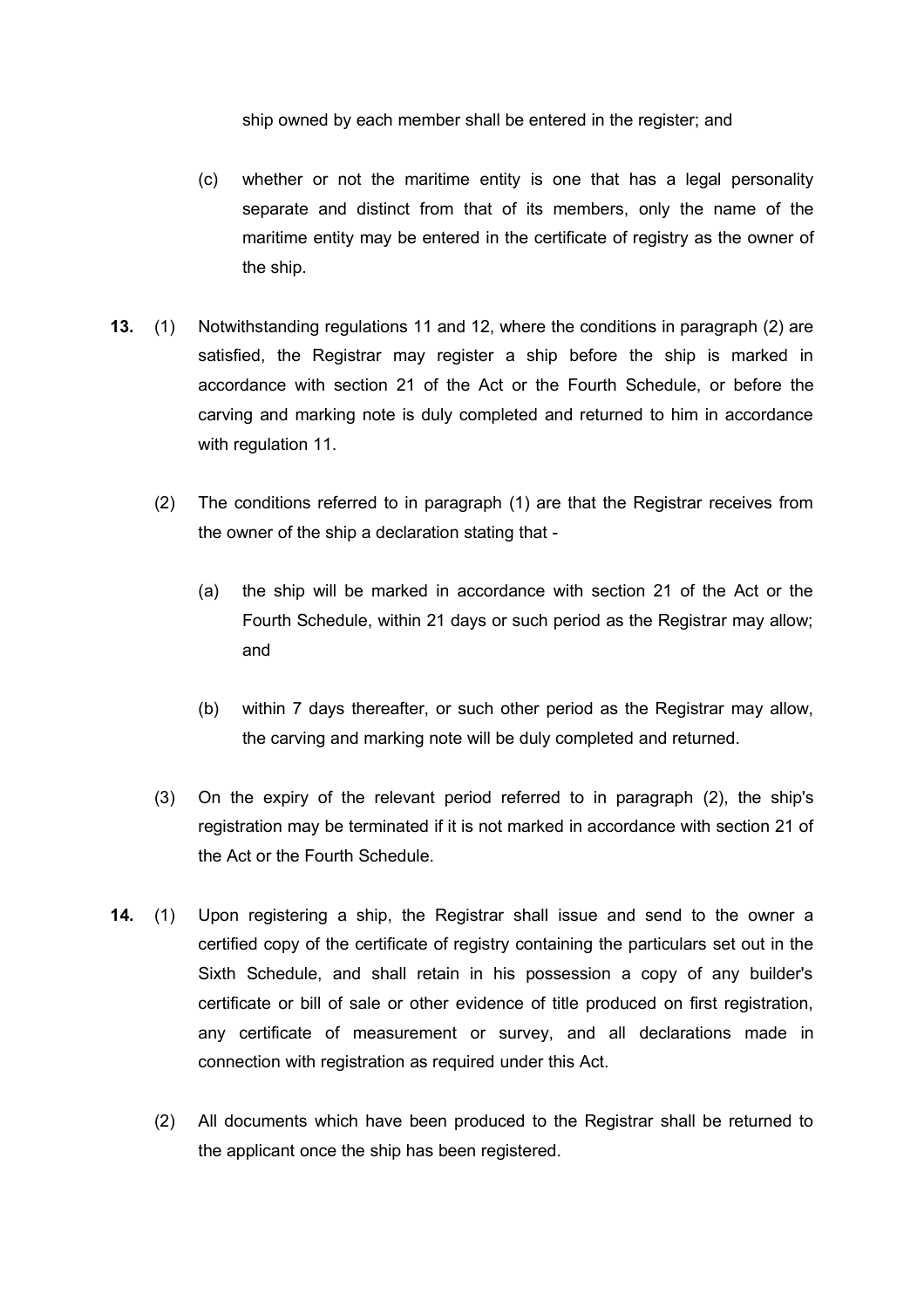- **15.** An application for registration of a transmission of a registered ship or a share in a registered ship under section 30 of the Act shall be made in such form as approved by the Registrar.
- **16.** Every application for the registration of a transfer or transmission of a registered ship or a share in a registered ship shall be accompanied by a declaration of transfer pursuant to section 31(2) of the Act or a declaration of transmission pursuant to section 32 of the Act.
- **17.** (1) Where the Registrar is not satisfied that a ship is eligible to be registered under regulation 15 –
	- (a) he shall serve a notice under paragraph (2) on the owner of the ship; and
	- (b) the ship's registration shall be terminated at the end of the period of 14 days beginning with the date of the service of that notice.
	- (2) A notice under this paragraph shall state
		- (a) that the Registrar is not satisfied that the vessel in question is eligible to be registered; and
		- (b) that the ship's registration shall accordingly terminate by virtue of paragraph (1) at the end of the period referred to in that paragraph.
- **18.** (1) Where there is a change affecting the eligibility of the ship to be registered, the owner of the ship shall, as soon as practicable after the change occurs, notify the Registrar.
	- (2) The notification referred to in paragraph (1) shall be
		- (a) made in writing;
		- (b) signed by the owner;
		- (c) specify the nature of the change; and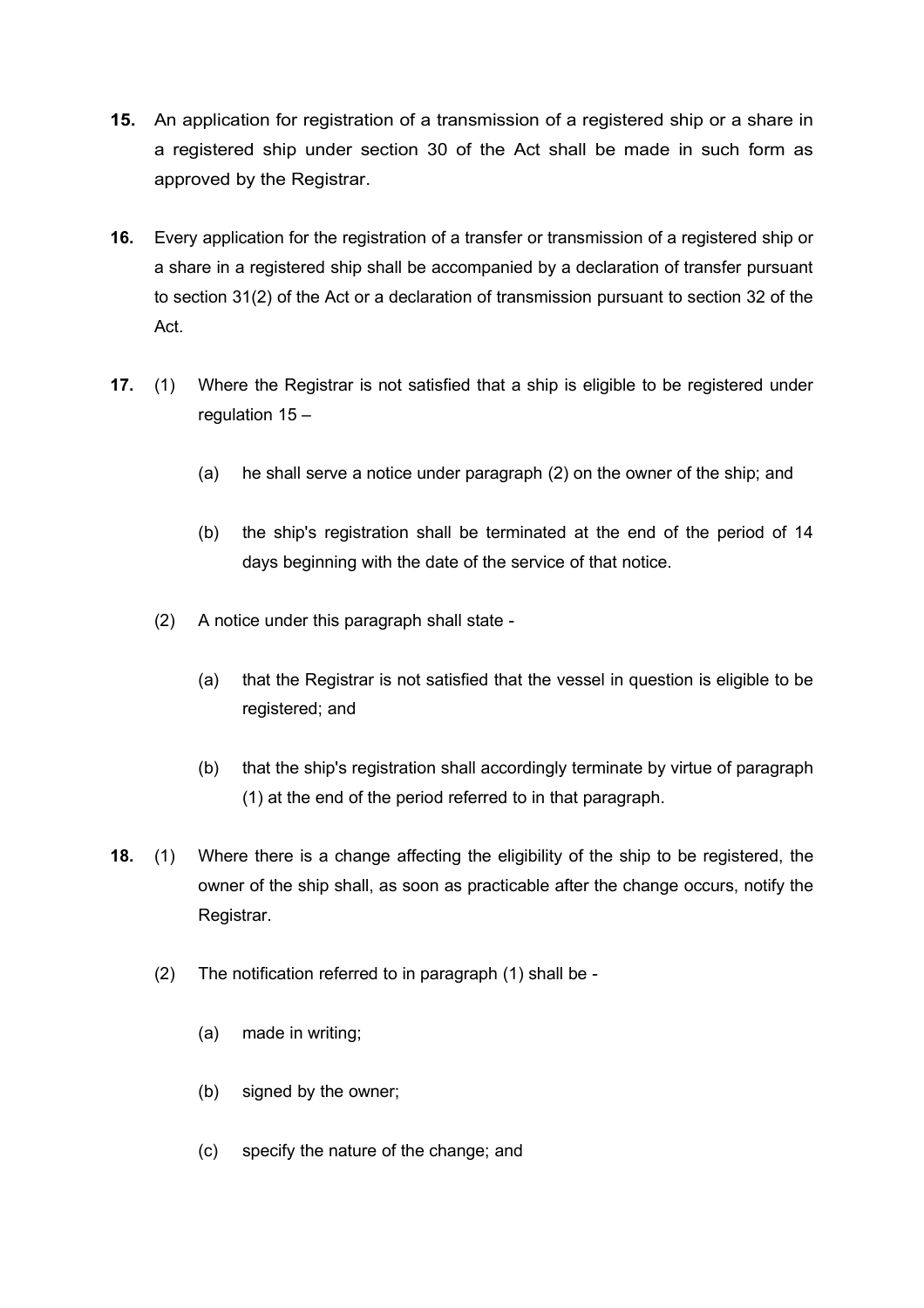- (d) the name and the official number of the ship.
- **19.** (1) Where there is any transfer or transmission of a registered ship or share in a registered ship -
	- (a) the person ceasing to own the ship or share, or in the event of his death, his legal personal representative, shall notify the Registrar and surrender the certificate of registry; and
	- (b) the Registrar shall cancel the certificate of registry and shall freeze the register pending the application for the registration of the transfer or transmission by the new owner or owners of the ship or share.
	- (2) Where there is a transfer of a registered ship
		- (a) the new owners shall, within 30 days of the transfer, make application in accordance with these regulations for the transfer to be registered;
		- (b) the Registrar may cancel the registration of the ship and the certificate of registry if the transfer is in relation to the shares in the ship and the application is not made within the 30 days; and
		- (c) the Registrar shall serve a notice on the remaining registered owners notifying them that, unless an application to transfer the share or shares in question is made within 30 days of the date of the notice the registration of the ship and the certificate of registry may be cancelled.
	- (3) (a) Where there is a transmission of a registered ship, the new owners shall make application under these regulations for the transmission to be registered.
		- (b) Where the transmission is in relation to the shares in the ship and application is not made within a reasonable time, the Registrar may cancel the registration of the ship and the certificate of registry.
		- (c) Where the transmission is in relation to one or some of the shares of the ship and application is not made within reasonable time, the Registrar shall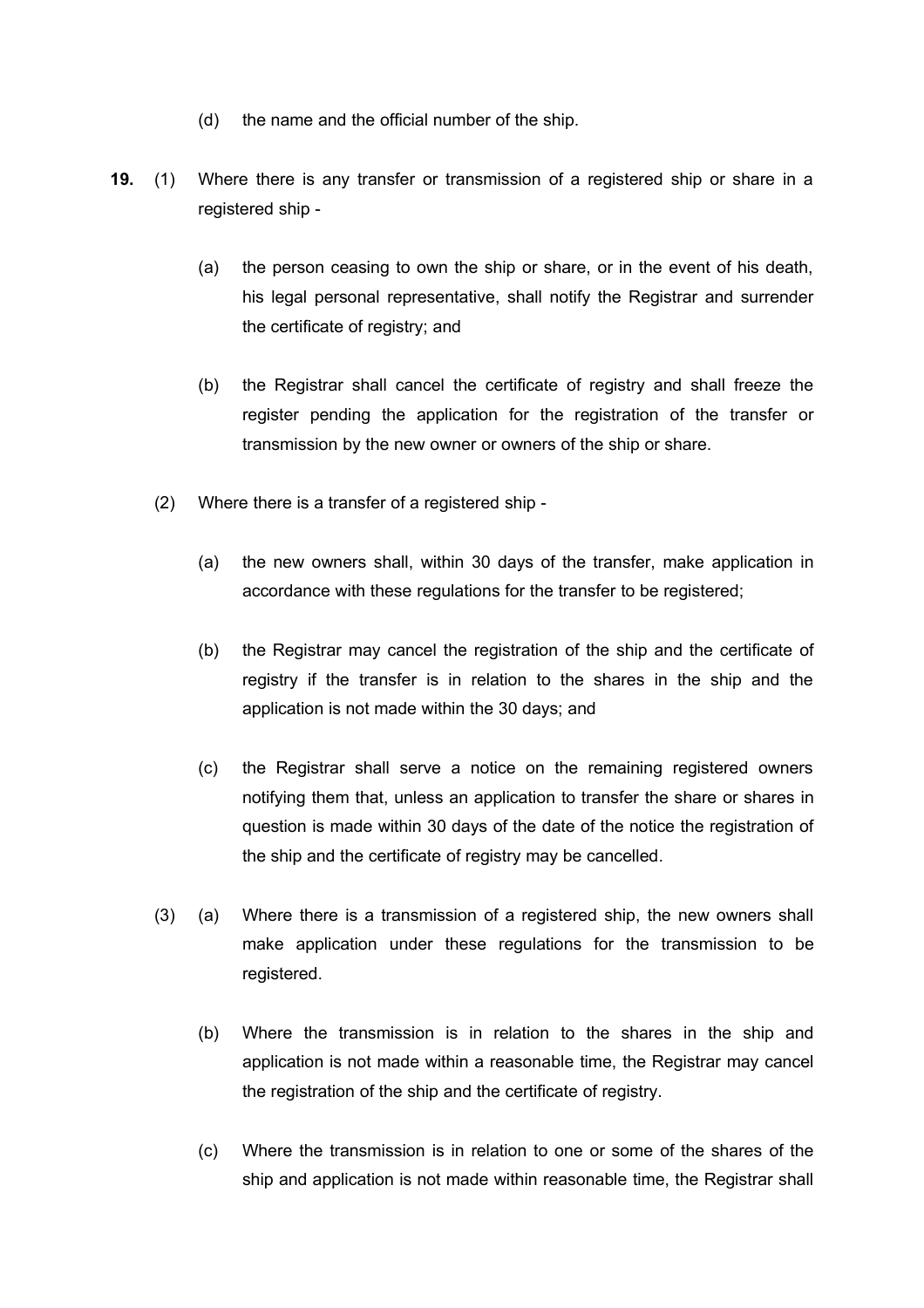serve notice on the remaining registered owners notifying them that, unless an application to register by transmission of the share or shares in question is made within 30 days of the date of the notice, the registration of the ship and the certificate of registry may be cancelled.

- **20.** (1) Where there is a change
	- (a) in the registered particulars of a ship other than change in the tonnage of the ship; or
	- (b) in the name or address of any owner entered in the register, not being a change of ownership,

an application shall be made as soon as practicable to the Registrar for the change to be recorded in the register.

- (2) An application made under paragraph (1) shall be in writing and shall, subject to regulation 39, be accompanied by the certificate of registry and such evidence as to the change as may be required by the Registrar.
- (3) Where there is a change in the tonnage of a ship, it shall be resurveyed or remeasured in accordance with section 20 of the Act and thereafter, application in a form approved by the Director shall be made as soon as practicable for the change to be recorded in the register.
- (4) The application shall be accompanied by the certificate of survey or measurement and the certificate of registry.
- (5) On recording the change in the registered particulars, the Registrar shall cancel the existing certificate and issue to the owner a new certificate of registry.
- **21.** (1) Where it appears to the Registrar that a proposed change of name complies with the Seventh Schedule, he shall issue a marking note to the owner.
	- (2) On receipt of the marking note, the owner shall cause the ship to be marked with the new name and, in respect of ships of more than 24 metres in length, shall cause the marking to be inspected in accordance with regulation 8.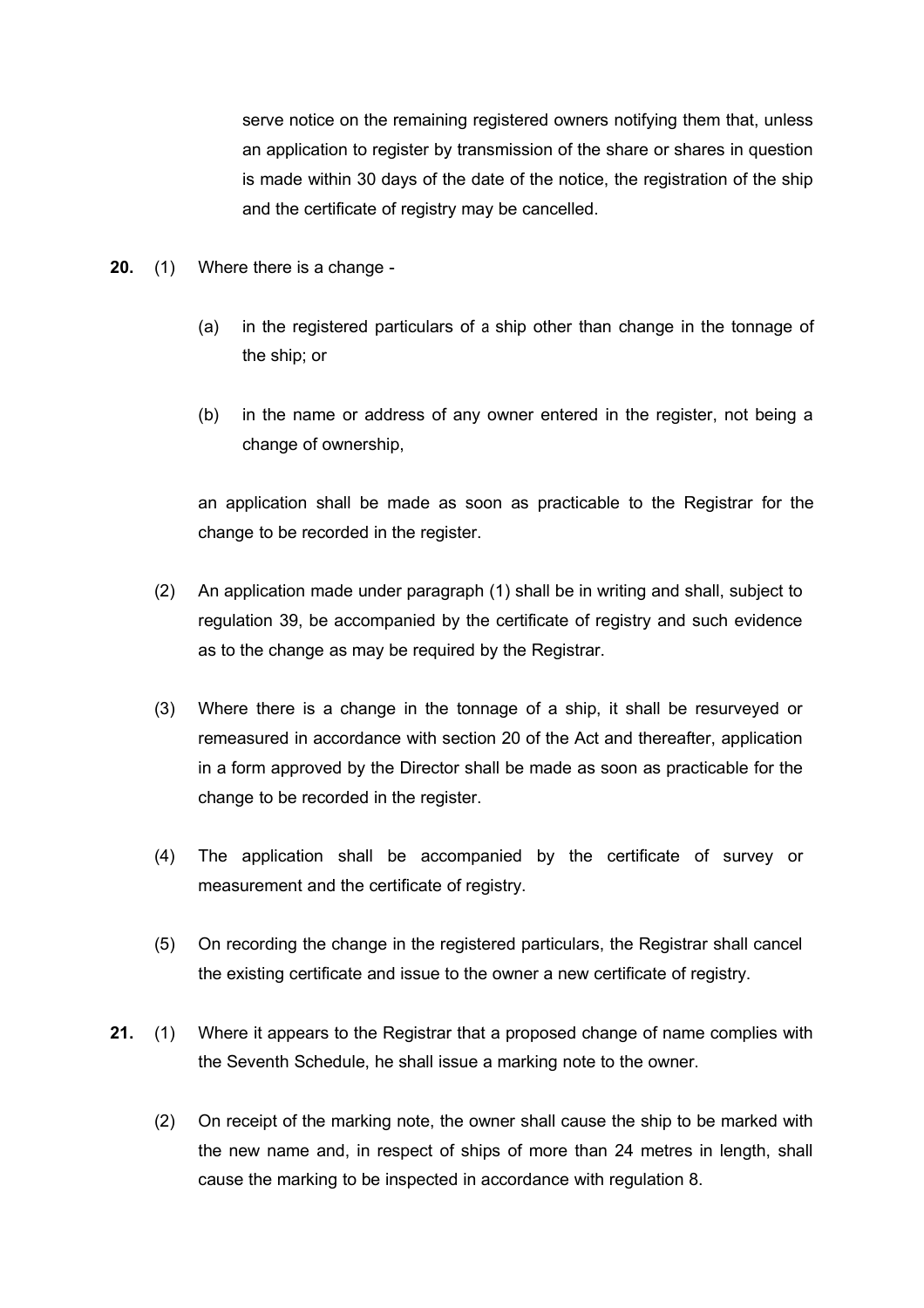- (3) Where any or such other person, as may be authorised by the Director, is satisfied that the ship is marked in the manner required by either section 21 of the Act or the Fourth Schedule, he shall complete the marking note and return it to the Registrar.
- (4) On receipt of the marking note duly completed, the Registrar shall
	- (a) record the change of name in the register; and
	- (b) cancel the existing certificate of registry and issue to the owner a new certificate of registry indicating the new name and particulars of the change of name.
- **22.** A mortgage produced for registration under section 41 of the Act, a transfer of a registered mortgage and a discharge of a registered mortgage shall be in the form specified in the Eighth Schedule.
- **23.** (1) Where a person who is an intending mortgagee under a proposed mortgage of
	- (a) a registered ship; or
	- (b) a share in a registered ship,

notifies the Registrar of the interest he intends to have under the proposed mortgage, the Registrar shall record that interest.

- (2) A notice issued under paragraph (1) shall contain
	- (a) the name and official number of the ship;
	- (b) the name, address and signature of the intending mortgagor;
	- (c) the number of shares to be mortgaged; and
	- (d) the name and address of the intending mortgagee.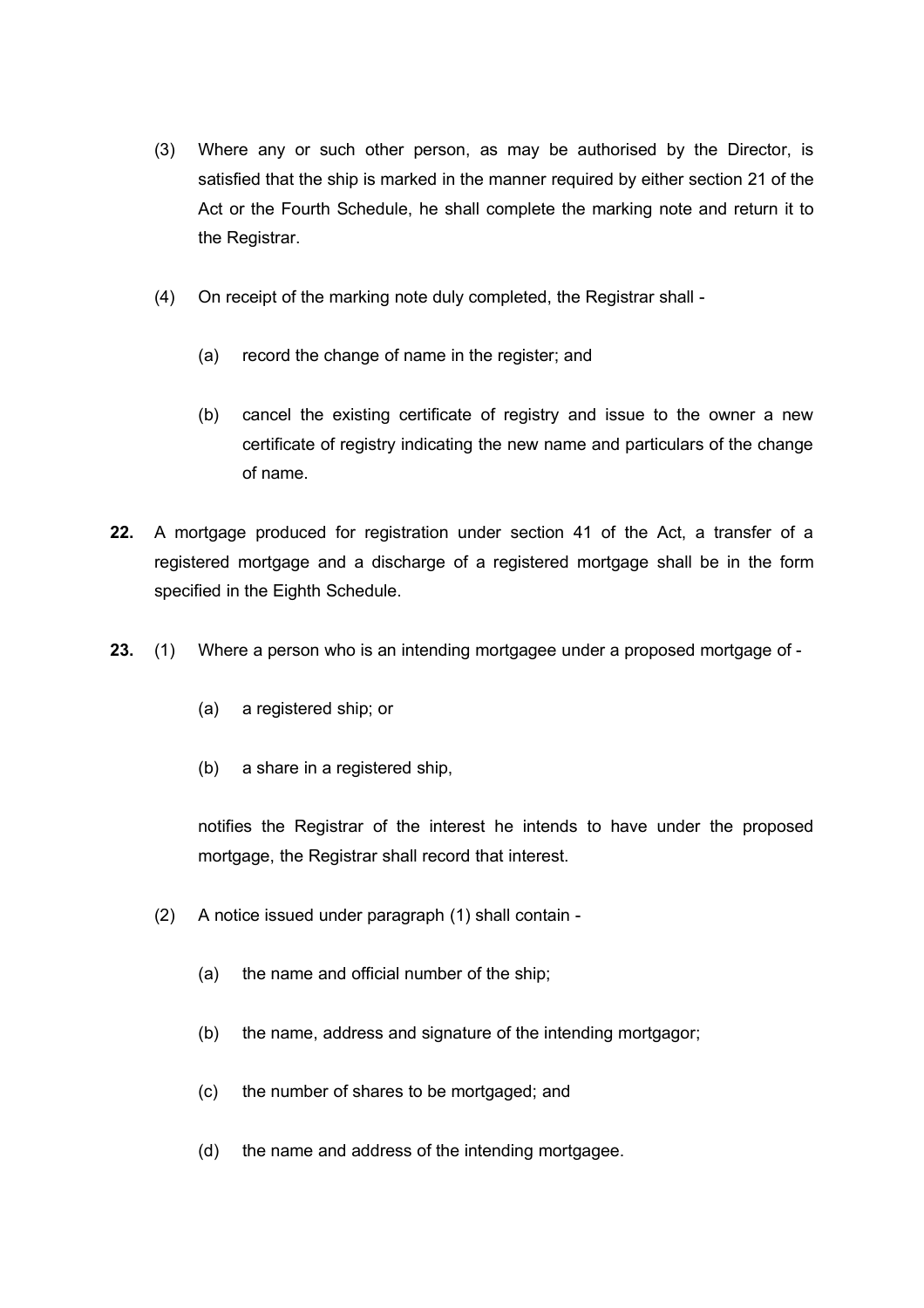- (3) Where a person who is an intending mortgagee under a proposed mortgage of
	- (a) a ship which is not for the time being registered; or
	- (b) a share in any such ship,

notifies the Registrar in writing of the interest he intends to have under the proposed mortgage, the Registrar -

- (i) shall record that interest in the register; and
- (ii) where the ship is subsequently registered, shall register the ship subject to that interest or, if the mortgage has by then been executed in accordance with regulation 24 and produced to the Registrar, subject to that mortgage.
- (4) A notice issued under paragraph (3) shall contain the following information
	- (a) the actual name of the ship;
	- (b) the intended name of the ship;
	- (c) the approximate length of the ship;
	- (d) where the ship is a new ship, the builder's certificate or if that is not available, the name and address of the builder and the ship's yard number;
	- (e) where the ship is neither a new ship nor a registered ship, details of any permanent marks on the ship which enable it to be clearly identified; and
	- (f) the name, address and signature of the intending mortgagor, the number of shares to be mortgaged and the name and address of the intending mortgagee.
- (5) Where
	- (a) section 42 of the Act operates to determine the priority between two or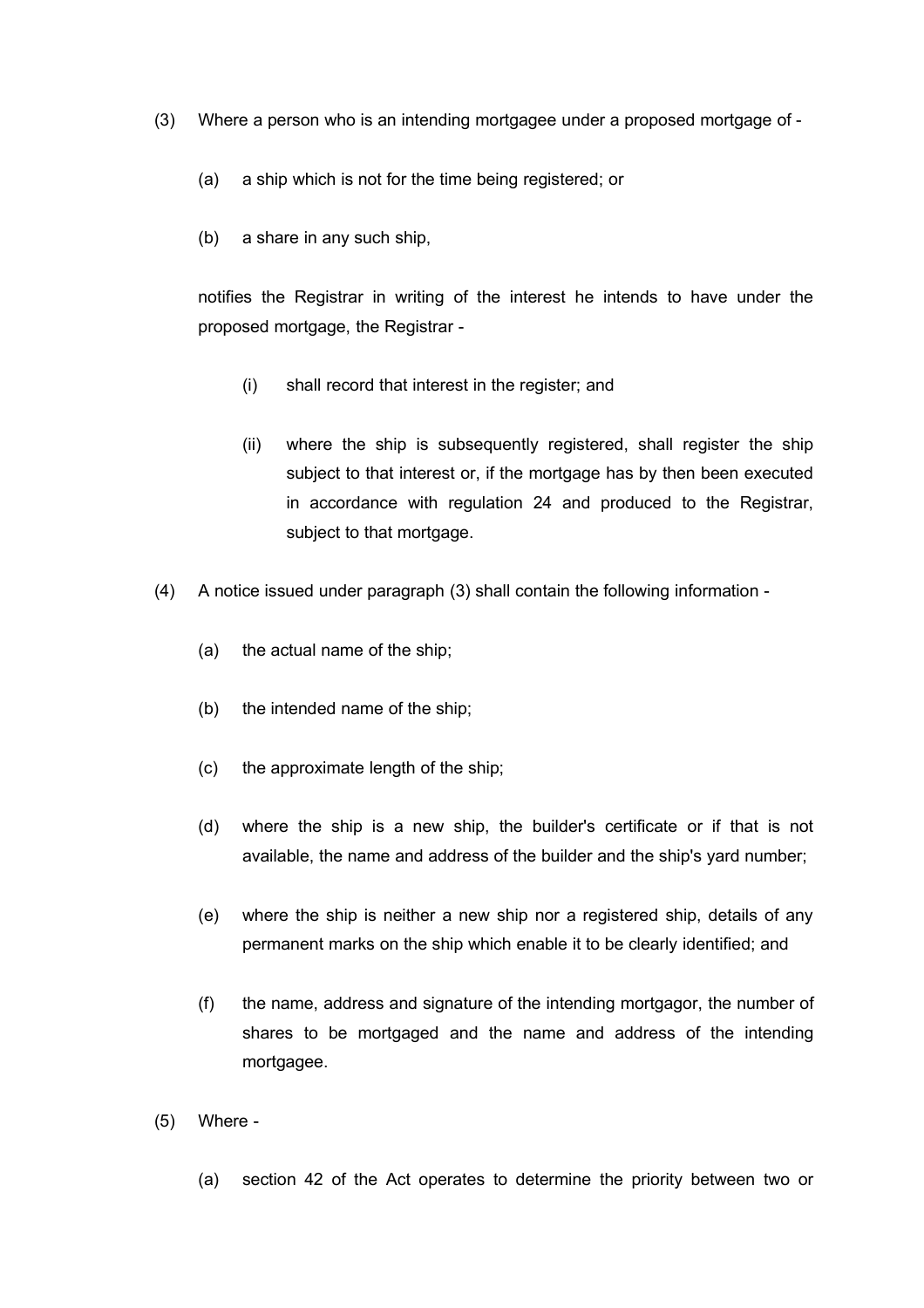more mortgages; and

- (b) any of those mortgagees gave notification under paragraph (1) or (3) with respect to his mortgage, section 42 of the Act shall have effect in relation to that mortgage as if it had been registered at the time when the relevant entry was made in the register under paragraph (1) or (3).
- (6) Notification given by a person under paragraph (1) or (3) and anything done as a result of it shall cease to have effect -
	- (a) if the notification is withdrawn; or
	- (b) at the end of the period of 30 days beginning with the date of the notification, unless the notification is renewed in accordance with paragraph (7).
- (7) A person who gives notification under paragraph (1) or (3), may renew or further renew the notification on each occasion for a period of 30 days, by notice in writing given to the Registrar -
	- (a) before the end of the period mentioned in paragraph (6)(b); or
	- (b) before the end of a period of renewal.
- (8) Notice given under this regulation shall be in a form approved by the Registrar.
- **24.** A registered mortgage which is transferred under section 46 of the Act shall be transferred in a form approved by the Registrar.
- **25.** (1) A bareboat charter application shall be in the form specified in the Ninth Schedule and accompanied by -
	- (a) a statement that the ship is subject to a bareboat charter;
	- (b) a copy of the charter party including
		- (i) the name of the ship;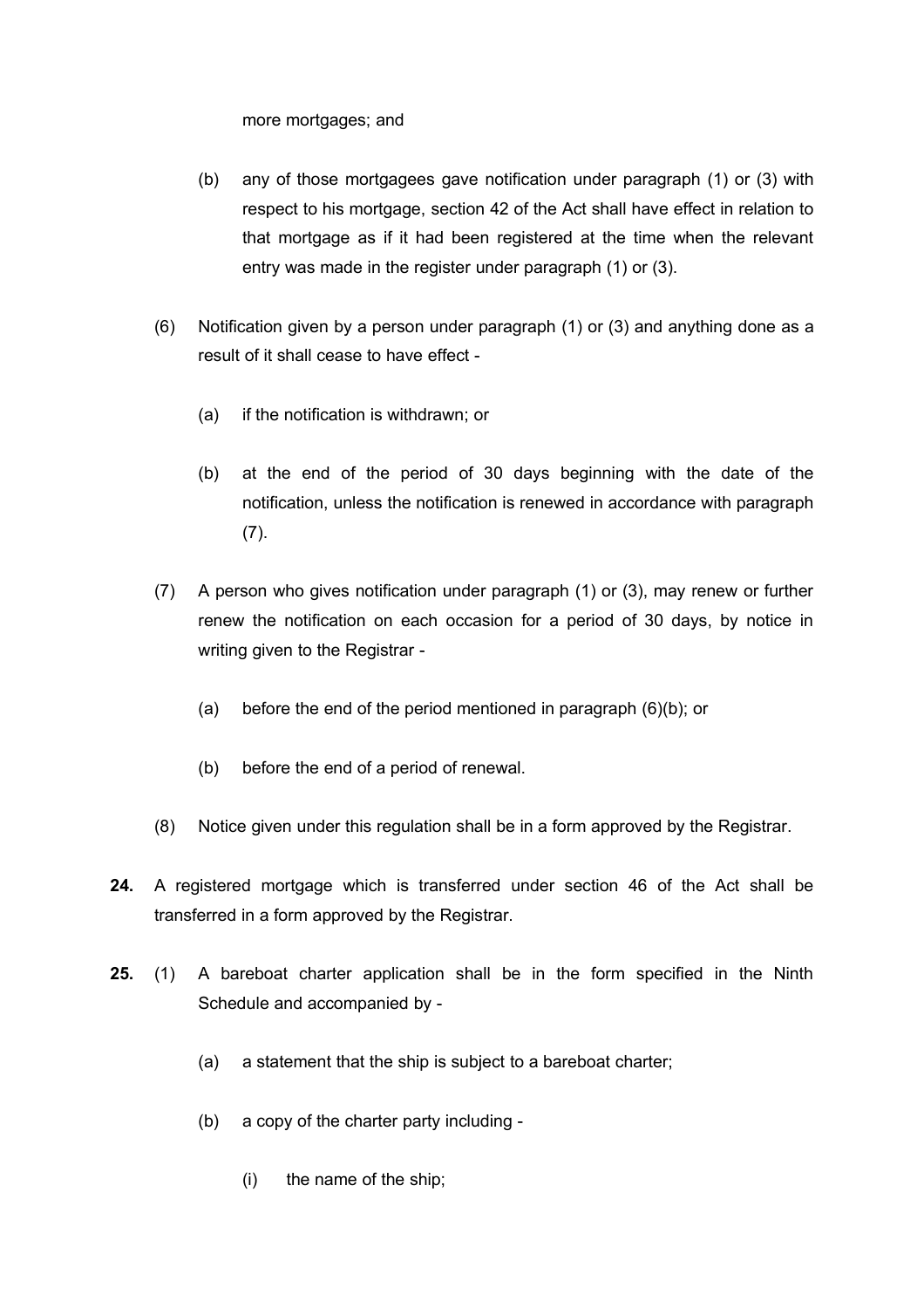- (ii) the name of the charterer and the name of the owner of the ship;
- (iii) the date of the charter party; and
- (iv) the duration of the charter party;
- (c) the certificate of registry, or any other document, issued by the authority responsible for the registration of ships of the country of primary registration showing the ownership of the ship; and
- (d) the prescribed fee.
- **26.** (1) On making an application for registration of a bareboat chartered ship, the applicant shall propose a name by which the ship is to be called.
	- (2) Where the Registrar is satisfied that the name is in compliance with the provisions of the Seventh Schedule, he shall approve the name.
- **27.** A ship which does not have a unique identifying number allocated by its primary register shall be allocated such a number by the Registrar.
- **28.** (1) On being satisfied that the ship is eligible for registration and on production of any certificate for survey required under section 20 of the Act, the Registrar shall issue a carving and marking note.
	- (2) On receipt of a carving and marking note, the charterer shall, in accordance with section 21 of the Act where the ship is not already -
		- (a) marked, cause it to be marked with its name; and
		- (b) carved, cause it to be carved with its identifying number and the number denoting its tonnage.
- **29.** Regulations 9 and 11 shall apply to this Part and a reference to the owner in regulation 8 shall be deemed to be a reference to the charterer.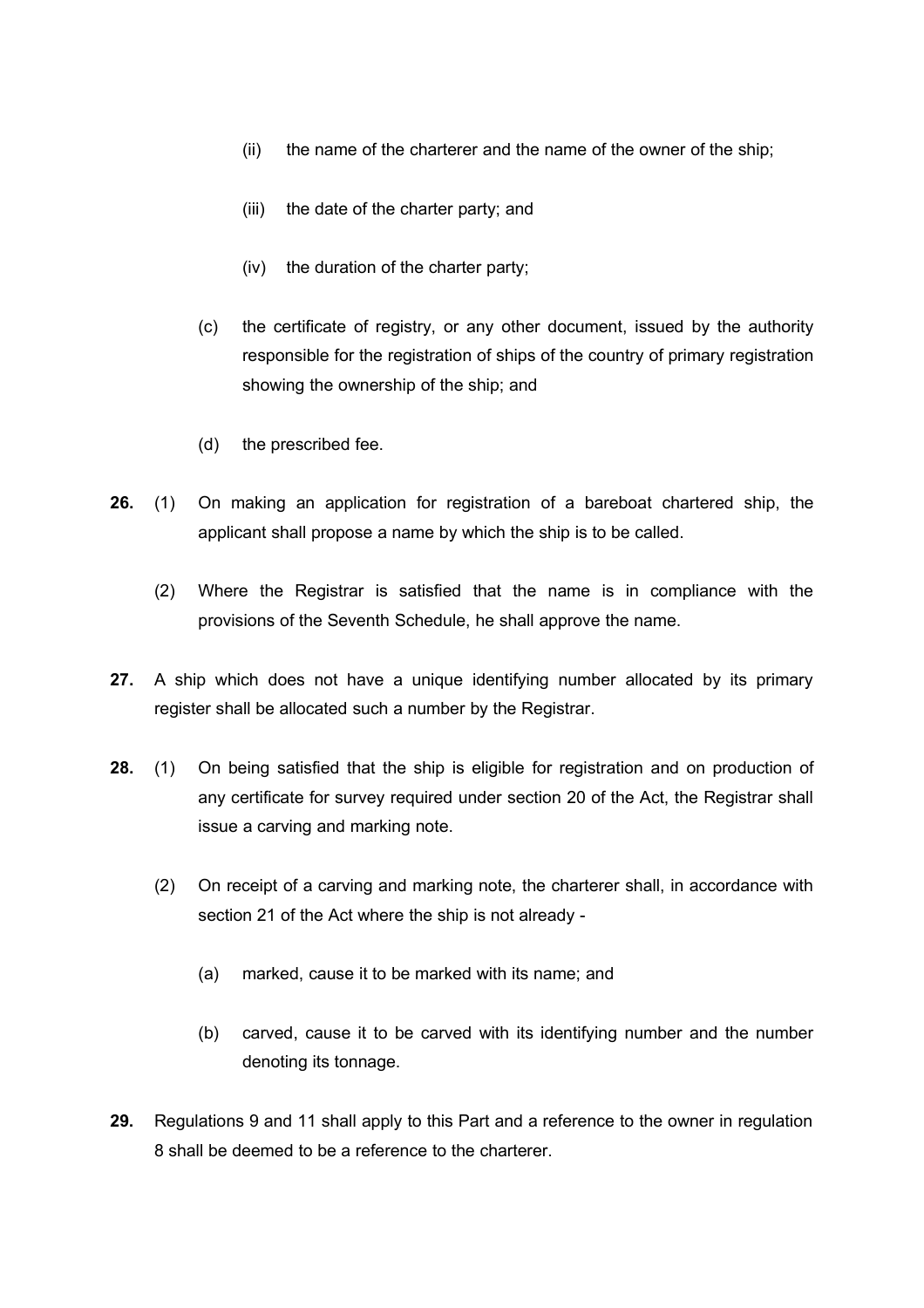- **30.** (1) Where the Registrar is satisfied in respect of an application that
	- (a) the ship has been duly carved and marked;
	- (b) the appropriate certificate of survey has been provided where required; and
	- (c) any other requirements preliminary to registration have been complied with,

he shall enter in the register the details prescribed in the Fifth Schedule.

- (2) Upon registering a ship the Registrar shall
	- (a) issue to the charterer a certificate of bareboat charter registry containing the particulars set out in the Sixth Schedule;
	- (b) retain in his possession any documents he deems necessary.
- **31.** (1) Where there is any change affecting the eligibility of a bareboat chartered ship to be registered, the charterer of the ship shall, as soon as practicable after the change occurs, notify the Registrar.
	- (2) Notification made under paragraph (1) shall be made in writing, signed by the charterer and shall specify the nature of the change and the name and the identifying number of the ship.
- **32.** Regulations 20 and 21 shall apply to this Part as if any reference to the owner in these regulations is a reference to the charterer.
- **33.** The Registrar shall notify the responsible authority for registration of ships in the country of primary registration where -
	- (a) the ship has been registered as a bareboat chartered ship on the Mauritius register, or
	- (b) the ship's registration has been closed by the Registrar by reason of regulation 34.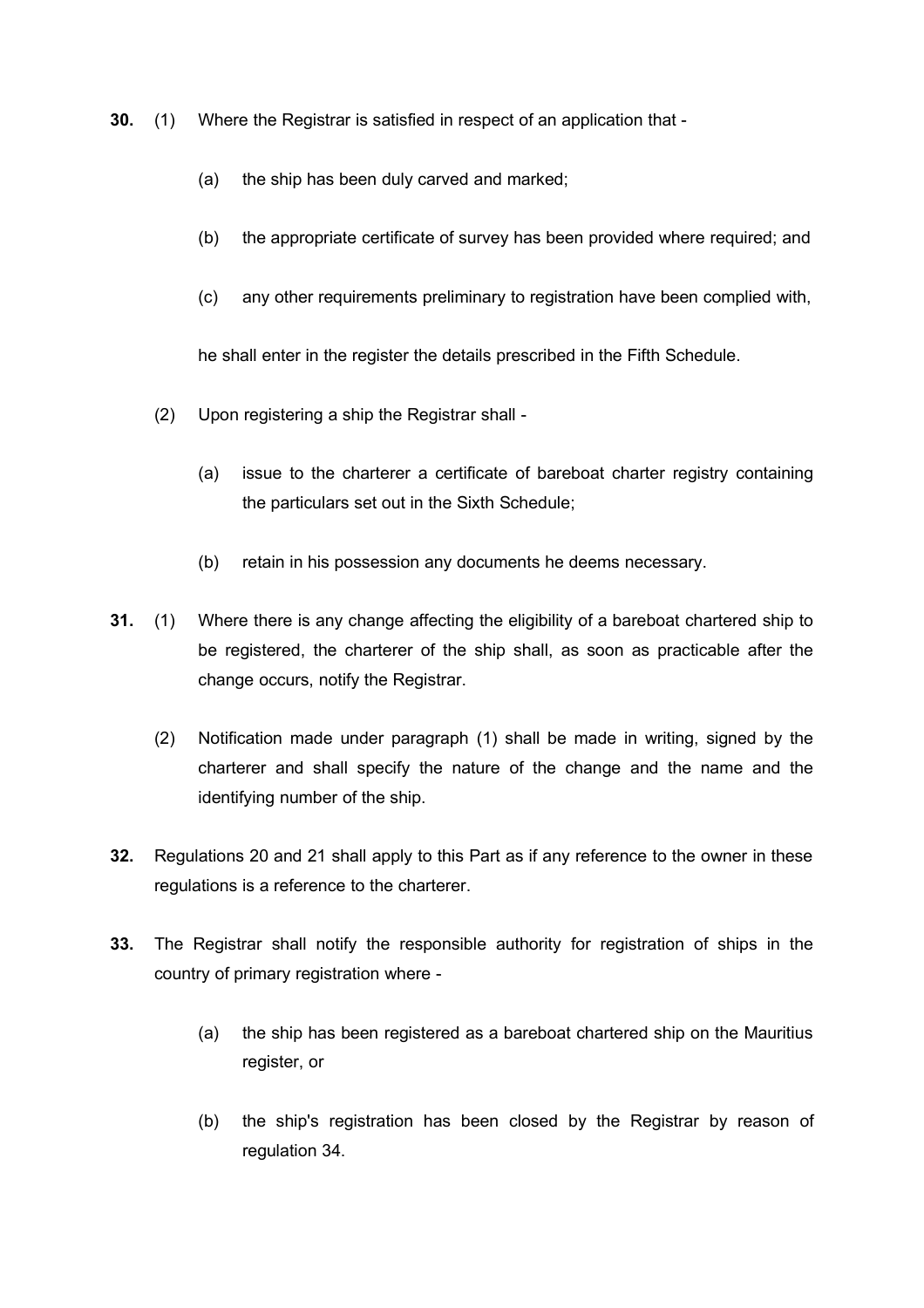- **34.** Where the registration of a bareboat chartered ship is terminated under section 55 of the Act, the charterer shall forthwith surrender to the Registrar the certificate of bareboat charter registry for cancellation.
- **35.** (1) A document which is not in the English language and is produced in support of an application under these regulations shall be accompanied by a notarised translation of the document in the English language.
	- (2) Where the signature on any document made under these regulations is required to be witnessed, a witness to the signature shall be a person of full age and shall not be the spouse of the signatory.
- **36.** When under these regulations
	- (a) a person is required to make a declaration on behalf of himself or a body corporate, but is unable to do so and can satisfy the Registrar that it is due to reasonable cause, the Registrar may on such terms as he thinks fit, dispense with the declaration; or
	- (b) evidence is required to be produced to the Registrar but such evidence is unable to be produced and the Registrar is satisfied that it is due to reasonable cause, the Registrar may on production of such other evidence as he considers appropriate, dispense with the requirement.
- **37.** Where the Registrar is not satisfied by the information provided on an application for registration of a ship that the ship is eligible for registration, or that the particulars or other information supplied is correct or sufficient, he may require such supplementary information or evidence as he considers appropriate for the purpose of satisfying himself that it is so eligible.
- **38.** Where a fee is prescribed in respect of a service or other transaction to be carried out pursuant to these regulations, the Registrar shall not be required to carry out the service or other transaction unless the appropriate fee has been paid.
- **39.** Where a certificate of registry is required by these regulations to accompany an application and it is shown to the satisfaction of the Registrar that for reasonable cause the certificate cannot be produced, the Registrar may, subject to such conditions as he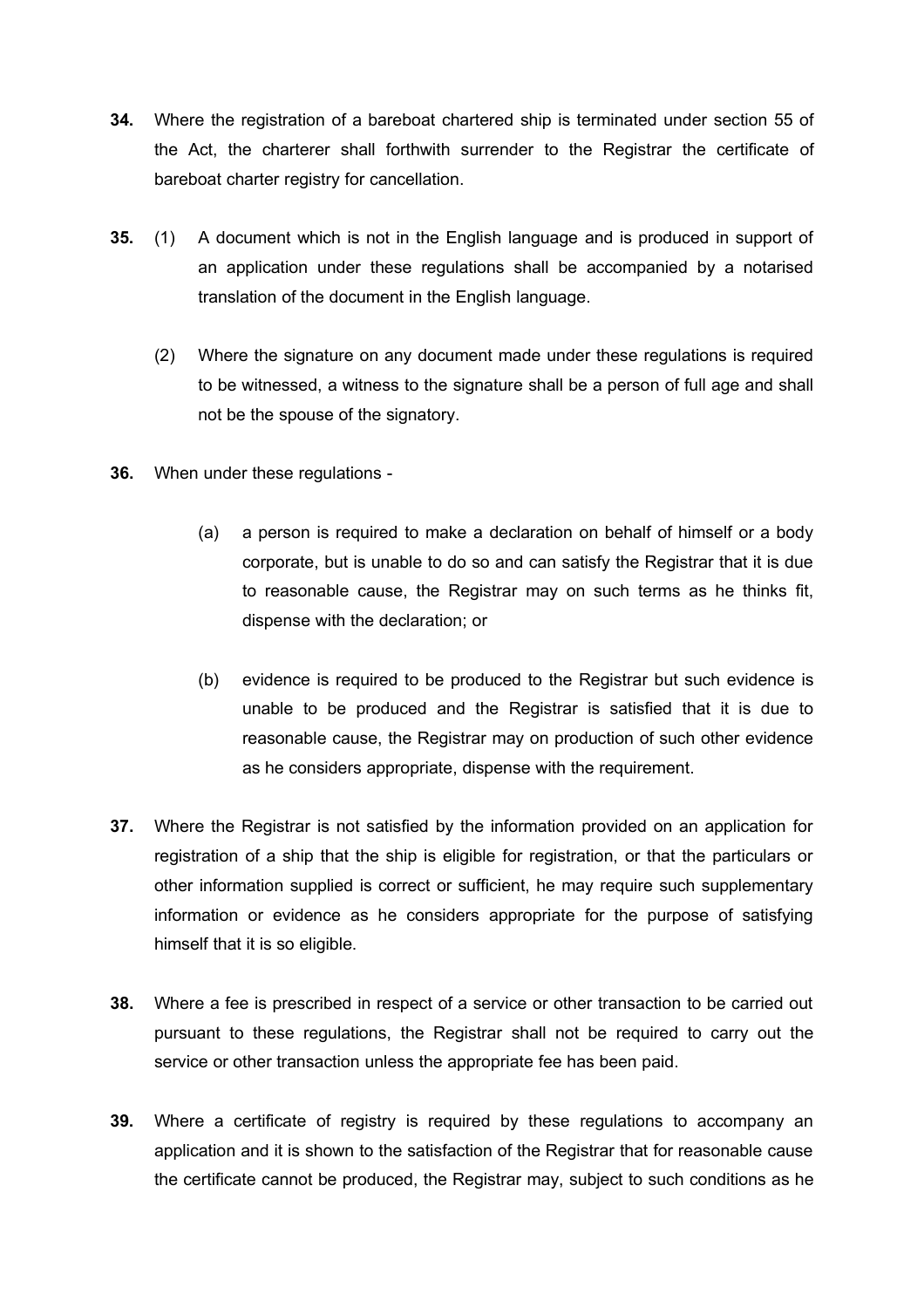thinks fit, dispense with its production.

- **40.** Where a ship's registration is terminated
	- (a) the Registrar may, at the request of the owner, issue a certificate confirming that the ship has been deleted from the register and state the status of any mortgage registered in respect of that ship; and
	- (b) the marking prescribed under these regulations shall be removed from the ship by the owner and written confirmation of the removal shall be sent to the Registrar.
- **41.** Any person who contravenes these regulations, shall commit an offence and shall, on conviction, be liable to a fine not exceeding 100,000 rupees.
- **42.** (1) An existing certificate shall remain in force until a new certificate is issued under these regulations.
	- (2) A provisional certificate of registry issued under a previous Act applicable in Mauritius at the time of issue of the certificate shall remain in force until the date of its expiry.
- **43.** The Fifth and Sixth Schedules shall not apply to any ship until a new certificate of registry is issued in respect of that ship.

 $\mathcal{L}_\text{max}$  . The set of the set of the set of the set of the set of the set of the set of the set of the set of the set of the set of the set of the set of the set of the set of the set of the set of the set of the set

Made by the Minister on 26 August 2009.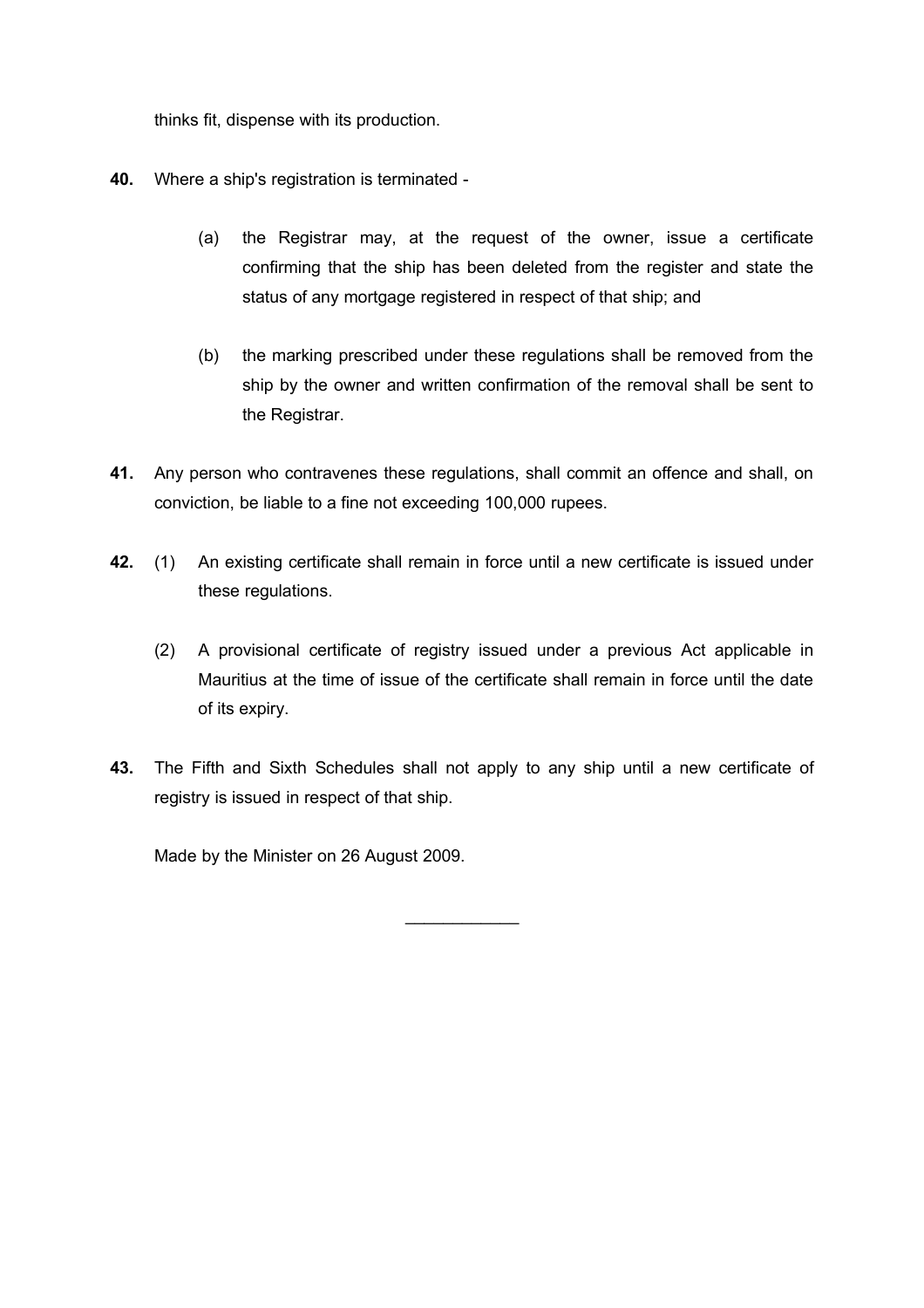# **FIRST SCHEDULE**

[Regulation 2]

# **CLASSIFICATION SOCIETIES**

 $\mathcal{L}_\text{max}$  . The set of the set of the set of the set of the set of the set of the set of the set of the set of the set of the set of the set of the set of the set of the set of the set of the set of the set of the set

American Bureau of Shipping

Bureau Veritas

Del Norske Veritas

Germanischer Lloyd

Hellenic Register of Shipping

Lloyds Register of Shipping

Nippon Keiji Kyokai

Indian Register of Shipping

Korean Register of Shipping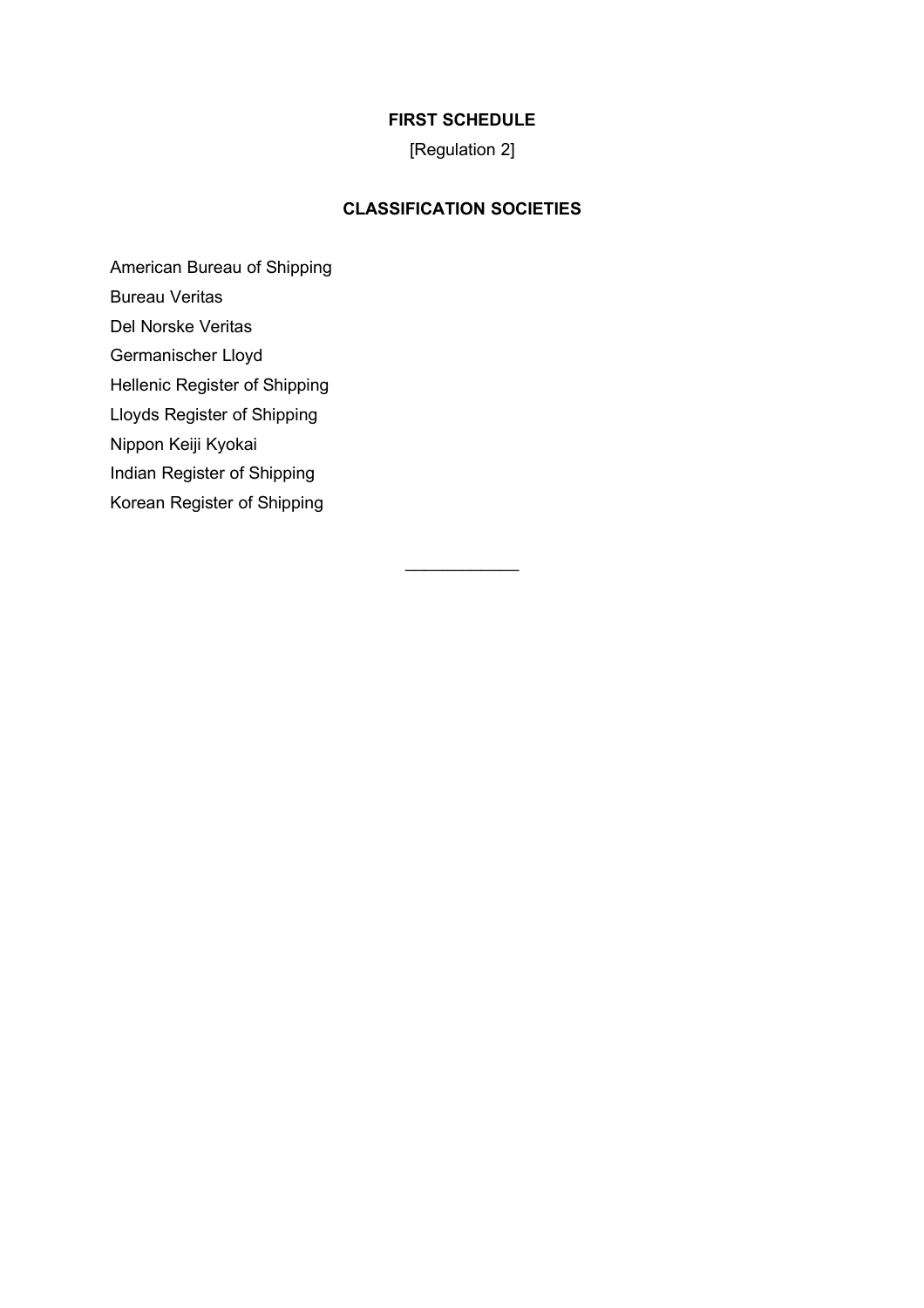#### **SECOND SCHEDULE**

[Regulation 2]

#### **CONVENTIONS**

United Nations Convention on the Law of the Sea (UNCLOS)

International Convention for the Safety of Life at Sea (SOLAS)

International Convention on Load Lines, 1966

International Convention on Tonnage Measurement of Ships (TONNAGE), 1969

Convention on International Regulations to Preventing Collisions at Sea (COLREG), 1972

Convention on Facilitation of International Maritime Traffic (FAL), 1965

International Convention on Standards of Training, Certification and Watchkeeping for Seafarers (STCW), 1978 as amended in 1995

The Convention on the International Maritime Satellite Organisation (INMARSAT), 1976

International Convention for the Prevention of Pollution from Ships (MARPOL), 1973 as amended by the Protocol, 1978

The 1992 Conventions on liability and Compensation for Oil Pollution Damage

The International Oil Pollution Compensation Fund 1992

International Convention on Maritime Search and Rescue (SAR), 1979

International Convention on Oil Pollution Preparedness, Response and Co-operation (OPRC) 1990

Convention on Limitation of Liability for Maritime Claims, (LLMC) 1976

International Convention relating to the Intervention on the High Seas in cases of Oil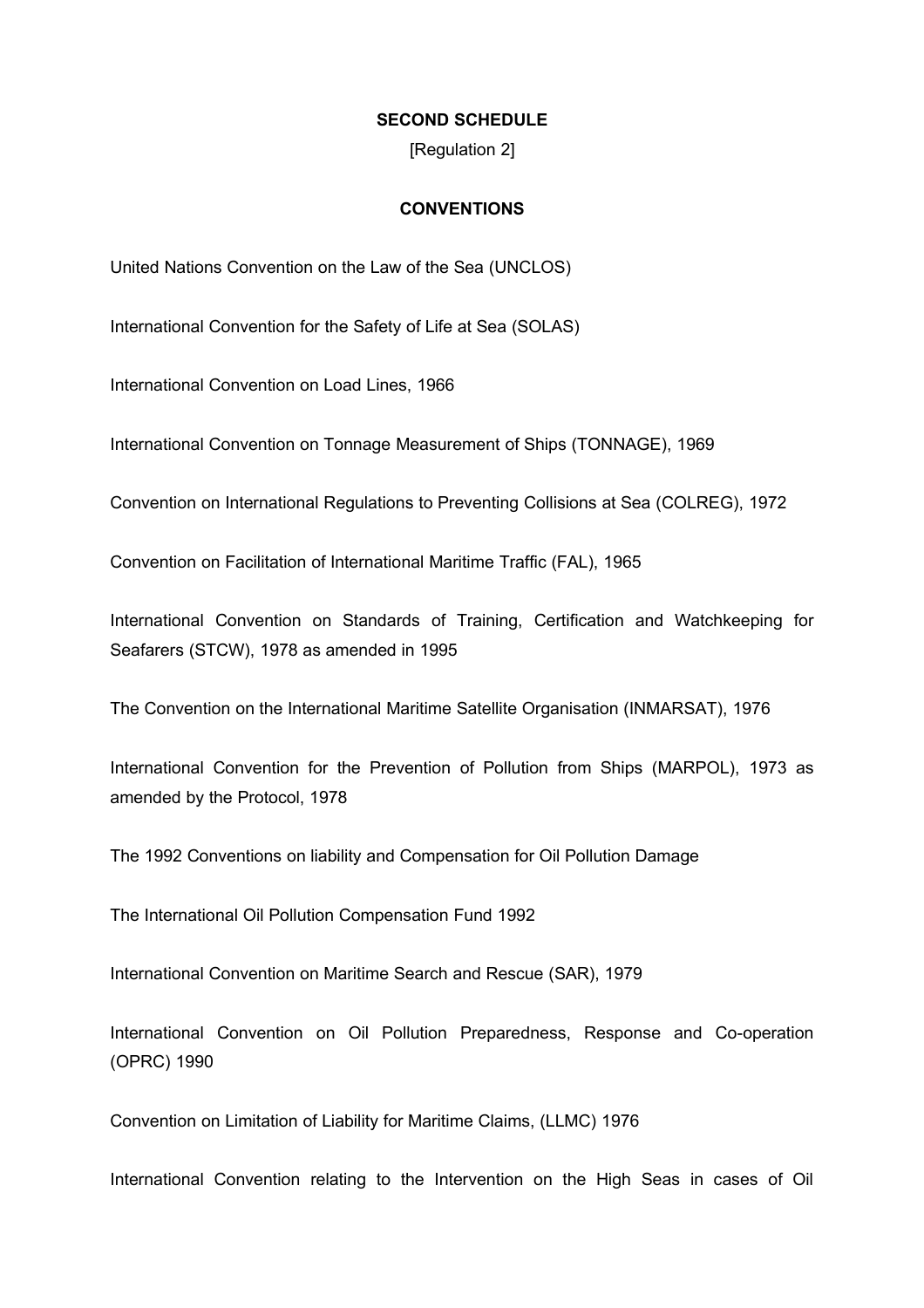Pollution Casualties, (INTERVENTION) 1969

Protocol of 1988 relating to the International Convention on Load Lines 1966 (LL PROT 1988)

Protocol of 1988 relating to the International Convention for the Safety of Life at Sea, 1974 (SOLAS PROT 1988)

International Convention on Salvage, 1989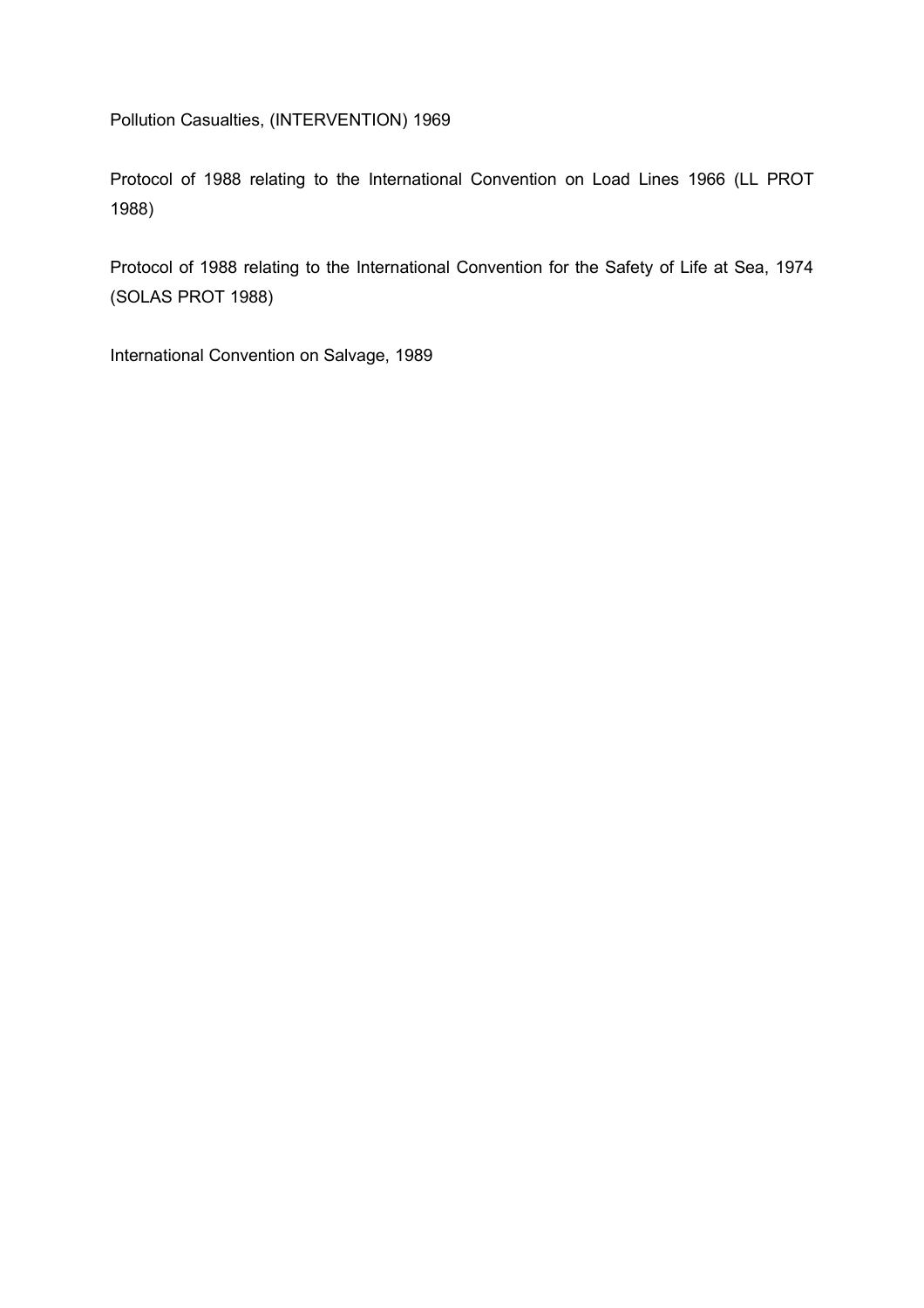### **THIRD SCHEDULE**

[Regulation 3]



Republic of Mauritius

# **APPLICATION FOR REGISTRATION OF SHIP AS MAURITIUS SHIP, OFFICIAL NUMBER AND CALL SIGN**

# **GENERAL**

# **Application is herewith made, pursuant to the provisions of Sub-Part II of Part III of the Merchant Shipping Act 2007**

| 1. | Name to be given to Ship when registered under Mauritius flag            |
|----|--------------------------------------------------------------------------|
| 2. | Present name of Ship (or hull number if new construction)                |
| 3. | Present flag of registry (enter "Newbuilding" if new construction)       |
| 4. | Month, year and place of proposed purchase or delivery                   |
| 5. | Proposed date of registration under Mauritius flag                       |
| 6. | Name of port or place Ship will be on proposed date of registration      |
| 7. | Name of Classification Society with which the Ship is or will be classed |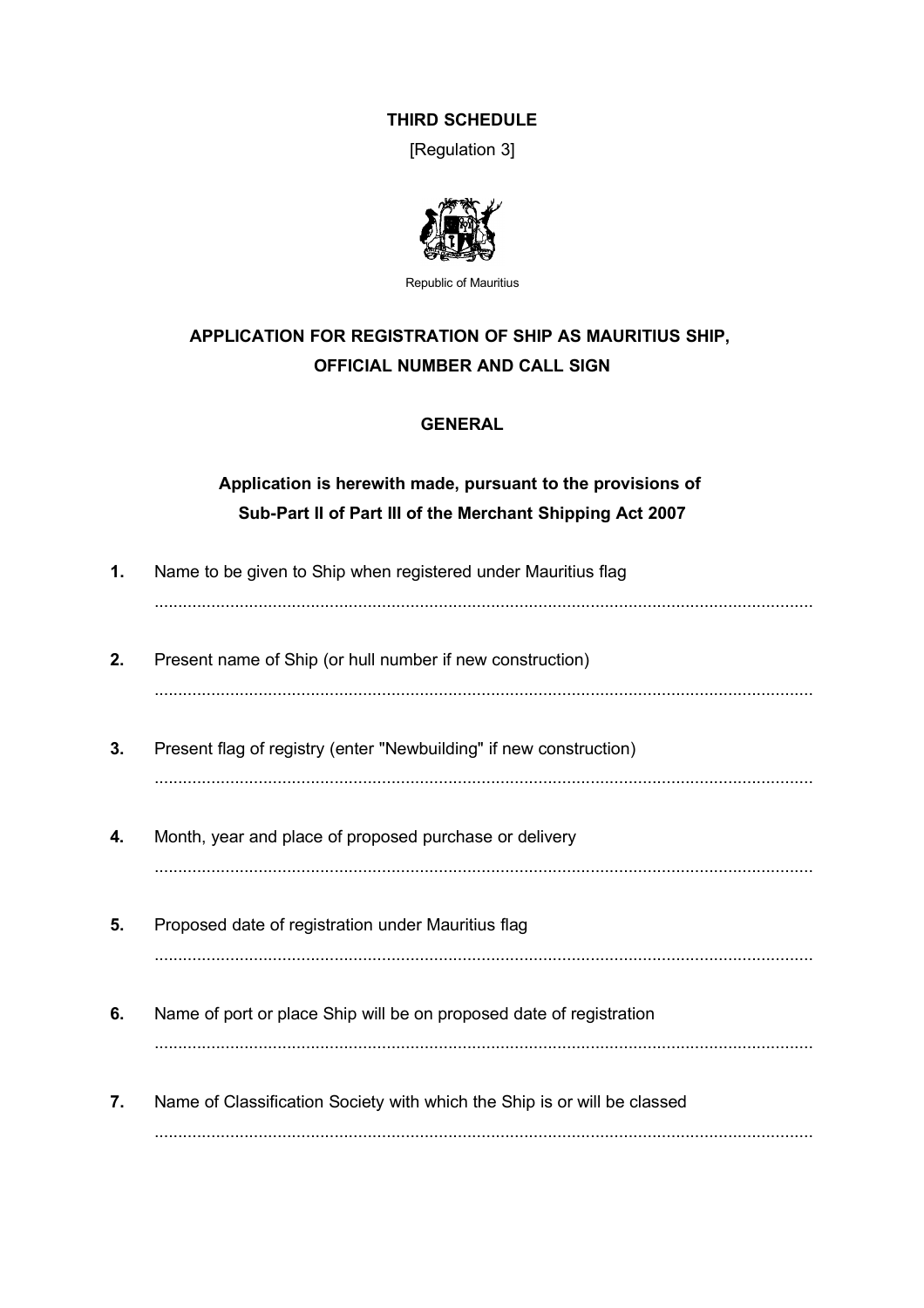The Ship will be registered in following ownership -8.

| Name of Owner                                                                         |              |
|---------------------------------------------------------------------------------------|--------------|
| Address of Owner in Mauritius (if body corporate give registered office in Mauritius) |              |
|                                                                                       |              |
| No. of shares of which be registered owner                                            | 100th shares |
|                                                                                       |              |
| If joint owner, names and                                                             |              |
| addresses of other joint owners                                                       |              |

# **PARTICULARS OF SHIP**

| 10. |  |
|-----|--|
|     |  |
| 12. |  |
| 13. |  |
|     |  |
| 15. |  |
| 16. |  |
| 17. |  |
|     |  |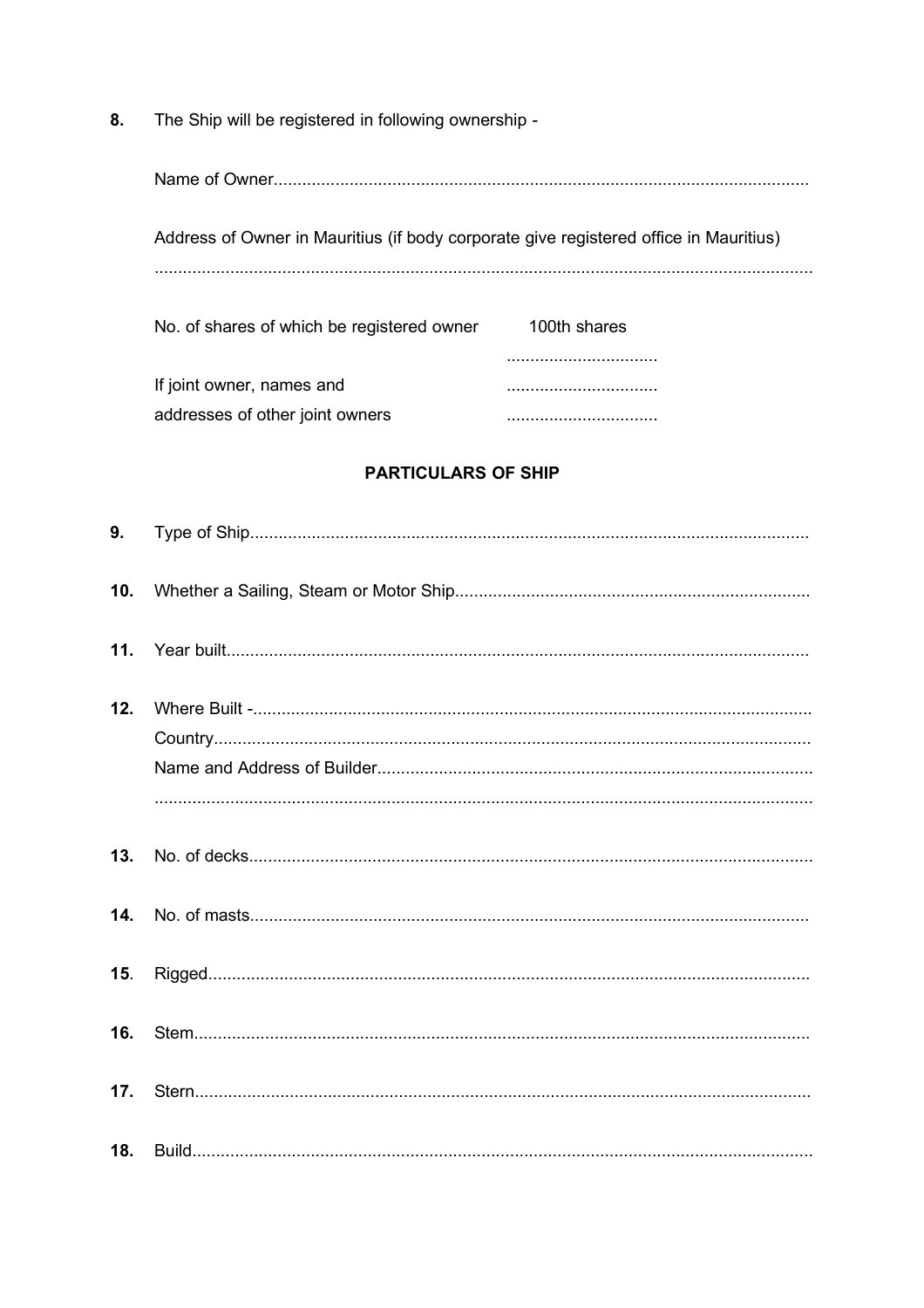| 19. |                                                                                                              |  |
|-----|--------------------------------------------------------------------------------------------------------------|--|
| 20. |                                                                                                              |  |
| 21. |                                                                                                              |  |
| 22. |                                                                                                              |  |
| 23. |                                                                                                              |  |
| 24. |                                                                                                              |  |
| 25. |                                                                                                              |  |
| 26. |                                                                                                              |  |
| 27. | *Where a Ship has a tonnage mark on each side of the Ship which<br>when this tonnage mark is not submerged - |  |
|     | Gross tonnage                                                                                                |  |
|     | Register                                                                                                     |  |
| 28. | No. of seamen and apprentices for whom accommodation is certified -                                          |  |
|     |                                                                                                              |  |
|     | *No. of passengers for whom accommodation is certified                                                       |  |
| 29. |                                                                                                              |  |
| 30. | Description of Engines -                                                                                     |  |
|     |                                                                                                              |  |
|     |                                                                                                              |  |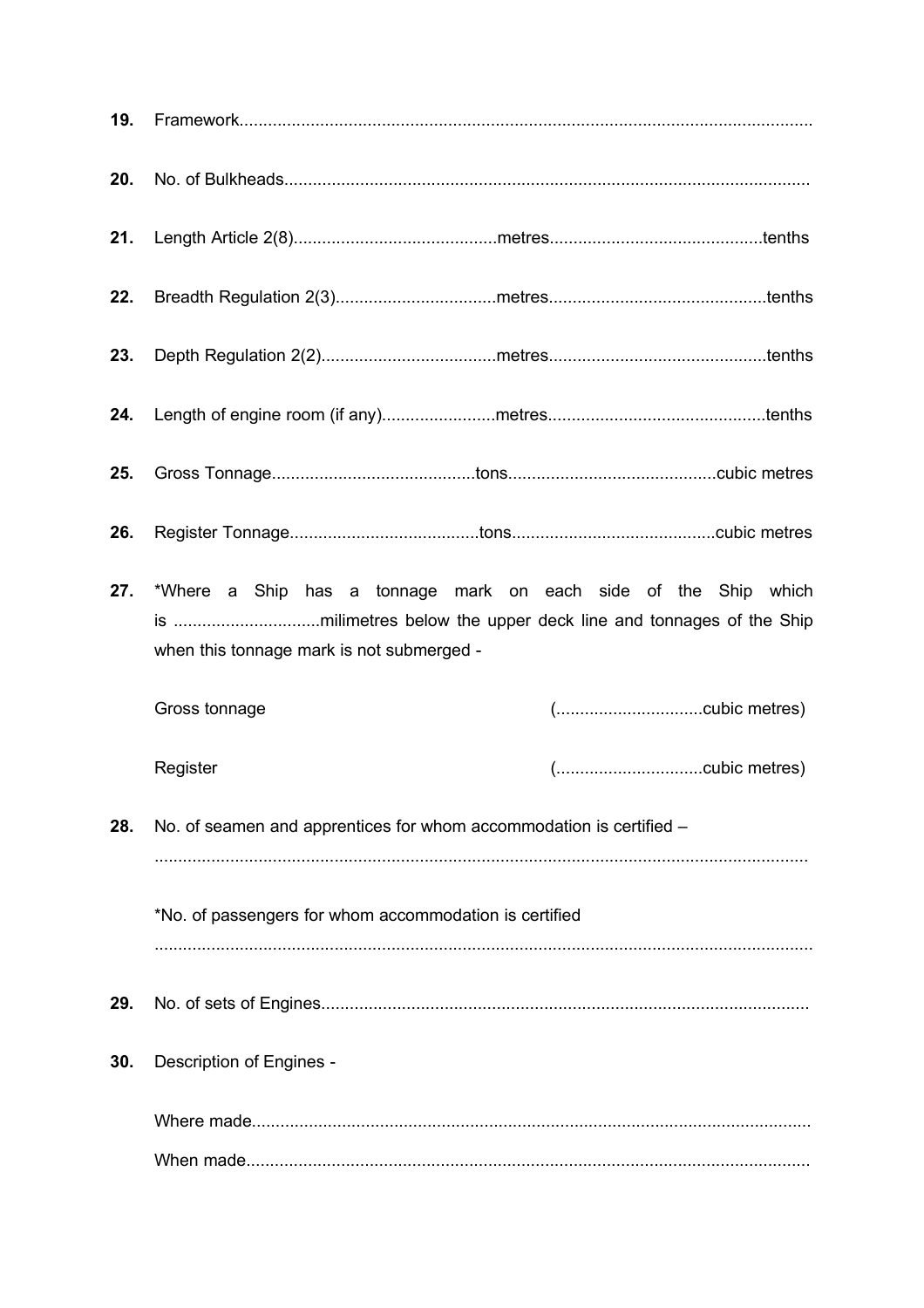| 31. |                           |
|-----|---------------------------|
| 32. |                           |
|     |                           |
|     |                           |
|     |                           |
|     |                           |
|     |                           |
|     |                           |
|     |                           |
| 33. | Reciprocating Engines -   |
|     |                           |
|     |                           |
|     |                           |
| 34. |                           |
|     |                           |
| 35. |                           |
|     |                           |
|     | *Delete if not applicable |

# **OTHER PARTICULARS**

| 36. |  |
|-----|--|
|     |  |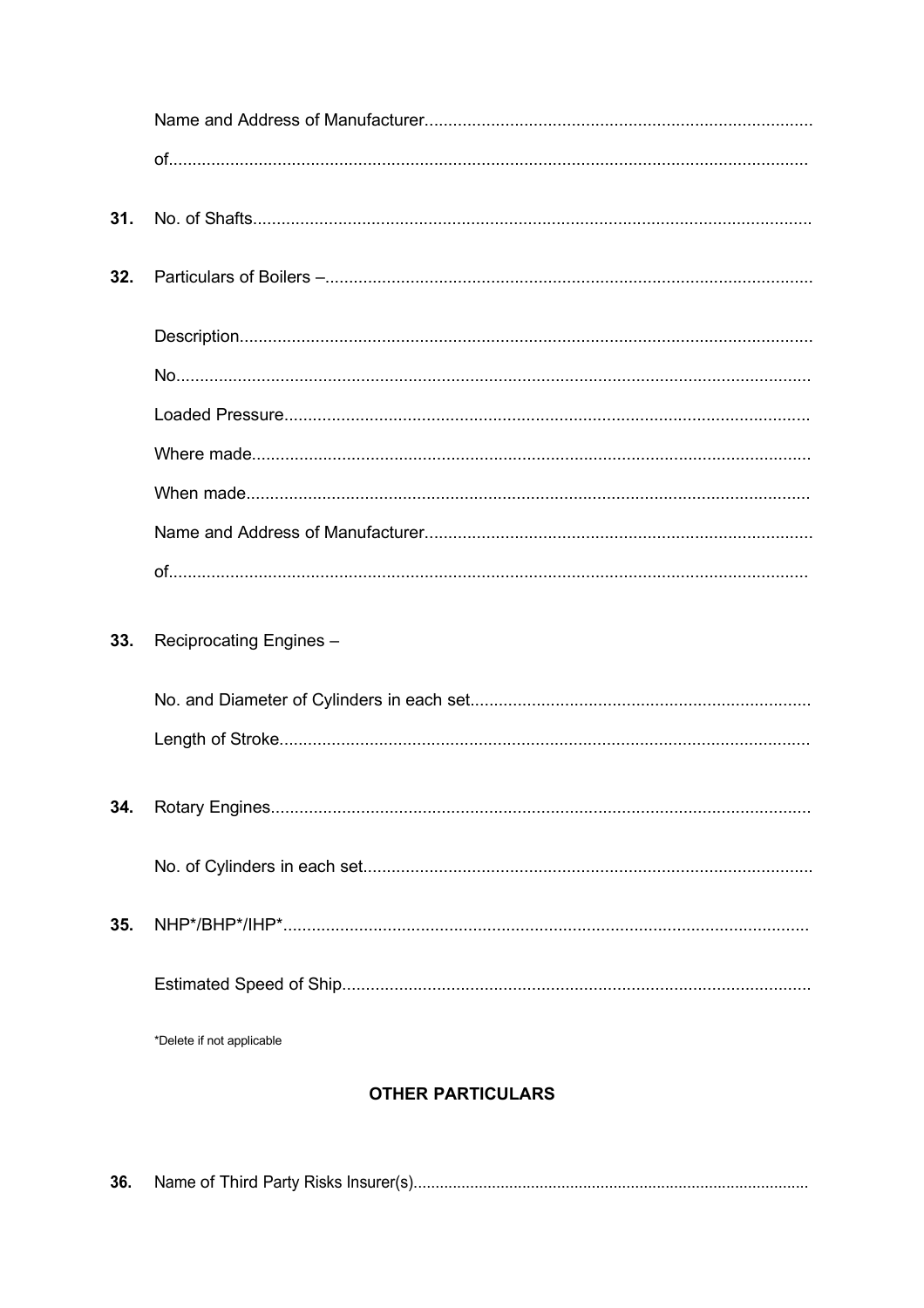| 37. |  |
|-----|--|
|     |  |
| 38. |  |
|     |  |
|     |  |
|     |  |
|     |  |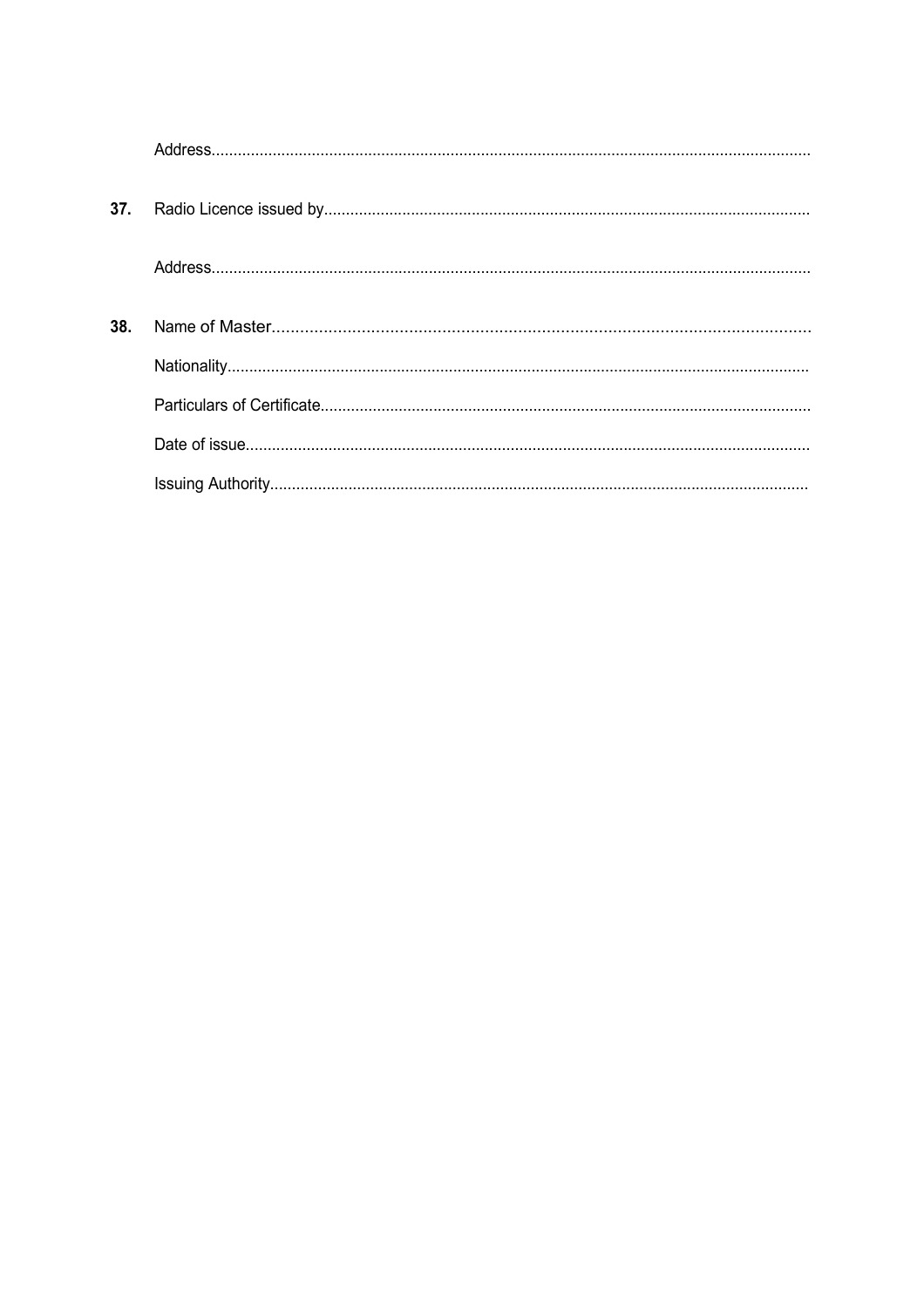#### **DECLARATION**

I, ....................................................................................................................., certify that to the best of my knowledge and belief, no person or corporation other than a person or corporation that is qualified to own a Mauritius Ship is entitled as owner to any legal or beneficial interest in the Ship or any share therein. I undertake to inform the Director of Shipping of any changes in the particulars mentioned in this application.

| This space for official use only |  |
|----------------------------------|--|
| Official No.                     |  |
| Call Sign                        |  |

 $\mathcal{L}$ 

**NOTE:** In case of body corporate the Application must be accompanied by a certified copy of the Certificate of incorporation and either (i) a certified copy of the Board's resolution authorising a director or the Company Secretary OR (ii) an original power of attorney issued under the hand of a director authorising one or more named persons to act for and to effect registration of the ship in its name in Mauritius.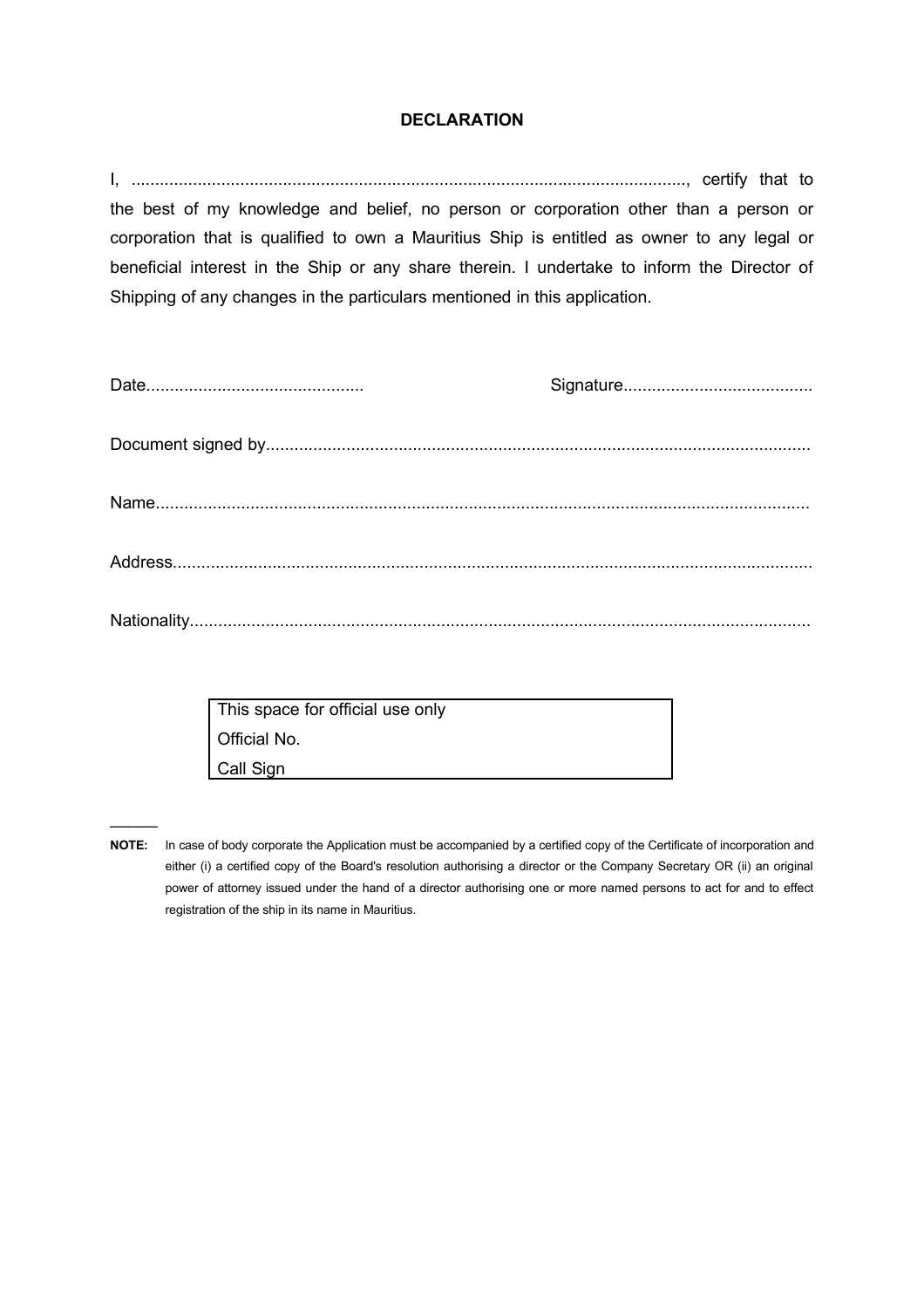#### **FOURTH SCHEDULE**

[Regulations 8, 9, 10 and 13]

#### **CARVING AND MARKING**

- **1.** Every pleasure yacht under 24 metres in length shall, before it may be registered, be marked permanently and conspicuously to the satisfaction of the Director in accordance with paragraph 3.
- **2.** The Director may exempt a pleasure yacht under 24 metres from all or any of the requirements of paragraph 3, subject to such conditions, if any, as he thinks fit.
- **3.** A pleasure yacht which is under 24 metres in length shall be marked as follows
	- (a) the official number and registered tonnage are
		- (i) to be marked on a readily accessible visible permanent part of the structure of the pleasure yacht either by cutting in, centre punching or raised lettering; or
		- (ii) to be engraved on plates of metal, wood or plastic, secured to a readily accessible visible permanent part of the structure with rivets, through bolts with the ends clenched, or screws with the slots removed:
	- (b) the name and port of registry (unless exempted under paragraph 2), are to be marked on a conspicuous and permanent part of the stem in letters of a contrasting colour so as to be clearly visible, the letters being not less than 5 centimetres high and of proportionate breadth, or where this is not possible by the alternative methods given below -
		- (i) by engraving on plates of metal or of plastic; or
		- (ii) by cutting in on a shaped wooden chock. Where a shaped wooden chock is used it should be secured to the hull through bolts, the ends being clenched; or
		- (iii) by individual glass reinforced plastic letters and numbers approximately 2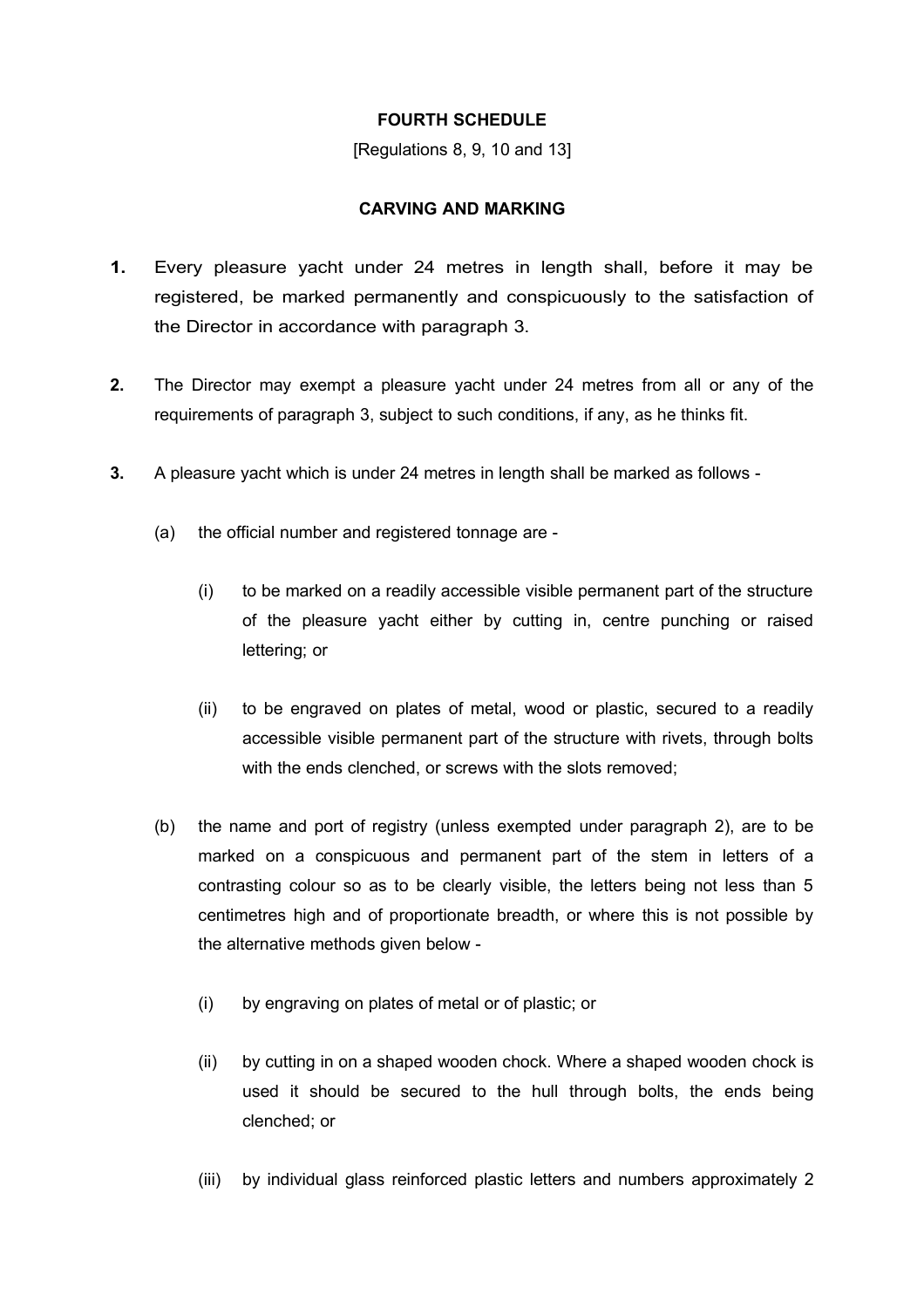millimetres in thickness, fixed to the hull with epoxy adhesive, painted with suitable paint, and coated with translucent epoxy resin; and

- (iv) where metal or plastic plates have been used, these must be fixed by the use of epoxy adhesives and coated with translucent epoxy resin after they have been fixed in position.
- **4.** A scale of decimetres, or metres and decimetres, denoting a draught of water shall be marked on the pleasure yacht, other than one which is exempted, on each side of its stem and its stem post, as follows -
	- (a) in figures in 2-decimetre intervals, if the scale is in decimetres; and
	- (b) in figures at each metre interval and at intervening two-decimetre intervals, where the scale is in metres and decimetres,

the capital letter "M" being placed after each metre figure; the top figure of the scale showing both the metre and (except where it marks a full metre interval) the decimetre figure; the lower line of the figures, or figures and letters, coinciding with the draught line denoted thereby, the figures and letters being not less than one decimetre in length and being marked by being cut in and painted in a contrasting colour so as to be clearly visible, or in such other way as the Director may approve.

**5.** The name of a ship shall be marked in Roman letters and any numerals shall be in Roman or Arabic numerals.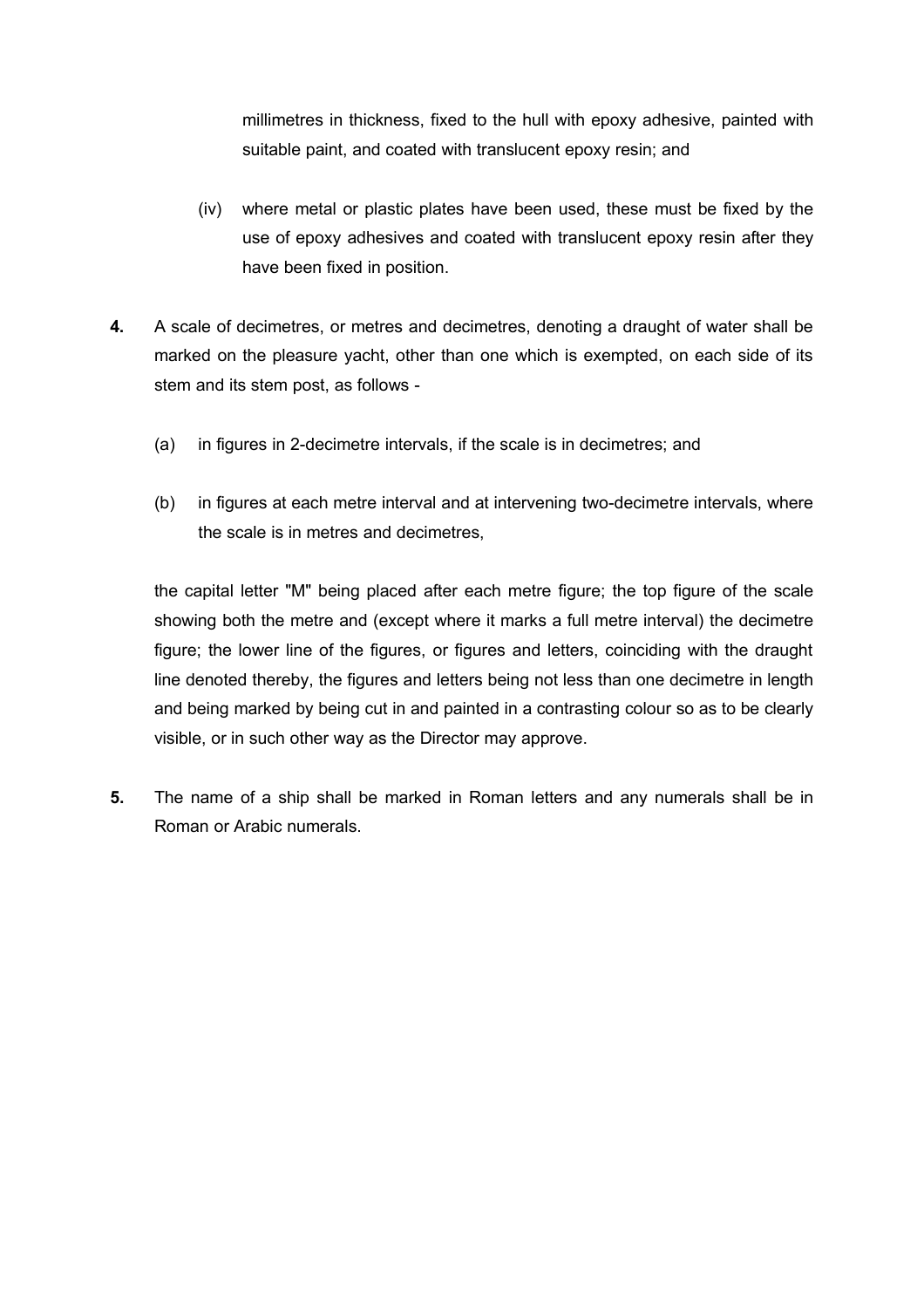# **FIFTH SCHEDULE**

#### [Regulations 12 and 30]

# **DETAILS TO BE ENTERED IN REGISTER**

- **1.** The following information, where relevant, shall be recorded in the register in respect of ships registered or to be registered under Parts I and IV of the register -
	- (a) ship's particulars
		- (i) name of ship;
		- (ii) official number;
		- (iii) port of registry;
		- (iv) radio call sign;
		- (v) IMO Number (if known);
		- (vi) part of register under which the ship is being registered;
		- (vii) number and year of current registry;
		- (viii) number, year and port of previous registry (if any);
		- (ix) where built;
		- (x) name and address of builders;
		- (xi) date keel laid or when built;
		- (xii) type of ship (for example, dry cargo, oil tanker, chemical tanker, passenger, bulk carrier, pleasure yacht, etc);
		- (xiii) material used to construct the hull;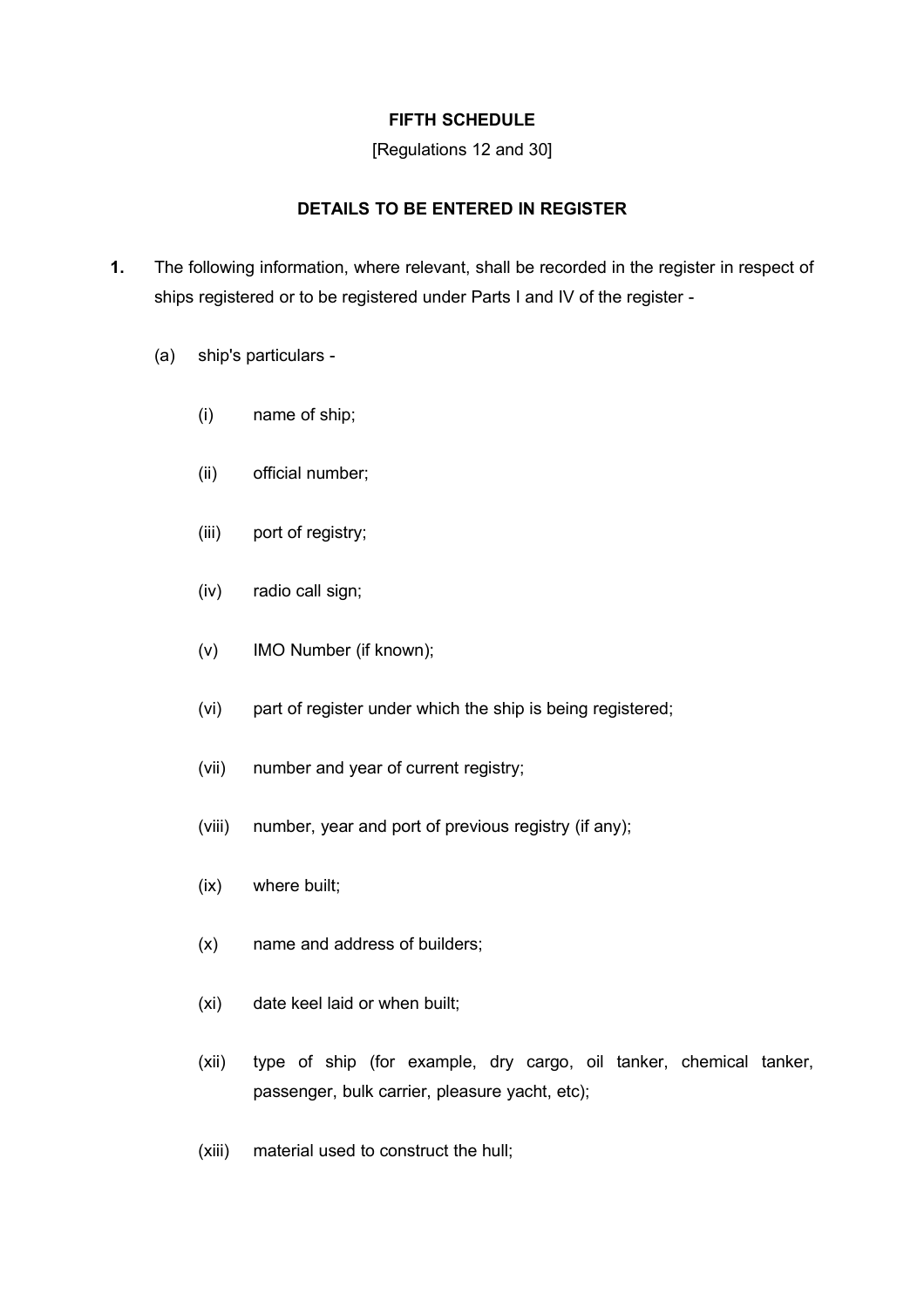- (xiv) length of the ship (metric units);
- (xv) breadth of the ship (metric units);
- (xvi) depth of the ship (metric units);
- (xvii) overall length (metric units);
- (xviii) number of transverse bulkheads;
- (xix) number of masts;
- (b) engine and boiler particulars
	- (i) method of propulsion, if any (for example, whether sail, steam, dieselelectric, motor or dumb, etc);
	- (ii) number of sets of engines;
	- (iii) number of shafts;
	- (iv) description of engines;
	- (v) date engines made;
	- (vi) name and address of engine makers;
	- (vii) details of reciprocating engines
		- (A) number of cylinders in each set;
		- (B) diameter of cylinders; and
		- (C) length of stroke;
	- (viii) details of other type of engine;
	- (ix) power of engines in kilowatts (kw);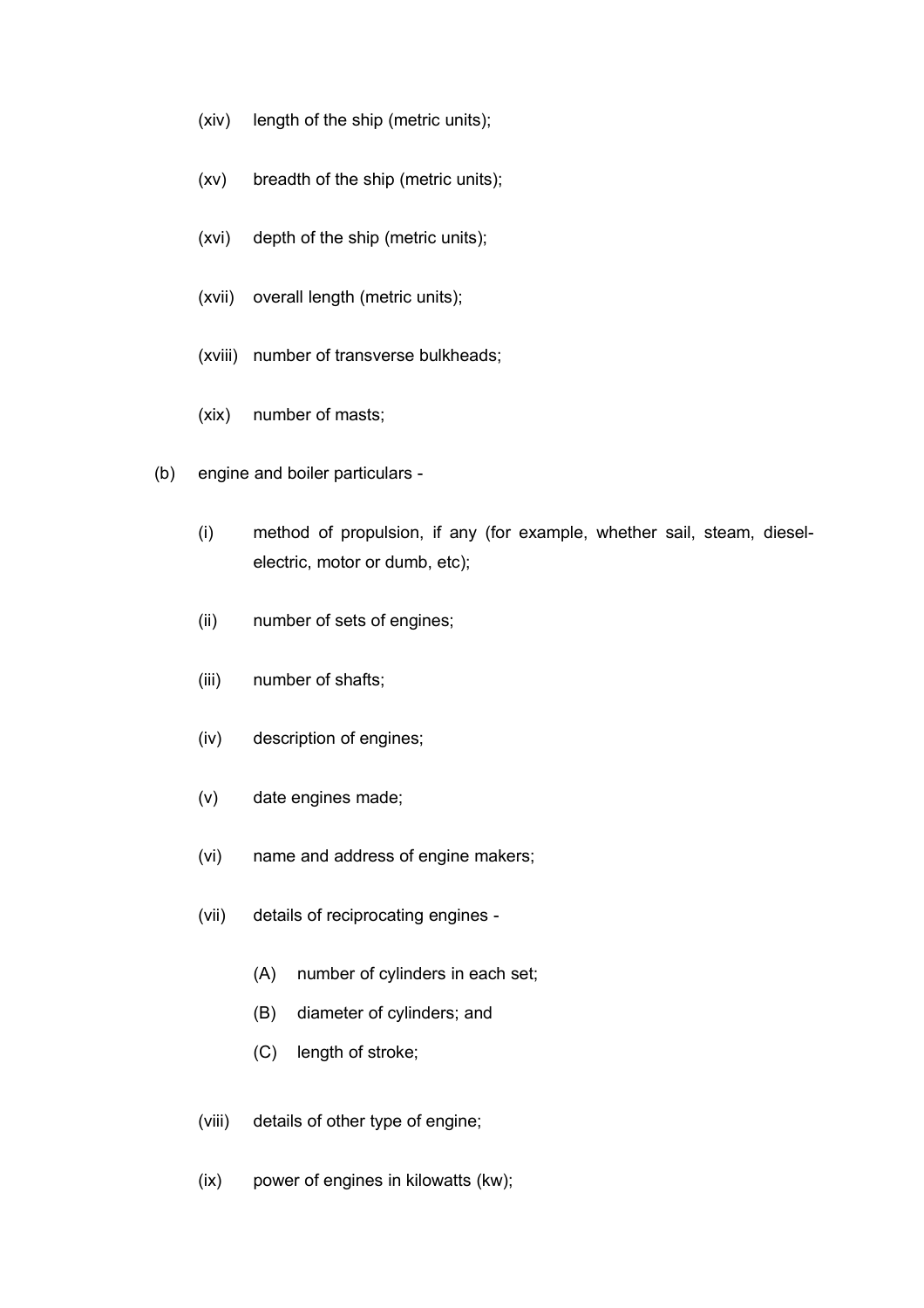- (x) estimated speed of ship;
- (xi) description of boilers;
- (xii) number of boilers;
- (xiii) working pressure;
- (xiv) date boilers made; and
- (xv) name and address of boiler makers;
- (c) particulars of tonnage
	- (i) date ship last measured for tonnage;
	- (ii) gross tonnage;
	- (iii) net tonnage; and
	- (iv) register tonnage (ships under 24 metres in length);
- (d) particulars of accommodation
	- (i) number of seamen (including apprentices) to whom accommodation is provided;
	- (ii) number of passengers for whom accommodation is provided;
- (e) particulars of owners
	- (i) name;
	- (ii) address;
	- (iii) nationality (individual);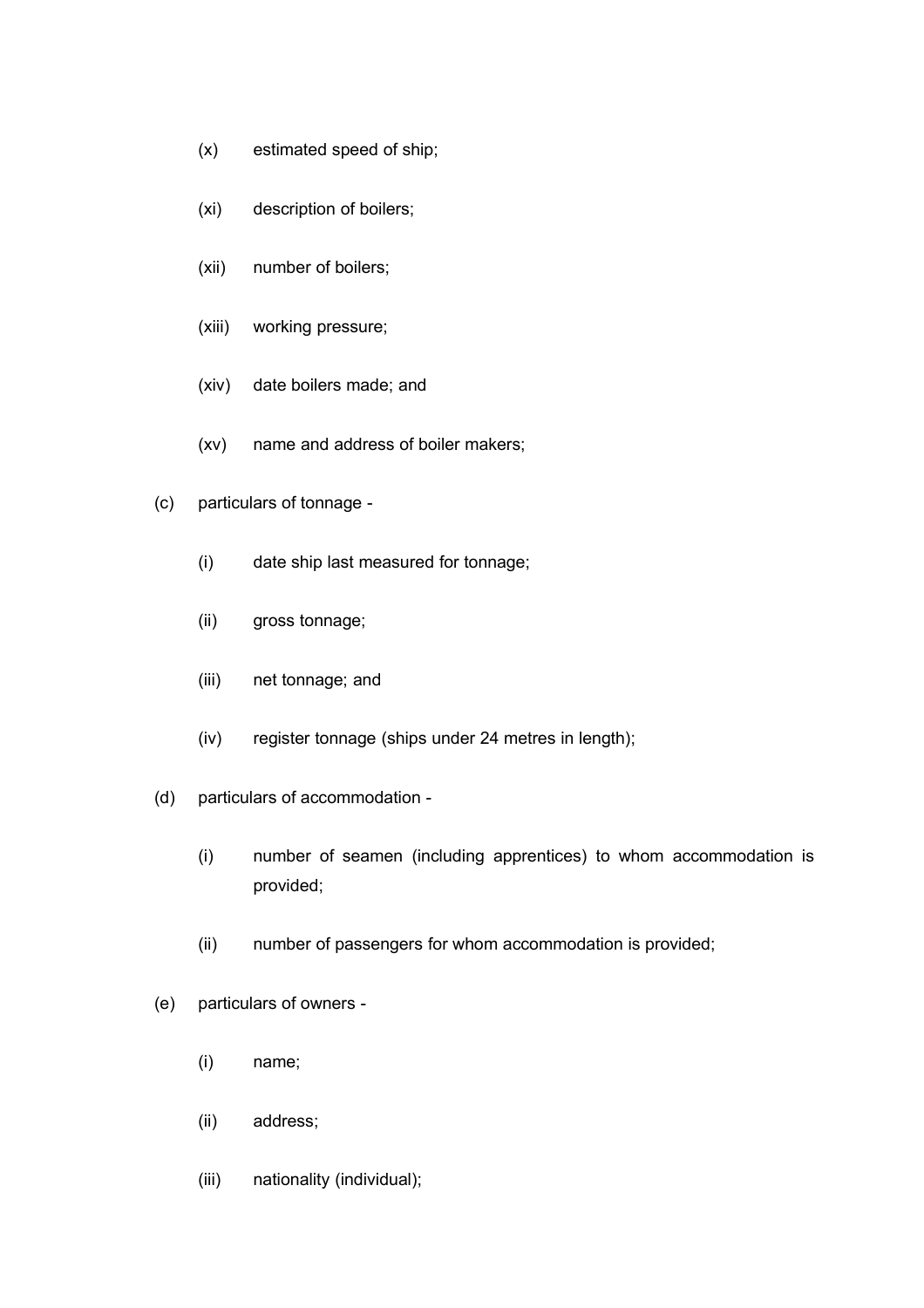- (iv) country of incorporation (body corporate);
- (v) managing owner;
- (vi) if a foreign company, the name and address of the person authorised to accept on its behalf service of process and notices required to be served on it;
- (vii) number of shares owned by the owner (individual or body corporate), and if held jointly, with whom the shares are held.
- **2.** The following information, where relevant, shall be recorded in the register in respect of ships registered or to be registered under Part II of the register -
	- (a) ship's particulars
		- (i) name of ship;
		- (ii) official number;
		- (iii) port of registry;
		- (iv) radio call sign;
		- (v) IMO Number (if known);
		- (vi) part of register under which the ship is being registered;
		- (vii) number and year of current registry;
		- (viii) where built;
		- (ix) name and address of builders;
		- (x) date keel laid or when built;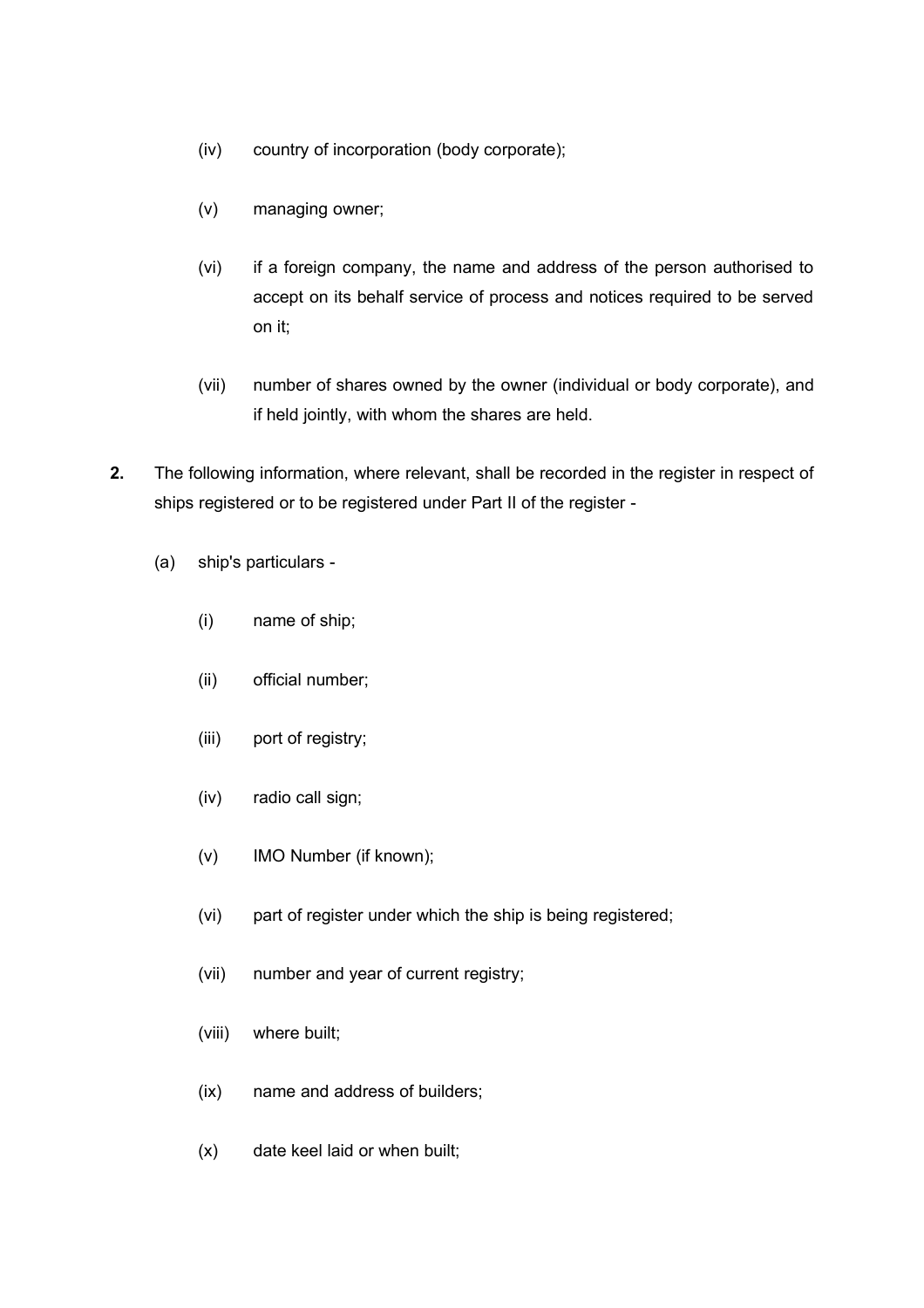- (xi) type of ship (for example, dry cargo, oil tanker, chemical tanker, passenger, bulk carrier, pleasure yacht, etc.);
- (xii) material used to construct the hull;
- (xiii) length of the ship (metric units);
- (xiv) breadth of the ship (metric units);
- (xv) depth of the ship (metric units);
- (xvi) overall length (metric units);
- (xvii) number of transverse bulkheads; and
- (xviii) number of masts;
- (b) engines and boiler particulars
	- (i) method of propulsion, if any (for example, whether sail, steam, dieselelectric, motor or dumb, etc.);
	- (ii) number of sets of engines;
	- (iii) number of shafts;
	- (iv) description of engines;
	- (v) date engines made;
	- (vi) name and address of engine makers;
	- (vii) details of reciprocating engines
		- (A) number of cylinders in each set;
		- (B) diameter of cylinders;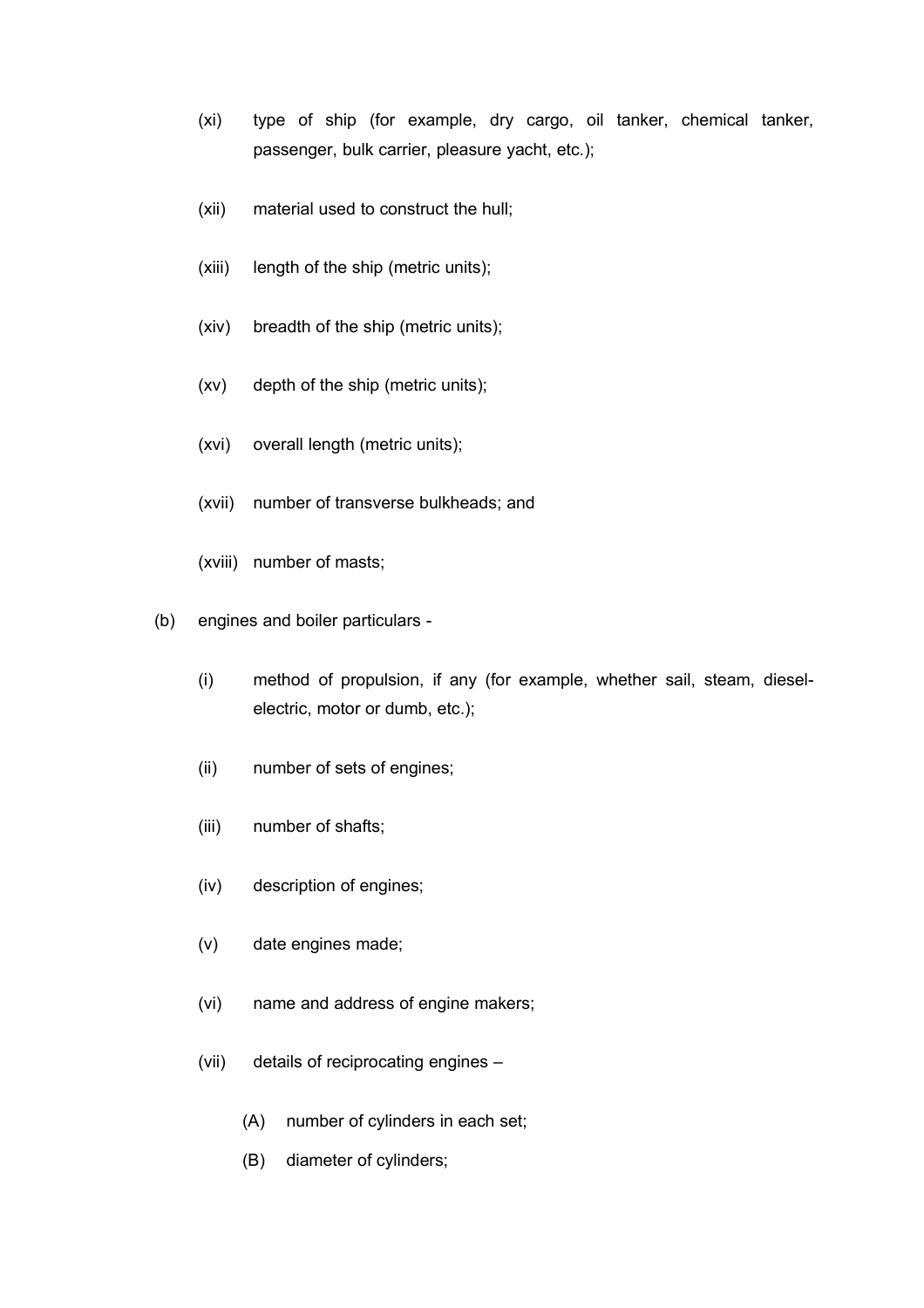- (C) length of stroke;
- (viii) details of other type of engine;
- (ix) power of engines in kilowatts (kw);
- (x) estimated speed of ship;
- (xi) description of boilers;
- (xii) number of boilers;
- (xiii) working pressure;
- (xiv) date boilers made;
- (xv) name and address of boiler makers;
- (c) particulars of tonnage
	- (i) date ship last measured for tonnage;
	- (ii) gross tonnage;
	- (iii) net tonnage;
- (d) particulars of accommodation
	- (i) number of seamen (including apprentices) for whom accommodation is provided;
	- (ii) number of passengers for whom accommodation is provided;
- (e) other particulars
	- (i) name and address of charterer (that is, the person taking the vessel on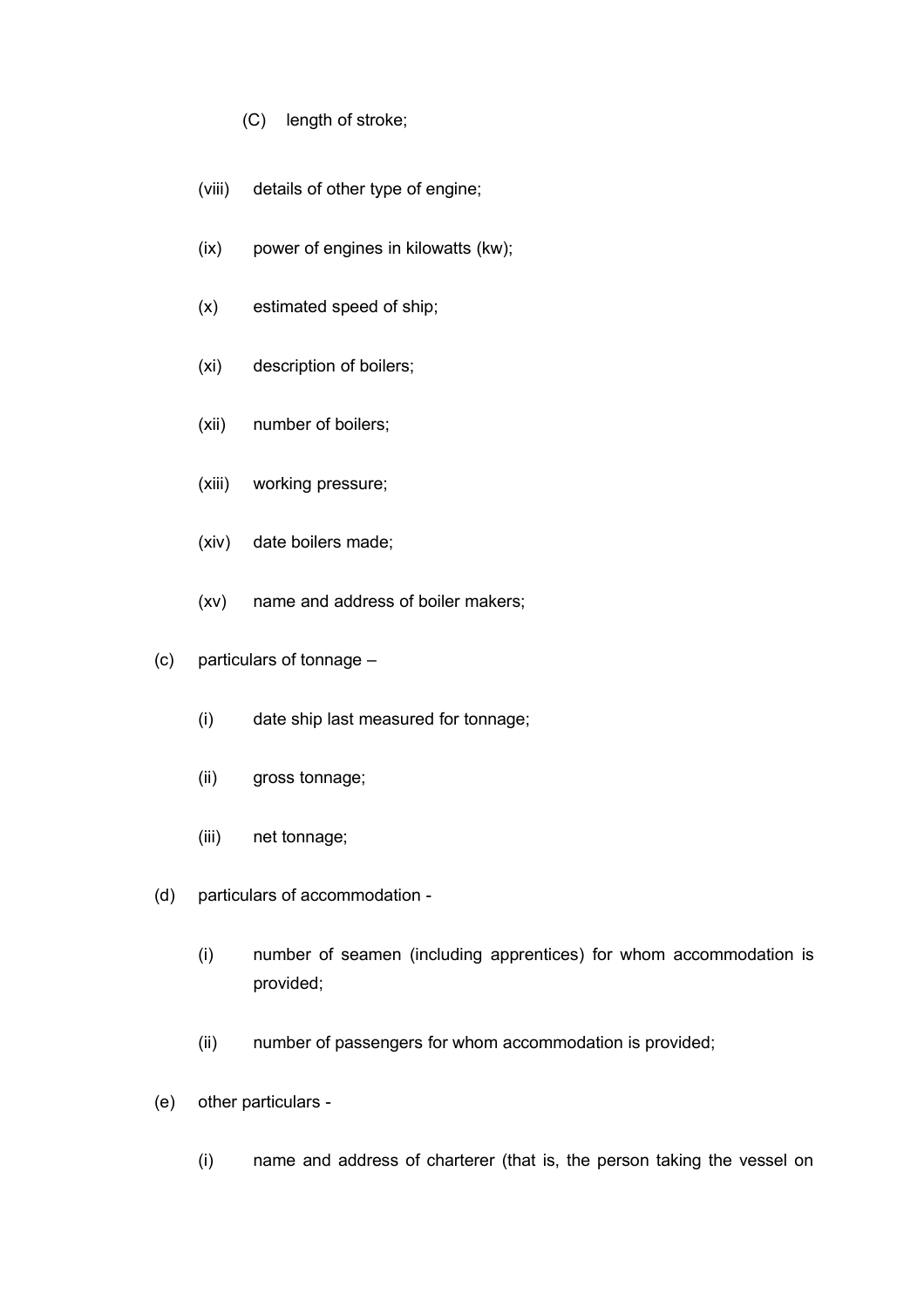demise charter);

- (ii) commencement and expiry dates of the demise charter;
- (iii) name and address of representative person, (if any);
- (iv) country of primary registration;
- (v) name of the ship under the primary registration;
- (vi) national identity number issued by the country of primary registration.
- **3.** The following information, where relevant, shall be recorded in the register in respect of ships registered or to be registered under Part III of the register -
	- (a) ship's particulars
		- (i) port of registry;
		- (ii) number and year of current registry;
		- (iii) part of register under which the ship is being registered
		- (iv) Mauritius Shipping Registry identity number;
		- (v) where being built;
		- (vi) name and address of builders;
		- (vii) date keel laid;
		- (viii) type of ship (for example, dry cargo, oil tanker, chemical tanker, passenger, bulk carrier, pleasure yacht, etc.);
		- (ix) material used to construct the hull;
		- (x) estimated length of the ship (metric units);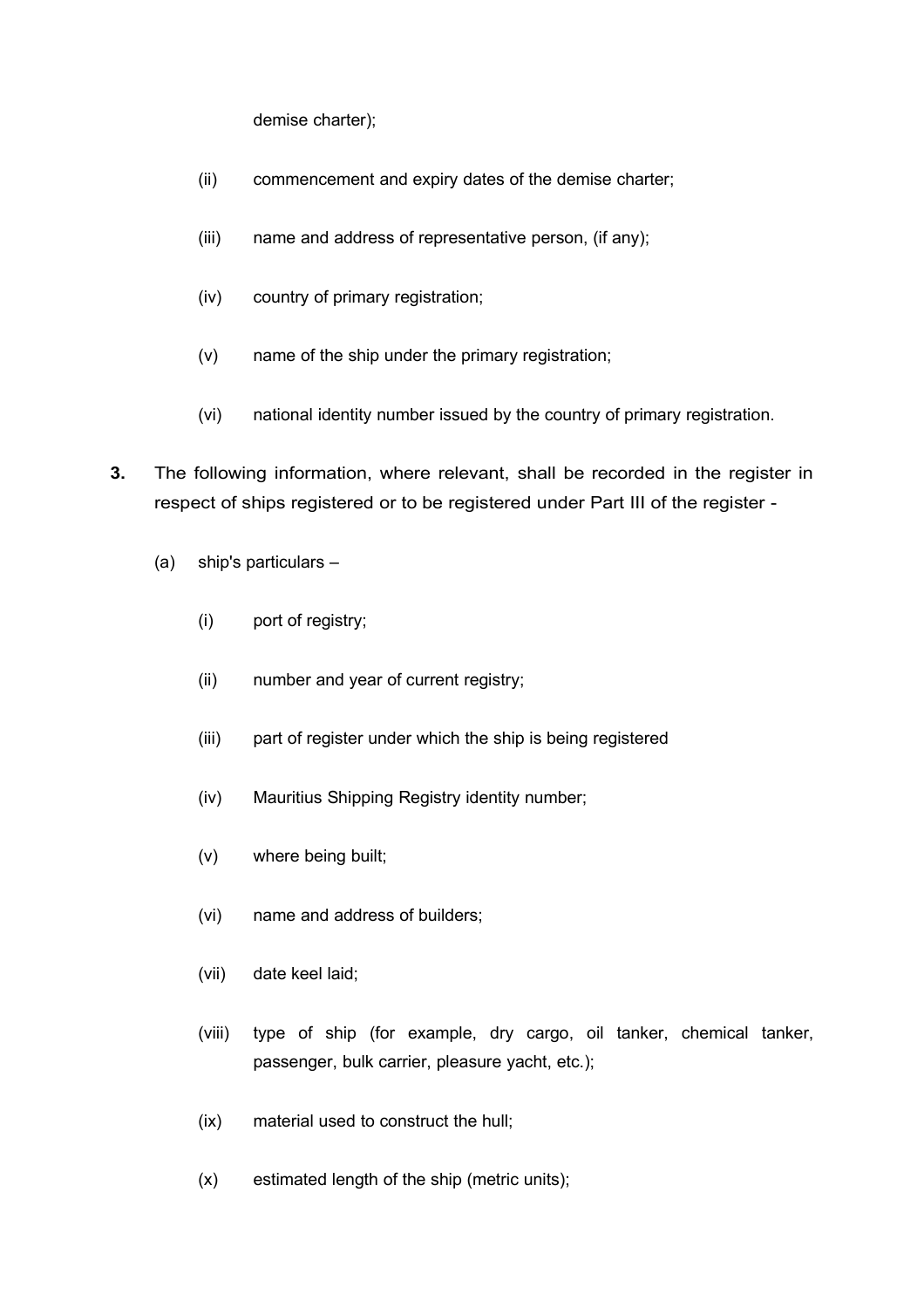- (xi) estimated breadth of the ship (metric units);
- (xii) estimated depth of the ship (metric units);
- (xiii) estimated overall length (metric units);
- (xiv) number of transverse bulkheads;
- (xv) number of masts;
- (xvi) intended method of propulsion (for example, whether sail, steam, dieselelectric, motor or dumb etc.);
- (b) particulars of tonnage
	- (i) estimated gross tonnage;
	- (ii) estimated net tonnage;
	- (iii) estimated register tonnage (ships under 24 metres in length);
- (c) particulars of owners
	- (i) name and address of registered owner as agreed between builder and client;
	- (ii) nationality (individual);
	- (iii) country of incorporation (body corporate);
	- (iv) if a foreign company, the name and address of the person authorised to accept on its behalf service of process and notices required to be served on it;
	- (v) main particulars of the construction contract; and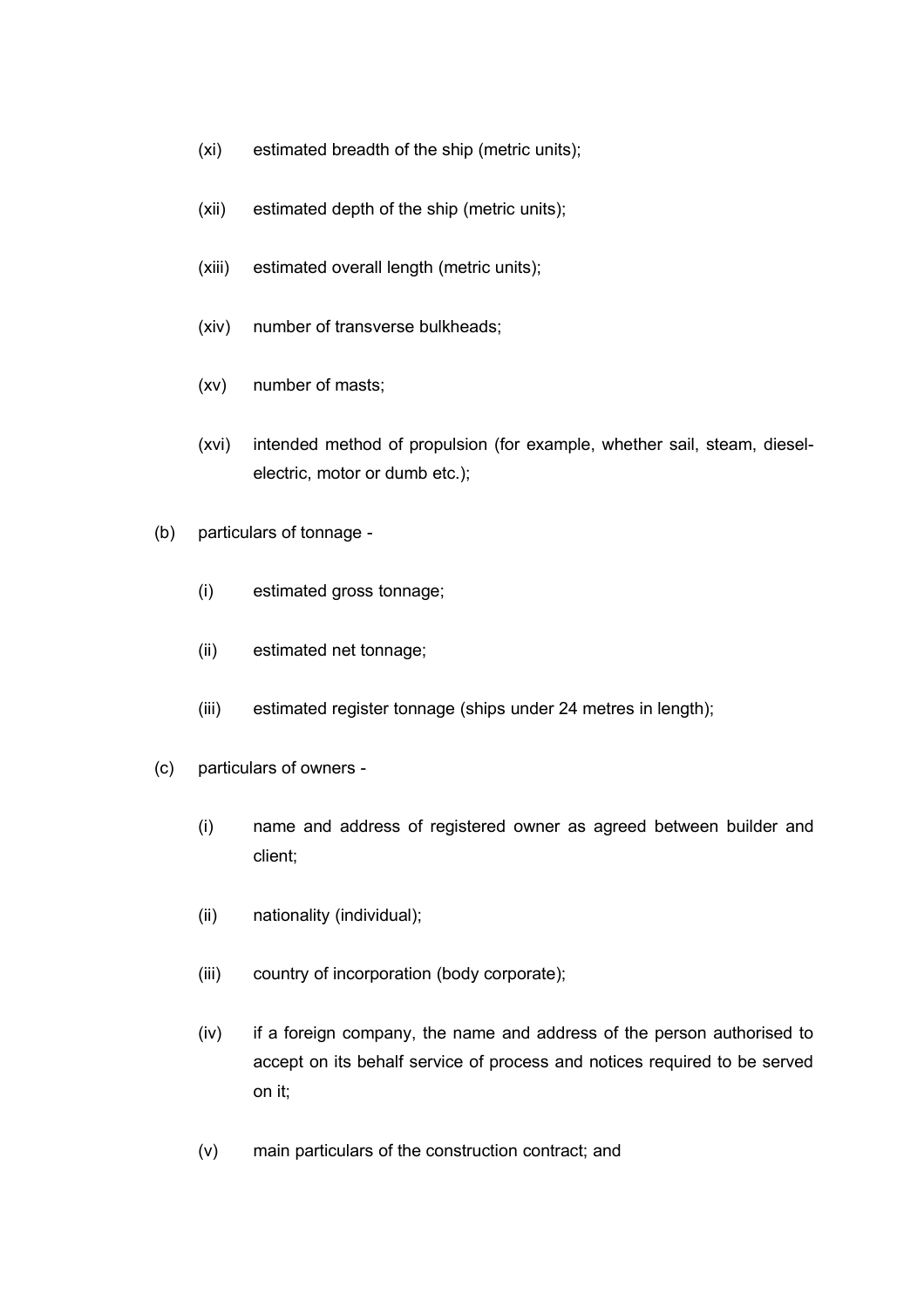- (vi) yard number or other information identifying the ship.
- **4.** (1) For ships registered or to be registered under Part V of the register, the particulars to be recorded in the register shall vary accordingly.
	- (2) The registrations shall normally be effected abroad by the relevant proper officer who shall ascertain what particulars of the ship are available, but the particulars shall include at least the name of the ship, the time and place of the purchase of the ship and the names of the purchasers.
- **5.** The following information, where relevant, shall be recorded in the register in respect of ship registered or to be registered under Part VI of the register (submersible craft) -
	- (a) particulars of the submersible craft
		- (i) name of the submersible craft;
		- (ii) official number;
		- (iii) port of registry;
		- (iv) light weight displacement;
		- (v) number of occupants the submersible craft is certified to carry (passengers and crew);
		- (vi) part of register under which the submersible craft is being registered;
		- (vii) number and year of current registry;
		- (viii) number, year and port of previous registry (if any);
		- (ix) where built;
		- (x) name and address of builders;
		- (xi) date keel laid or when built;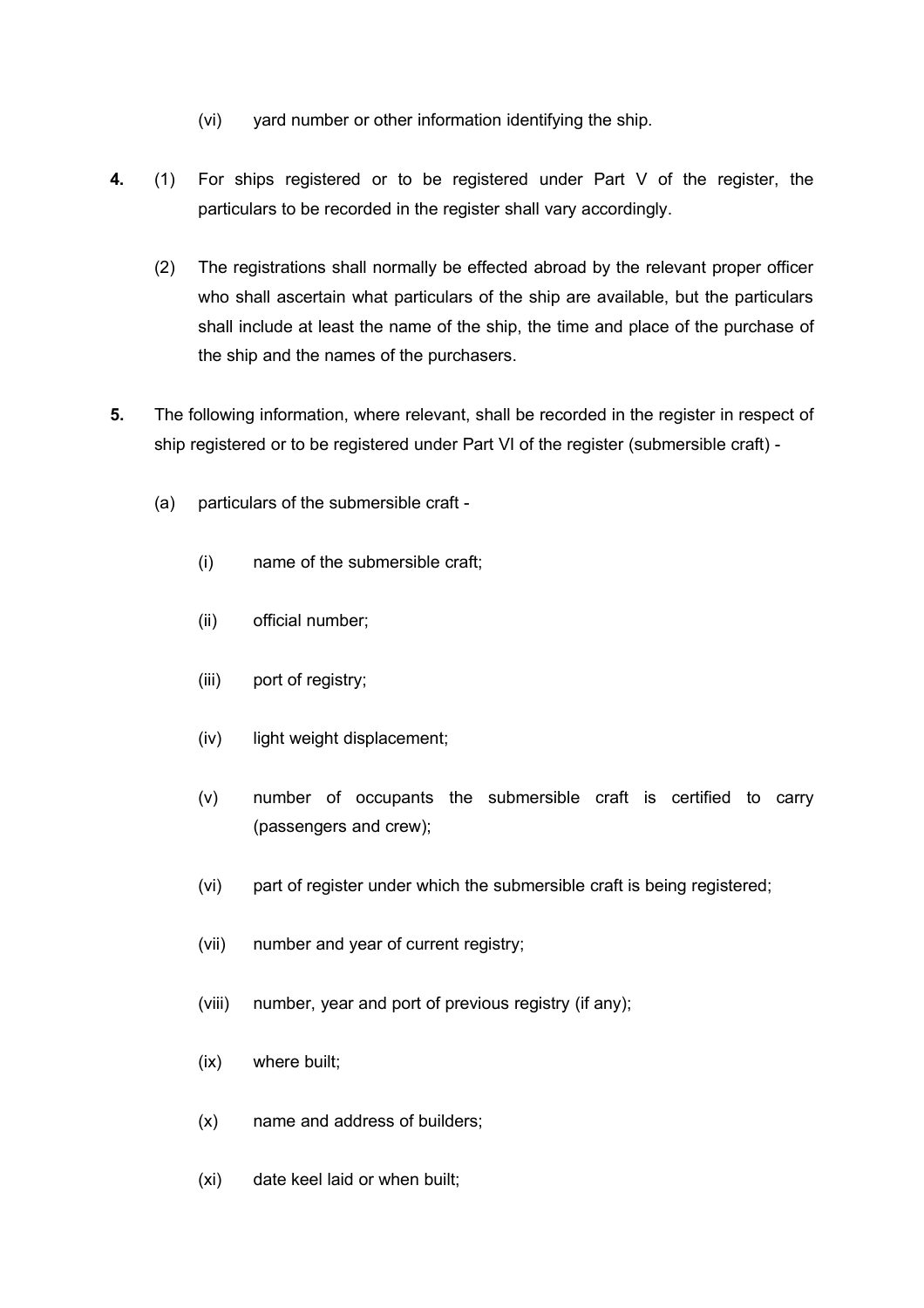- (xii) description of the submersible craft (for example passenger);
- (xiii) submersible craft:
- (xiv) overall length;
- (b) particulars of owners and operators
	- (i) name and address of owner;
	- (ii) nationality (individual owner);
	- (iii) country of incorporation (body corporate);
	- (iv) if a foreign company, the name and address of the person authorised to accept on its behalf service of process and notices required to be served on it;
	- (v) number of shares owned by the owner (individual or body corporate) and, if held jointly, with whom the shares are held;

 $\mathcal{L}_\text{max}$ 

(vi) name of operator (if different from owner).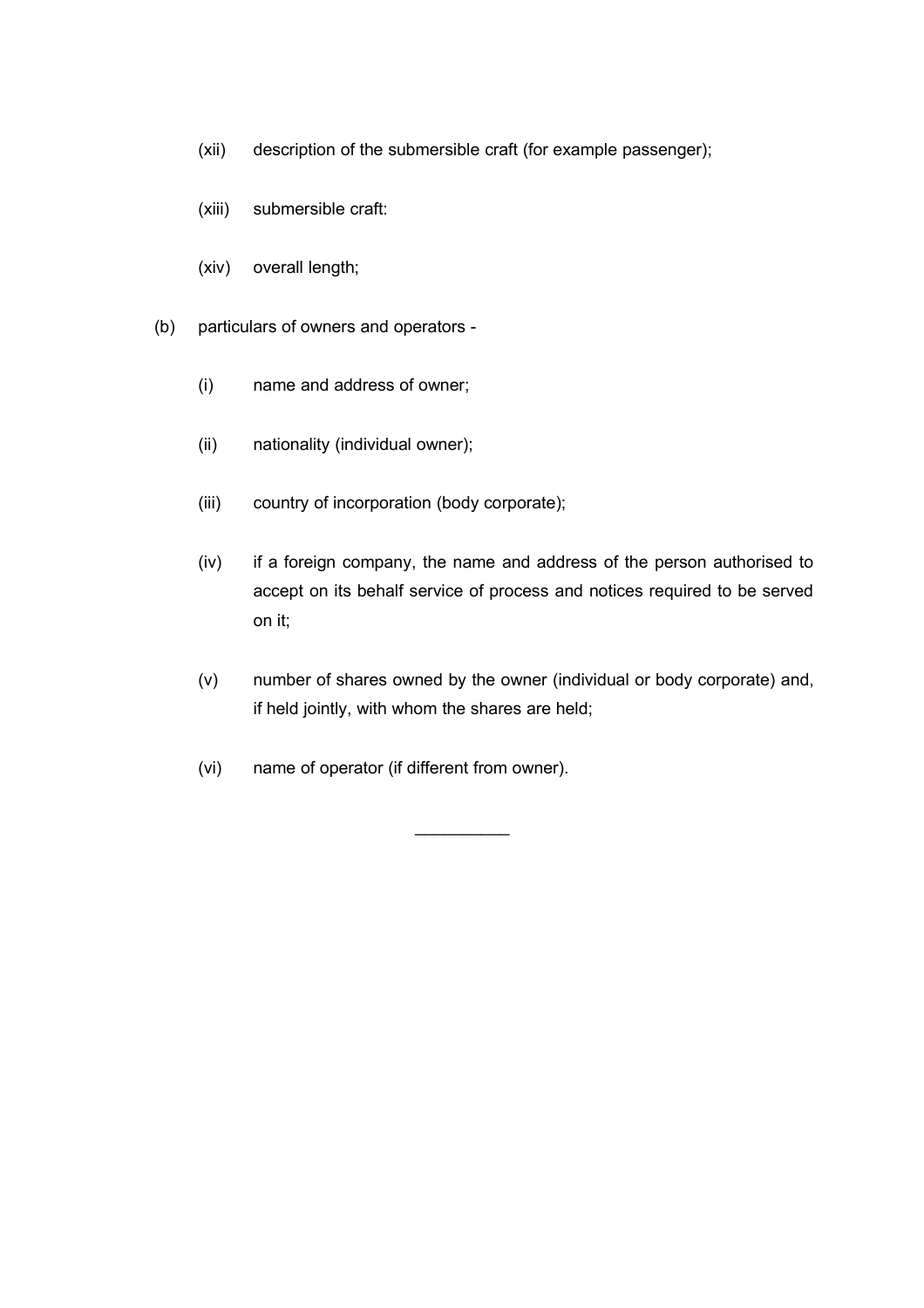# **SIXTH SCHEDULE**

[Regulations 14 and 30(2)(a)]

# **DETAILS TO BE INCLUDED IN CERTIFICATE OF REGISTRY**

- **1.** A certificate of registry for a ship registered or to be registered under Parts I and IV of the register shall contain, where relevant, the following information -
	- (a) ship's particulars
		- (i) name of ship;
		- (ii) official number;
		- (iii) port of registry;
		- (iv) radio call sign;
		- (v) IMO Number (if known);
		- (vi) part of register under which the ship is being registered;
		- (vii) number and year of current registry;
		- (viii) number, year and port of previous registry (if any);
		- (ix) where built;
		- (x) name and address of builders;
		- (xi) date keel laid or when built;
		- (xii) type of ship (for example, dry cargo, oil tanker, chemical tanker, passenger, bulk carrier, pleasure yacht, etc,);
		- (xiii) material used to construct the hull;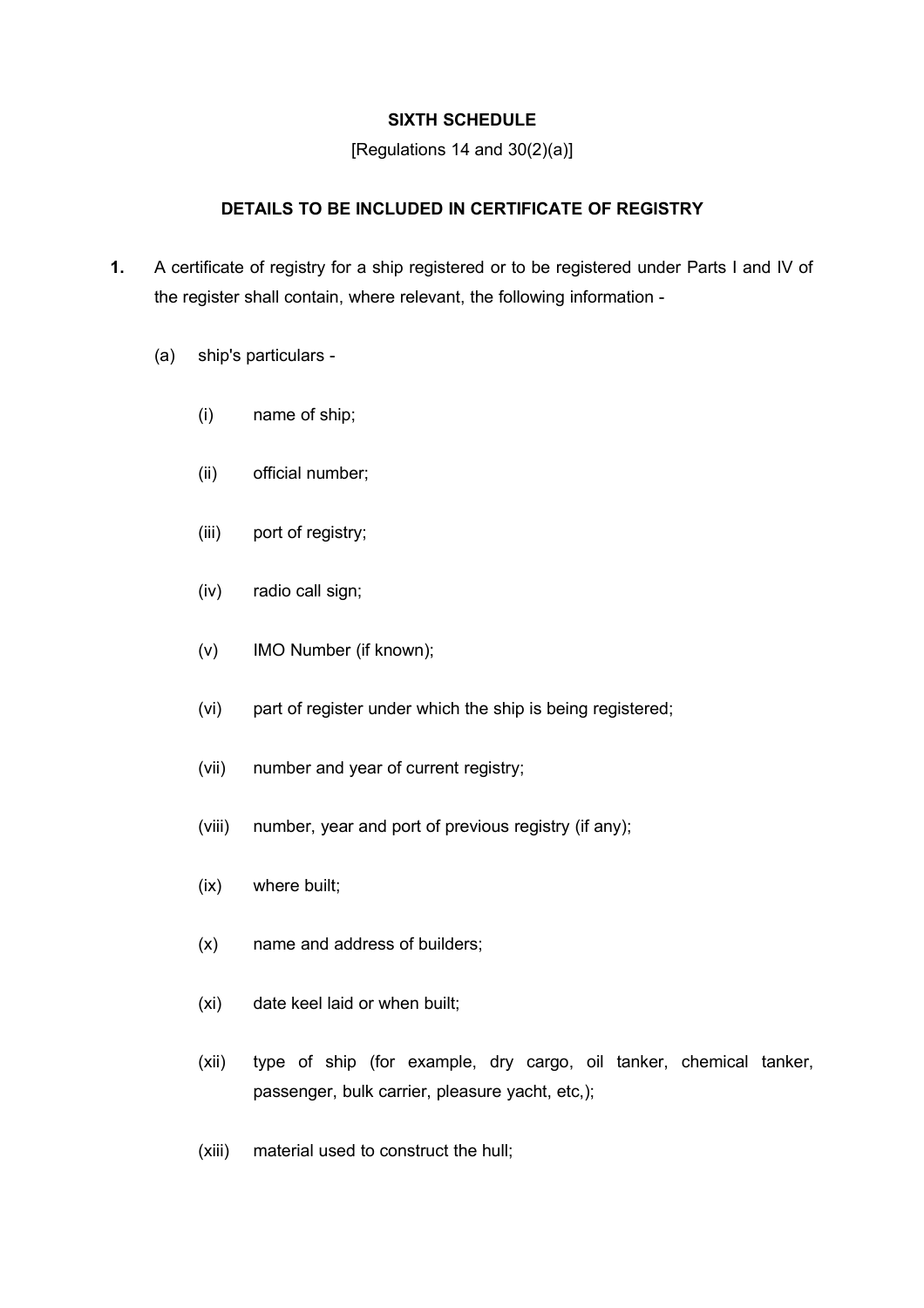- (xiv) length of the ship (metric units);
- (xv) breadth of the ship (metric units);
- (xvi) depth of the ship (metric units);
- (xvii) overall length (metric units);
- (xviii) number of transverse bulkheads;
- (xix) number of masts;
- (b) engine and boiler particulars
	- (i) method of propulsion, if any (for example, whether sail, steam, diesel, electric, motor or dumb, etc.);
	- (ii) number of sets of engines;
	- (iii) number of shafts;
	- (iv) description of engines;
	- (v) date engines made;
	- (vi) name and address of engine makers;
	- (vii) details of reciprocating engines
		- (A) number of cylinders in each set;
		- (B) diameter of cylinders;
		- (C) length of stroke;
	- (viii) details of other type of engine;
	- (ix) power of engines in kilowatts (kw);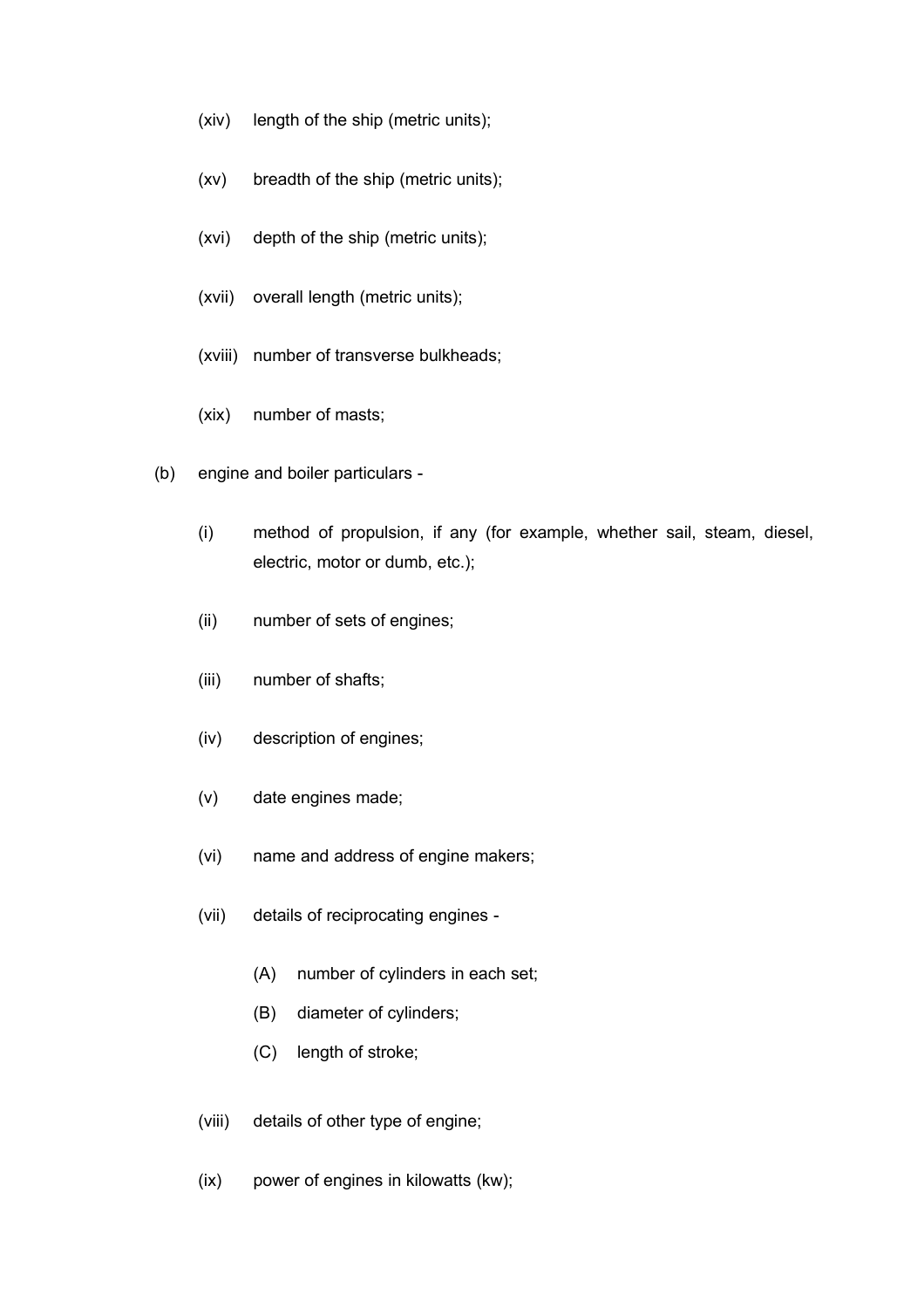- (x) estimated speed of ship;
- (xi) description of boilers;
- (xii) number of boilers;
- (xiii) working pressure;
- (xiv) date boilers made;
- (xv) name and address of boiler makers;
- (c) particulars of tonnage
	- (i) date ship last measured for tonnage;
	- (ii) gross tonnage;
	- (iii) net tonnage;
	- (iv) register tonnage (ships under 24 metres in length);
- (d) particulars of accommodation
	- (i) number of seamen (including apprentices) for whom accommodation is provided;
	- (ii) number of passengers for whom accommodation is provided;
- (e) particulars of owners
	- (i) name;
	- (ii) address;
	- (iii) number of shares owned by the owner (individual or body corporate), and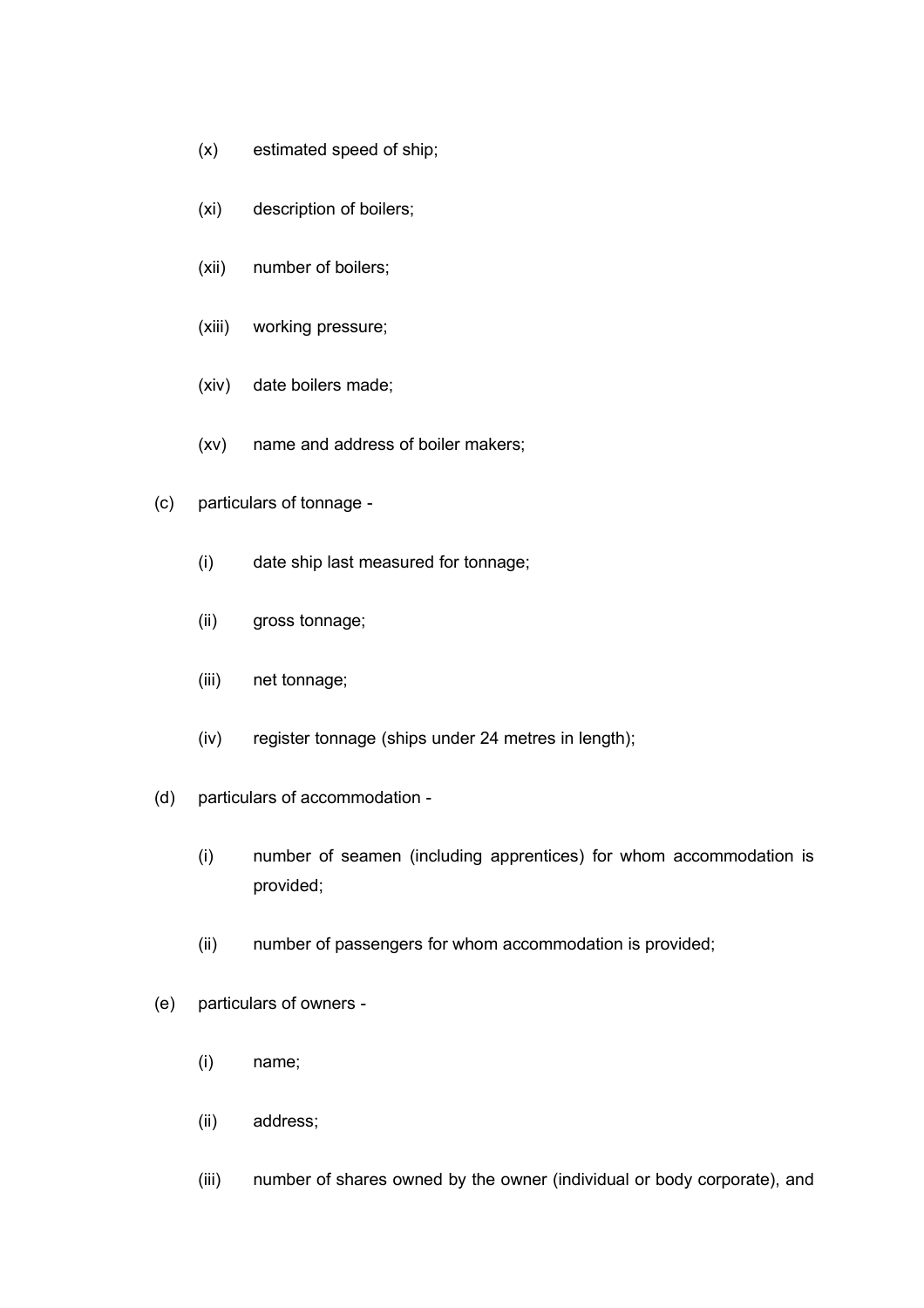if held jointly, with whom the shares are held.

- **2.** A certificate of registry for a ship registered or to be registered under Part II of the register shall contain, where relevant, the following information -
	- (a) ship's particulars
		- (i) name of ship;
		- (ii) official number;
		- (iii) port of registry;
		- (iv) radio call sign;
		- (v) IMO Number (if known);
		- (vi) part of register under which the ship is being registered;
		- (vii) number and year of current registry;
		- (viii) where built;
		- (ix) name and address of builders;
		- (x) date keel laid or when built;
		- (xi) type of ship (for example, dry cargo, oil tanker, chemical tanker, passenger, bulk carrier, pleasure yacht, etc.);
		- (xii) material used to construct the hull;
		- (xiii) length of the ship (metric units);
		- (xiv) breadth of the ship (metric units);
		- (xv) depth of the ship (metric units);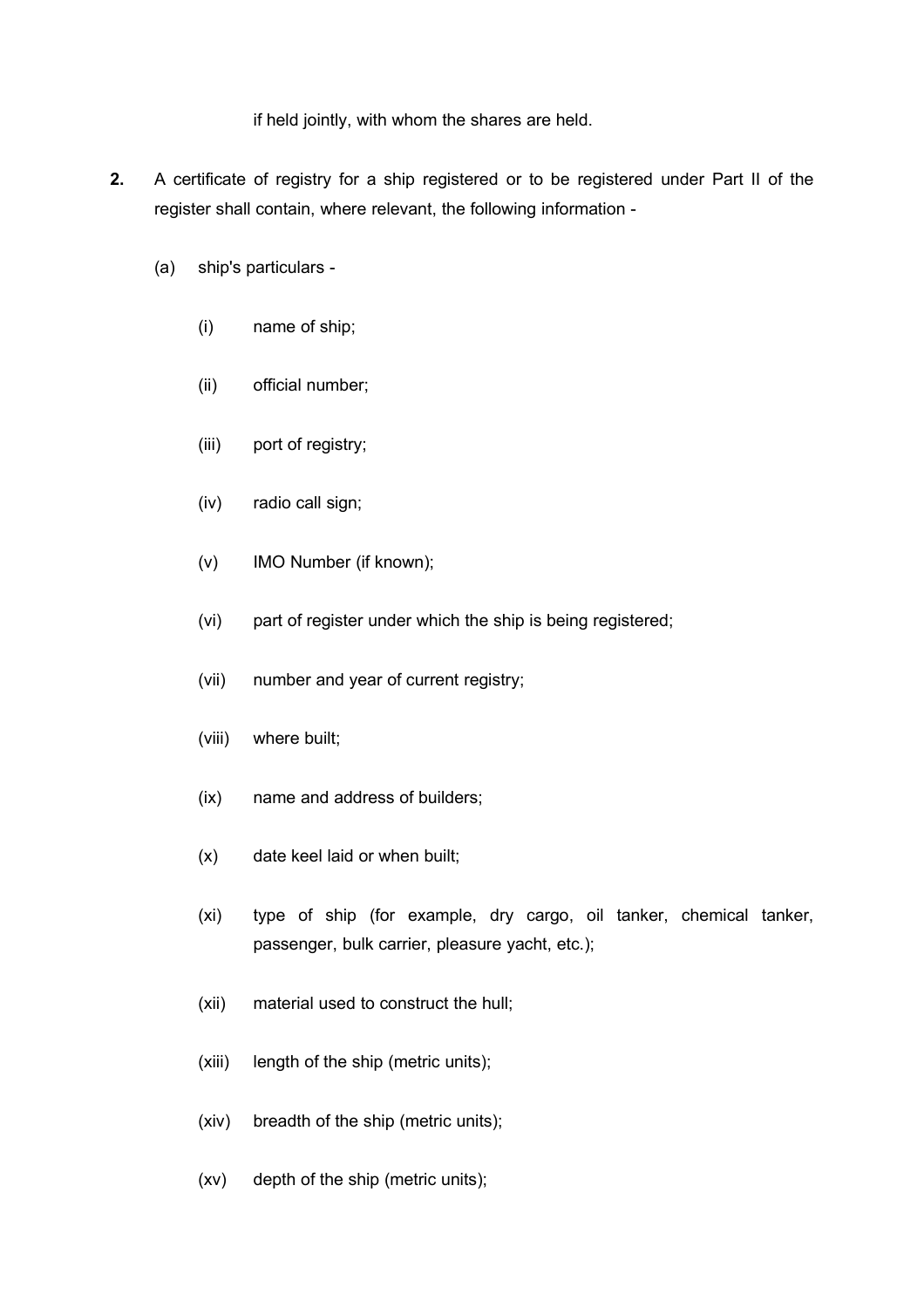- (xvi) overall length (metric units);
- (xvii) number of transverse bulkheads;·
- (xviii) number of masts;
- (xix) date of expiry of certificate of registry;
- (b) engine and boiler particulars
	- (i) method of propulsion, if any (for example, whether sail, steam, dieselelectric, motor or dumb, etc.);
	- (ii) number of sets of engines;
	- (iii) number of shafts;
	- (iv) description of engines;
	- (v) date engines made;
	- (vi) name and address of engine makers;
	- (vii) details of reciprocating engines
		- (A) number of cylinders in each set;
		- (B) diameter of cylinders;
		- (C) length of stroke;
	- (viii) details of other type of engine;
	- (ix) power of engines in kilowatts (kw);
	- (x) estimated speed of ship;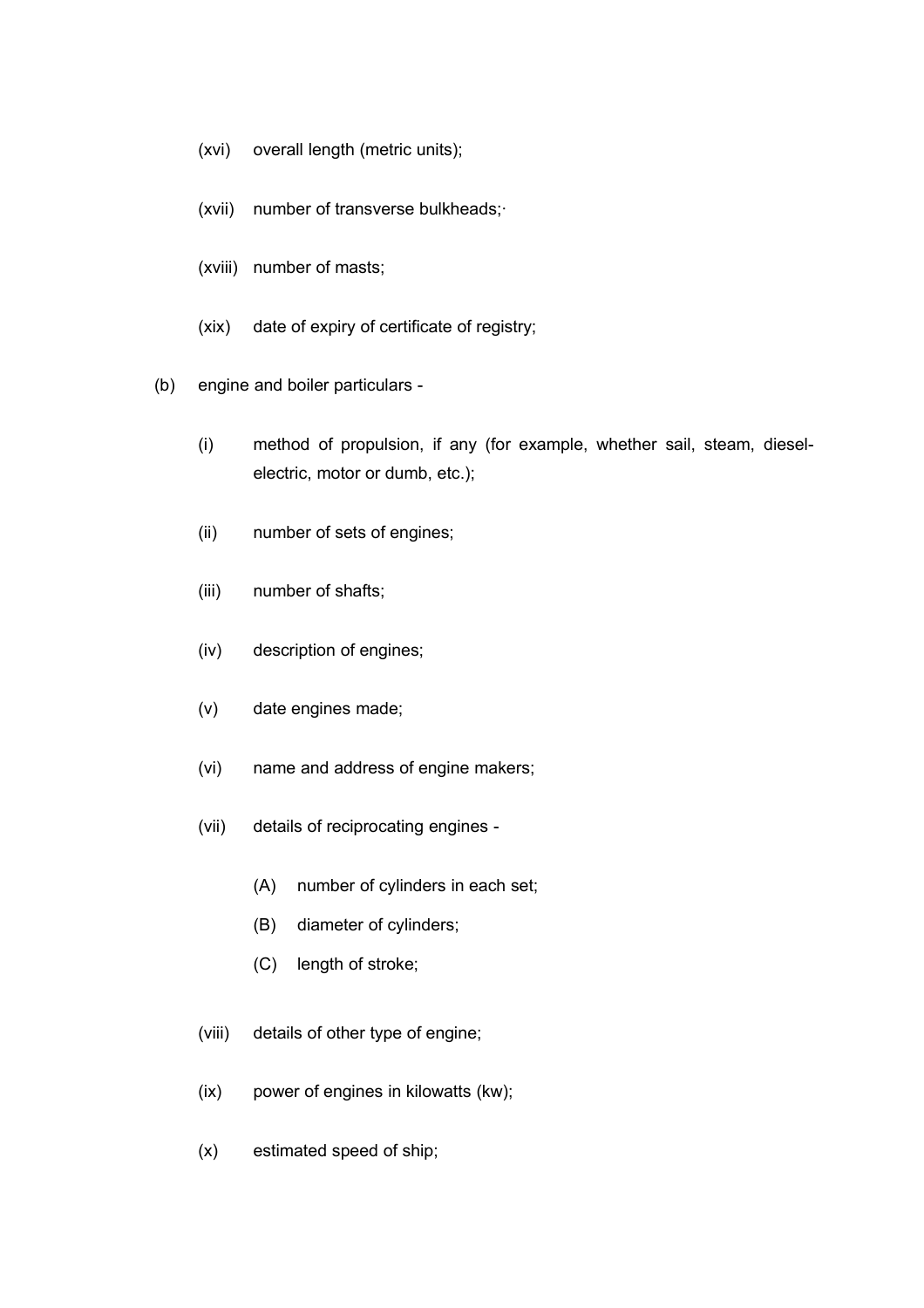- (xi) description of boilers;
- (xii) number of boilers;
- (xiii) working pressure;
- (xiv) date boilers made;
- (xv) name and address of boiler makers;
- (c) particulars of tonnage
	- (i) date ship last measured for tonnage;
	- (ii) gross tonnage; and
	- (iii) net tonnage;
- (d) particulars of accommodation
	- (i) number of seamen (including apprentices) for whom accommodation is provided;
	- (ii) number of passengers for whom accommodation is provided;
- (e) other particulars
	- (i) name and address of charterer (that is, the person taking the vessel or demise charter);
	- (ii) commencement and expiry dates of the demise charter;
	- (iii) country of primary registration;
	- (iv) name of the ship under the primary registration;
	- (v) name and address of owner under the primary registration;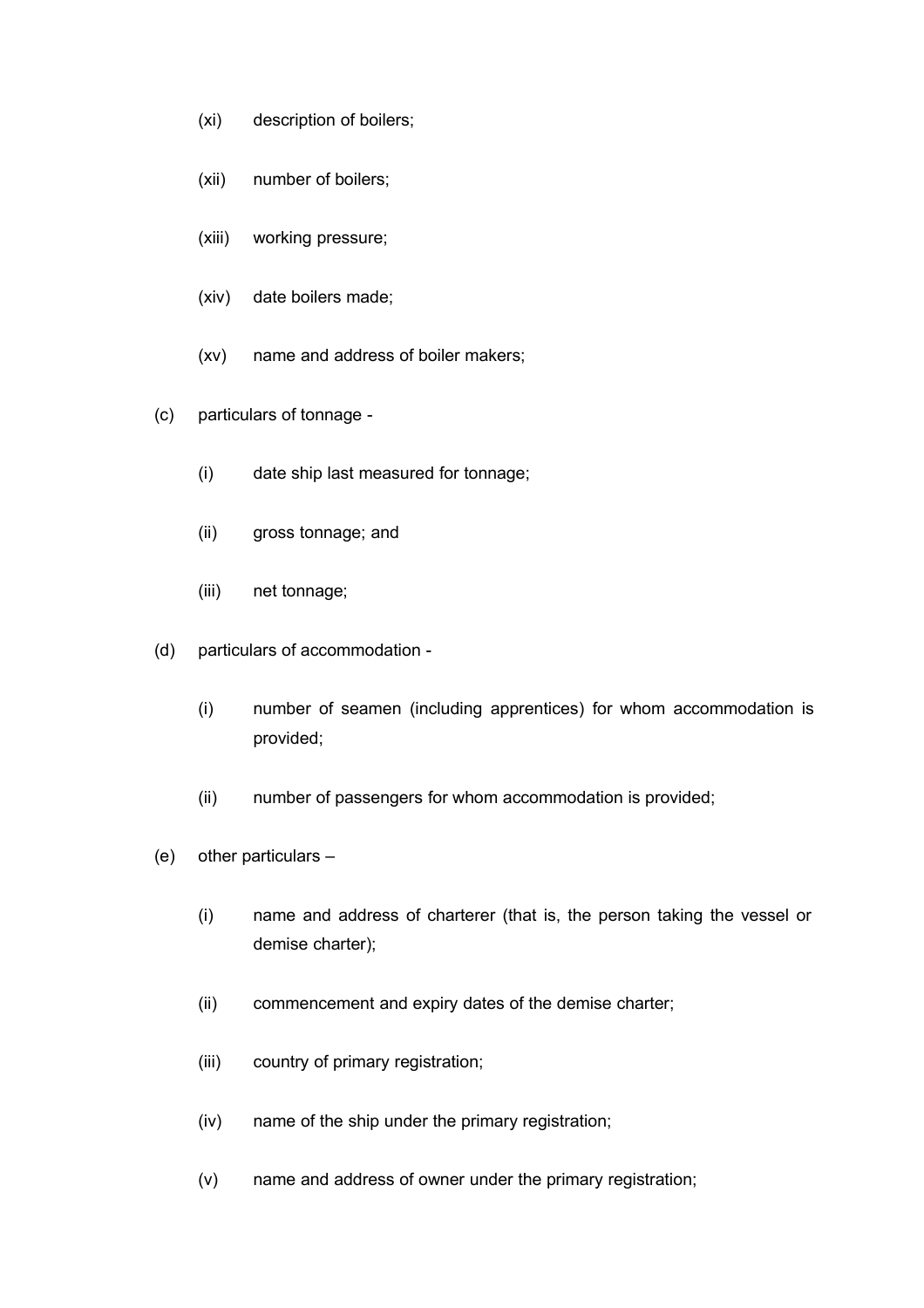- (vi) national identity number issued by the country of primary registration;
- (vii) date of expiry of certificate of registry.
- **3.** A certificate of registry for a ship registered or to be registered under Part III of the register shall contain, where relevant, the following information -
	- (a) ship's particulars-
		- (i) port of registry;
		- (ii) number and year of current registry;
		- (iii) part of register under which the ship is being registered;
		- (iv) Mauritius Shipping Registry identity number;
		- (v) where being built;
		- (vi) name and address of builders;
		- (vii) date keel laid;
		- (viii) type of ship (for example, dry cargo, oil tanker, chemical tanker, passenger, bulk carrier, pleasure yacht, etc.);
		- (ix) material used to construct the hull;
		- (x) estimated length of the ship (metric units);
		- (xi) estimated breadth of the ship (metric units);
		- (xii) estimated depth of the ship (metric units);
		- (xiii) estimated overall length (metric units);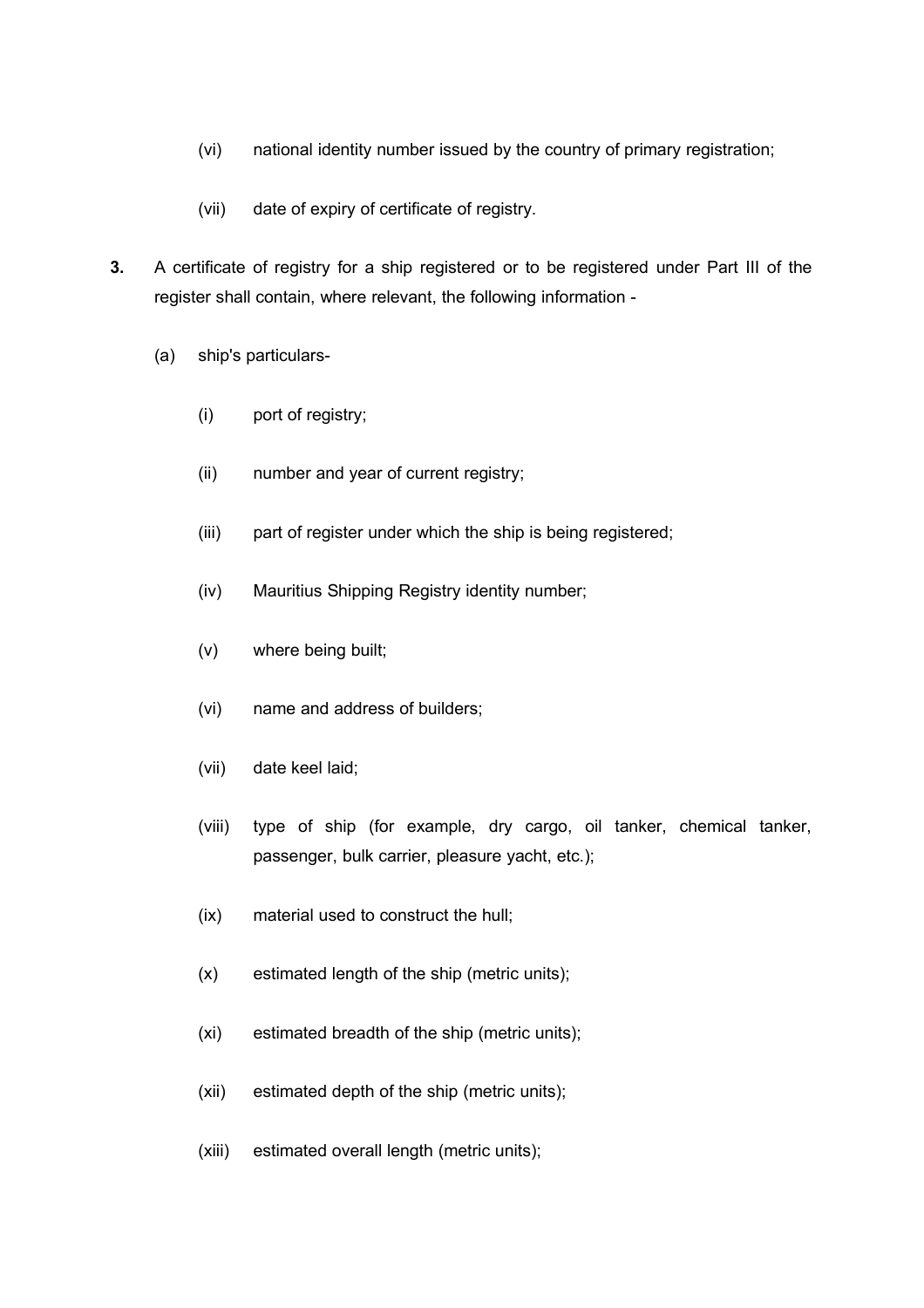- (xiv) number of transverse bulkheads;
- (xv) number of masts;
- (xvi) intended method of propulsion (for example, whether sail, steam, dieselelectric, motor or dumb, etc.);
- (b) particulars of tonnage
	- (i) estimated gross tonnage;
	- (ii) estimated net tonnage; and
	- (iii) estimated register tonnage (ships under 24 metres in length);
- (c) particulars of owners
	- (i) name and address of registered owner as agreed between builder and client;
	- (ii) yard number or other information identifying the ship.
- **4.** A certificate of registry for a ship registered or to be registered under Part V of the register shall contain, as a minimum, the following information -
	- (a) the name of the ship;
	- (b) the time and place of purchase of the ship and the names of the purchasers;
	- (c) the best particulars respecting the tonnage, build and description of the vessel which the person granting the certificate is able to obtain.
- **5.** A certificate of registry for a ship registered or to be registered under Part VI of the register shall contain, where relevant, the following information -
	- (a) particulars of the submersible craft -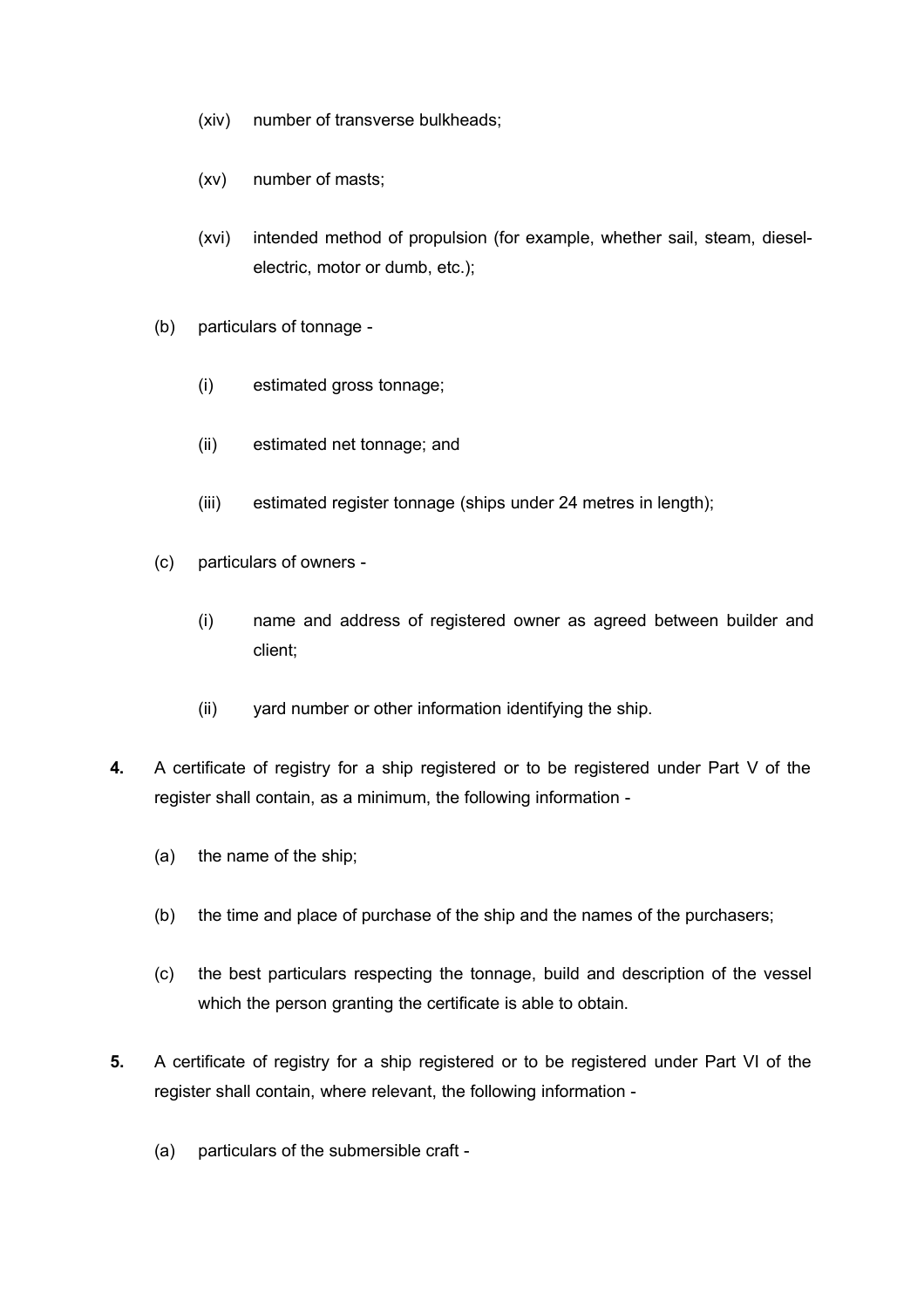- (i) name of the submersible craft;
- (ii) official number;
- (iii) port of registry;
- (iv) light weight displacement;
- (v) number of occupants the submersible craft is certified to carry (passengers and crew);
- (vi) part of register under which the submersible craft is being registered;
- (vii) number and year of current registry;
- (viii) number, year and port of previous registry (if any);
- (ix) where built;
- (x) name and address of builders;
- (xi) date keel laid or when built;
- (xii) description of the submersible craft (for example, passenger submersible craft);
- (xiii) overall length;
- (b) particulars of owners
	- (i) name and address of owner;
	- (ii) number of shares owned by the owner (individual or body corporate) and, if held jointly, with whom the shares are held;
	- (iii) name of operator (if different from owner).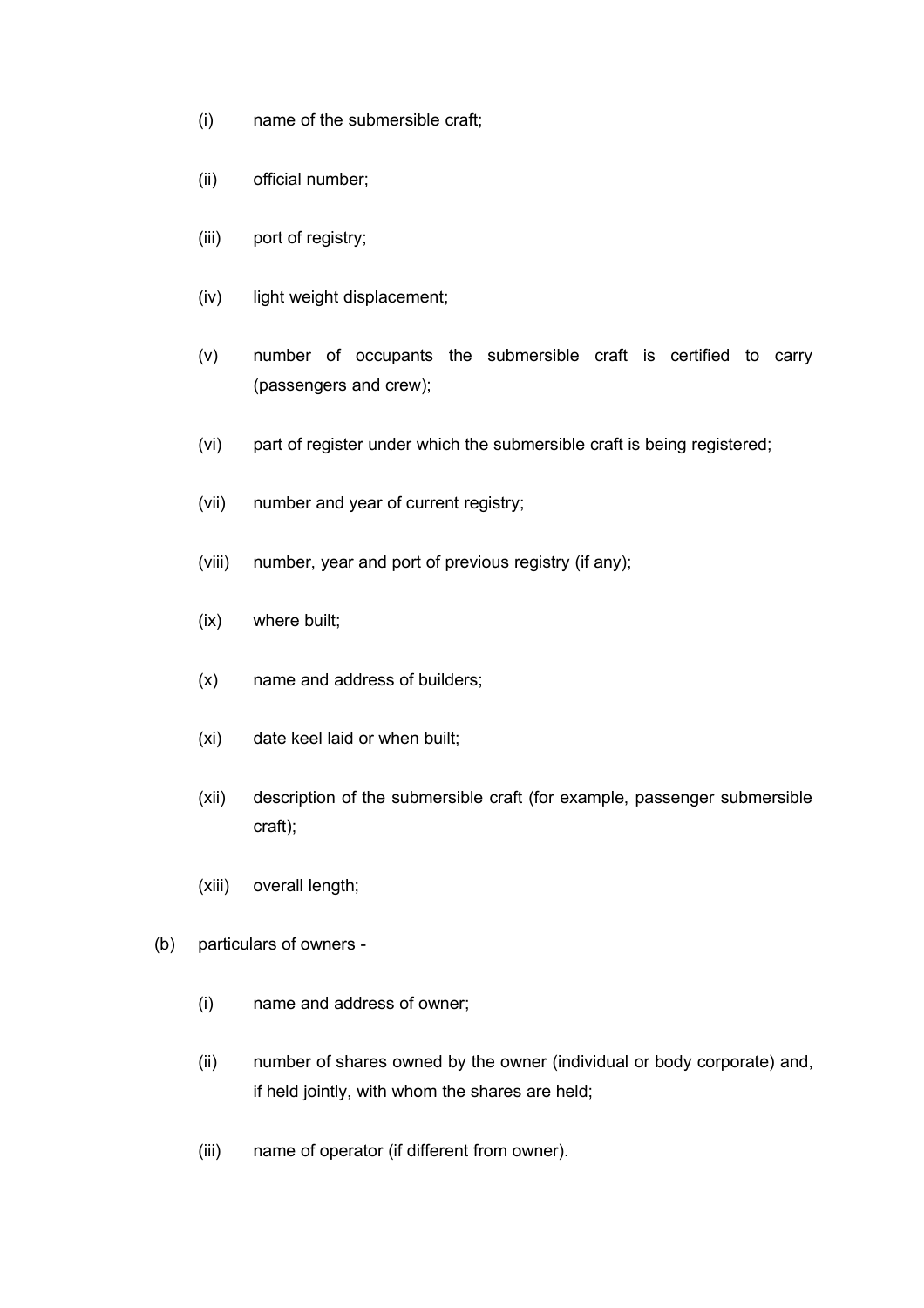### **SEVENTH SCHEDULE**

[Regulations 21 and 26]

# **APPROVAL OF NAMES**

- **1.** In respect of an application to register a ship under Parts I or IV of the register, the Registrar shall not approve the proposed name where it is -
	- (a) already the name of a registered Mauritius ship;
	- (b) a name so similar to that of a registered Mauritius ship likely to confuse;
	- (c) a name which may be confused with a distress signal; or
	- (d) a name which is prefixed by any letters or a name which could be taken to indicate a type of ship or any word, pro-fix or suffix which might cause confusion as to the name of the ship.
- **2.** Subject to paragraph 4, where the Registrar is satisfied that a name does not fall within paragraph 2(a) to (d), he shall notify the applicant in writing that the name is approved and the ship may be registered with that name.
- **3.** Notwithstanding paragraph 2, the Registrar may refuse to approve a name
	- (a) which might cause offence or embarrassment; or
	- (b) which has a clear and direct connection with the Government of Mauritius.
- **4.** Any approval given under paragraph 3 shall be valid only for the period of 3 months beginning with the date of notification to the applicant.
- **5.** Where the owner of a ship, registered in Mauritius, intends to replace it with another ship to be registered under the same name, then, notwithstanding paragraph 5, the Registrar may on an application being made by the owner, reserve the name for a period of up to one year from the date of closure of the registration of the first mentioned ship.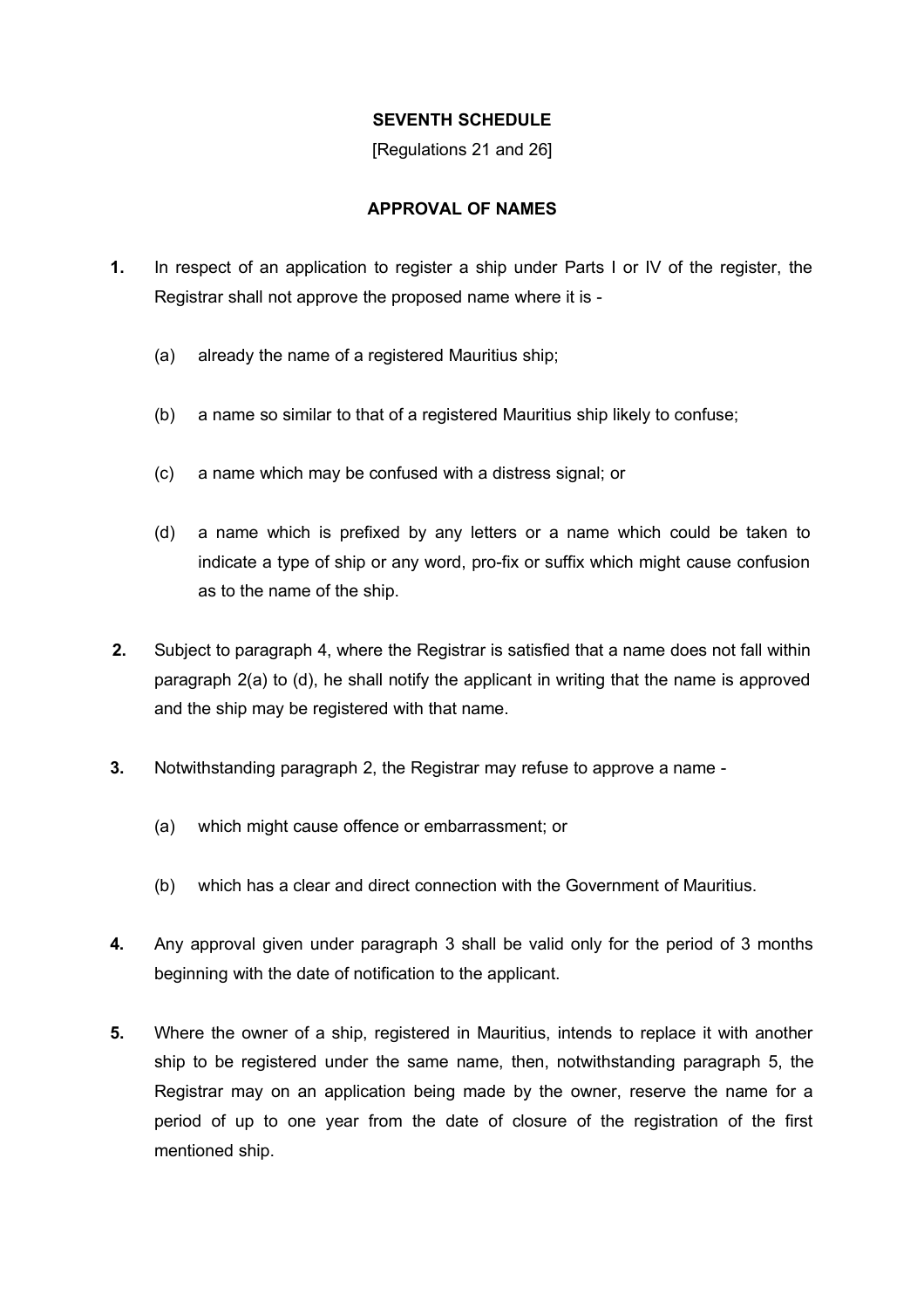| description in the case of individuals, and adding, "whold mortgagest" where who has the case, and describe the manufor the tunnardous to set on the show the amount of principal and interest due of any given time is to be<br>regidered office, (b) Name of the Body Corporate, (c) Full name of motigages, (d) "his!", "their" or "lis", (c) If any prior incumbrance add, "ave as argenra in a Registry of the raid shalp"" (f)Signatures and description<br>and the annume and time of grand. In case of a motigage to secure a guarantee or by way of third party charge, here recite account current between the third party and more goes and give full mane of morgage together with t<br>communications, of which are the Owner in the Ship above particularly<br>NOTE: The proupt region and a Mortgage Deed at the Mauritius Register of SMips is essential to the security of a Mortgageet, as a Mortgage takes its priorily from the of prochiclen for registry, not from the dete of the<br>(*) Here state by way of reclui that there is a not match between the more general states of the Body Corporate together with in registered office, and more generally and ackbessed) with their<br>Where dual tonnages are assigned the higher of these should be stated)<br>assigns that we have to mortgage in manner a foresaid the above-mentioned shares, and the same are free from<br>Register<br>(hereinafter called the mortgagee (s)<br>Number of Tons<br>NOTE: Registered owners or mortgagees are reminded of the importance of keeping the Registrar of Ships informed of any change of achress on their part.<br>Grous<br>And for the purpose of better securing to the mortgagee(s) the payment of such sums as hast aforesaid, we do hereby mortgage to the mortgagee(s)<br>or considerably a series of the construction<br>Tenths<br>20<br>Number, Year and port of registry<br>Metres<br>Lastly, we for ourselves and our successors, convenant with the mortgagee(s) and (d)<br>In witness whereof we have hereunto affixed our common seal on<br>555.131.000 A 574.000 A 64.000 A<br>and as described in more detail in the Register Book<br>i.e. Director, Secretary, etc. (as the case may be)<br>described, and in her boats and appurtenances<br>was affixed here<br>unto in the presence of $\langle \cdot \rangle$<br>$+14.554414441111$<br>Breadth Regulation 2 (3)<br>The Common Seal of the<br>Length Article 2 (8)<br>$1.3 \pm 0.6 \pm 0.6 \pm 0.6 \pm 0.1 \pm 0.1 \pm 0.4 \pm 0.1 \pm 0.1 \pm 0.3 \pm 0.4 \pm 0.4 \pm 0.4 \pm 0.4 \pm 0.4 \pm 0.4 \pm 0.4 \pm 0.4 \pm 0.4 \pm 0.4 \pm 0.4 \pm 0.4 \pm 0.4 \pm 0.4 \pm 0.4 \pm 0.4 \pm 0.4 \pm 0.4 \pm 0.4 \pm 0.4 \pm 0.4 \pm 0.4 \pm 0.4 \pm 0.4 \pm 0.4 \pm 0.4 \pm 0.4 \$<br>Depth Regulation 2 (2)<br>incumbrances (e)<br>mach<br>with the said (') | Official number |              | EIGHTH SCHEDULE<br>(Body Corporate)<br>[Regulation 22] | MORTGAGE (to secure Account Current, & c.) |                                                                             |
|-----------------------------------------------------------------------------------------------------------------------------------------------------------------------------------------------------------------------------------------------------------------------------------------------------------------------------------------------------------------------------------------------------------------------------------------------------------------------------------------------------------------------------------------------------------------------------------------------------------------------------------------------------------------------------------------------------------------------------------------------------------------------------------------------------------------------------------------------------------------------------------------------------------------------------------------------------------------------------------------------------------------------------------------------------------------------------------------------------------------------------------------------------------------------------------------------------------------------------------------------------------------------------------------------------------------------------------------------------------------------------------------------------------------------------------------------------------------------------------------------------------------------------------------------------------------------------------------------------------------------------------------------------------------------------------------------------------------------------------------------------------------------------------------------------------------------------------------------------------------------------------------------------------------------------------------------------------------------------------------------------------------------------------------------------------------------------------------------------------------------------------------------------------------------------------------------------------------------------------------------------------------------------------------------------------------------------------------------------------------------------------------------------------------------------------------------------------------------------------------------------------------------------------------------------------------------------------------------------------------------------------------------------------------------------------------------------------------------------------------------------------------------------------------------------------------------------------------------------|-----------------|--------------|--------------------------------------------------------|--------------------------------------------|-----------------------------------------------------------------------------|
|                                                                                                                                                                                                                                                                                                                                                                                                                                                                                                                                                                                                                                                                                                                                                                                                                                                                                                                                                                                                                                                                                                                                                                                                                                                                                                                                                                                                                                                                                                                                                                                                                                                                                                                                                                                                                                                                                                                                                                                                                                                                                                                                                                                                                                                                                                                                                                                                                                                                                                                                                                                                                                                                                                                                                                                                                                                     |                 | Name of Ship |                                                        | Whether a sailing, steam or motor ship     | Horse power of engines (if any)                                             |
|                                                                                                                                                                                                                                                                                                                                                                                                                                                                                                                                                                                                                                                                                                                                                                                                                                                                                                                                                                                                                                                                                                                                                                                                                                                                                                                                                                                                                                                                                                                                                                                                                                                                                                                                                                                                                                                                                                                                                                                                                                                                                                                                                                                                                                                                                                                                                                                                                                                                                                                                                                                                                                                                                                                                                                                                                                                     |                 |              |                                                        |                                            |                                                                             |
|                                                                                                                                                                                                                                                                                                                                                                                                                                                                                                                                                                                                                                                                                                                                                                                                                                                                                                                                                                                                                                                                                                                                                                                                                                                                                                                                                                                                                                                                                                                                                                                                                                                                                                                                                                                                                                                                                                                                                                                                                                                                                                                                                                                                                                                                                                                                                                                                                                                                                                                                                                                                                                                                                                                                                                                                                                                     |                 |              |                                                        |                                            |                                                                             |
|                                                                                                                                                                                                                                                                                                                                                                                                                                                                                                                                                                                                                                                                                                                                                                                                                                                                                                                                                                                                                                                                                                                                                                                                                                                                                                                                                                                                                                                                                                                                                                                                                                                                                                                                                                                                                                                                                                                                                                                                                                                                                                                                                                                                                                                                                                                                                                                                                                                                                                                                                                                                                                                                                                                                                                                                                                                     |                 |              |                                                        |                                            |                                                                             |
|                                                                                                                                                                                                                                                                                                                                                                                                                                                                                                                                                                                                                                                                                                                                                                                                                                                                                                                                                                                                                                                                                                                                                                                                                                                                                                                                                                                                                                                                                                                                                                                                                                                                                                                                                                                                                                                                                                                                                                                                                                                                                                                                                                                                                                                                                                                                                                                                                                                                                                                                                                                                                                                                                                                                                                                                                                                     |                 |              |                                                        |                                            | in consideration of the premises for ourselves and our successors convenant |
|                                                                                                                                                                                                                                                                                                                                                                                                                                                                                                                                                                                                                                                                                                                                                                                                                                                                                                                                                                                                                                                                                                                                                                                                                                                                                                                                                                                                                                                                                                                                                                                                                                                                                                                                                                                                                                                                                                                                                                                                                                                                                                                                                                                                                                                                                                                                                                                                                                                                                                                                                                                                                                                                                                                                                                                                                                                     |                 |              |                                                        |                                            |                                                                             |
|                                                                                                                                                                                                                                                                                                                                                                                                                                                                                                                                                                                                                                                                                                                                                                                                                                                                                                                                                                                                                                                                                                                                                                                                                                                                                                                                                                                                                                                                                                                                                                                                                                                                                                                                                                                                                                                                                                                                                                                                                                                                                                                                                                                                                                                                                                                                                                                                                                                                                                                                                                                                                                                                                                                                                                                                                                                     |                 |              |                                                        |                                            |                                                                             |
|                                                                                                                                                                                                                                                                                                                                                                                                                                                                                                                                                                                                                                                                                                                                                                                                                                                                                                                                                                                                                                                                                                                                                                                                                                                                                                                                                                                                                                                                                                                                                                                                                                                                                                                                                                                                                                                                                                                                                                                                                                                                                                                                                                                                                                                                                                                                                                                                                                                                                                                                                                                                                                                                                                                                                                                                                                                     |                 |              |                                                        |                                            |                                                                             |
|                                                                                                                                                                                                                                                                                                                                                                                                                                                                                                                                                                                                                                                                                                                                                                                                                                                                                                                                                                                                                                                                                                                                                                                                                                                                                                                                                                                                                                                                                                                                                                                                                                                                                                                                                                                                                                                                                                                                                                                                                                                                                                                                                                                                                                                                                                                                                                                                                                                                                                                                                                                                                                                                                                                                                                                                                                                     |                 |              |                                                        |                                            |                                                                             |
|                                                                                                                                                                                                                                                                                                                                                                                                                                                                                                                                                                                                                                                                                                                                                                                                                                                                                                                                                                                                                                                                                                                                                                                                                                                                                                                                                                                                                                                                                                                                                                                                                                                                                                                                                                                                                                                                                                                                                                                                                                                                                                                                                                                                                                                                                                                                                                                                                                                                                                                                                                                                                                                                                                                                                                                                                                                     |                 |              |                                                        |                                            |                                                                             |
|                                                                                                                                                                                                                                                                                                                                                                                                                                                                                                                                                                                                                                                                                                                                                                                                                                                                                                                                                                                                                                                                                                                                                                                                                                                                                                                                                                                                                                                                                                                                                                                                                                                                                                                                                                                                                                                                                                                                                                                                                                                                                                                                                                                                                                                                                                                                                                                                                                                                                                                                                                                                                                                                                                                                                                                                                                                     |                 |              |                                                        |                                            |                                                                             |

**6.** Applications for a reservation under paragraph 5 shall be accompanied by a full statement of the circumstances of the case.

 $\mathcal{L}$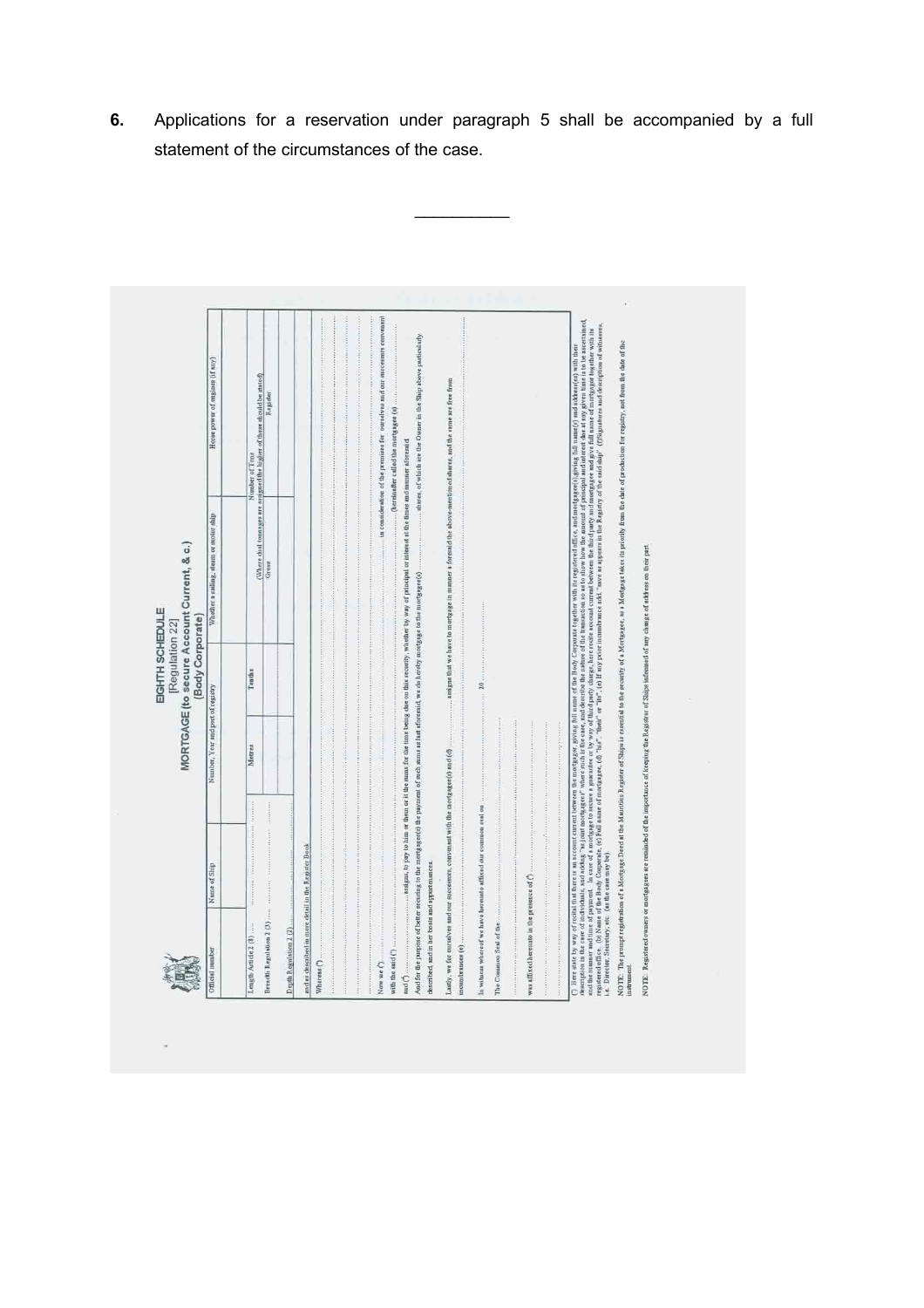# EIGHTH SCHEDULE - continued

| tez)    | "I" or" "we"                             | the within mentioned                                                                                                            |
|---------|------------------------------------------|---------------------------------------------------------------------------------------------------------------------------------|
|         |                                          |                                                                                                                                 |
|         |                                          | in consideration of                                                                                                             |
| 'i hi   | "nie" or "us"                            | this day paid to (")<br>2.1.1.1.1.1. by                                                                                         |
|         |                                          |                                                                                                                                 |
|         |                                          | <b>Material Association Control</b>                                                                                             |
| ii)     | "him," "them" or " it"                   | the benefit of the within-written security.<br>hereby transfer to (1)<br>.                                                      |
|         |                                          |                                                                                                                                 |
| reli    | "my" or "our"                            | (*) 20 minutes scales) on minutes and the common 20 minutes on                                                                  |
|         |                                          | Executed by the above-named<br><u> 1999 - Johann Johann Johann I</u>                                                            |
|         |                                          | <b>UT ANY ANY REAR ISSUED AT LCCC.</b>                                                                                          |
|         |                                          |                                                                                                                                 |
| $i - i$ | Name, address and                        |                                                                                                                                 |
|         | description of                           |                                                                                                                                 |
|         | witness.                                 |                                                                                                                                 |
|         |                                          | TRANSFER OF MORTGAGE - by Body Corporate                                                                                        |
|         |                                          | in consideration of                                                                                                             |
| 12.1    | "him", "them"                            |                                                                                                                                 |
|         | or "it"                                  | the benefit of the within-written security.<br>hereby transfer to (')                                                           |
|         |                                          |                                                                                                                                 |
|         |                                          |                                                                                                                                 |
|         |                                          |                                                                                                                                 |
| $($ f   | Signatures and                           | <b>September 1980</b>                                                                                                           |
|         | description of                           | was affixed in the presence of (')                                                                                              |
|         | witnesses, i.e.                          |                                                                                                                                 |
|         | Director, Secretary,                     |                                                                                                                                 |
|         | etc. (as the case                        |                                                                                                                                 |
|         | may be).                                 |                                                                                                                                 |
|         |                                          | In cuse a Mortgage is paid off, a Memorandum of its Discharge<br>in one of the fallowing forms must be used                     |
|         |                                          | DISCHARGE OF MORTGAGE - by Individual or Joint Mortgages<br>Received the sum of management<br>身.                                |
|         |                                          | in discharge of this within-written security. Dated at                                                                          |
|         |                                          | $70 -$<br>on.                                                                                                                   |
|         |                                          | Witness ("Lagression continuous company                                                                                         |
| 1.71    | Name, address                            | of<br>and the company of the company of the company of the company of the company of the company of the company of the          |
|         | and description of                       |                                                                                                                                 |
|         | witness                                  |                                                                                                                                 |
|         |                                          | <b>DISCHARGE OF MORTGAGE - by Body Corporate</b><br>Received the sum of the annihilation continued and incidental continued and |
|         |                                          | In witness whereof we have hereunto affixed our common seal<br>in discharge of this within-written security                     |
|         |                                          | on.<br><b>AND ACTIVITIES</b>                                                                                                    |
|         |                                          | The commun Seal of the<br>.                                                                                                     |
|         |                                          |                                                                                                                                 |
|         |                                          | was affixed in the presence of (1)                                                                                              |
| (1)     | Signatures and                           |                                                                                                                                 |
|         | description of                           |                                                                                                                                 |
|         | witnesses, i.e.                          |                                                                                                                                 |
|         | Director, Secretary,<br>etc (as the case |                                                                                                                                 |
|         | may he)                                  |                                                                                                                                 |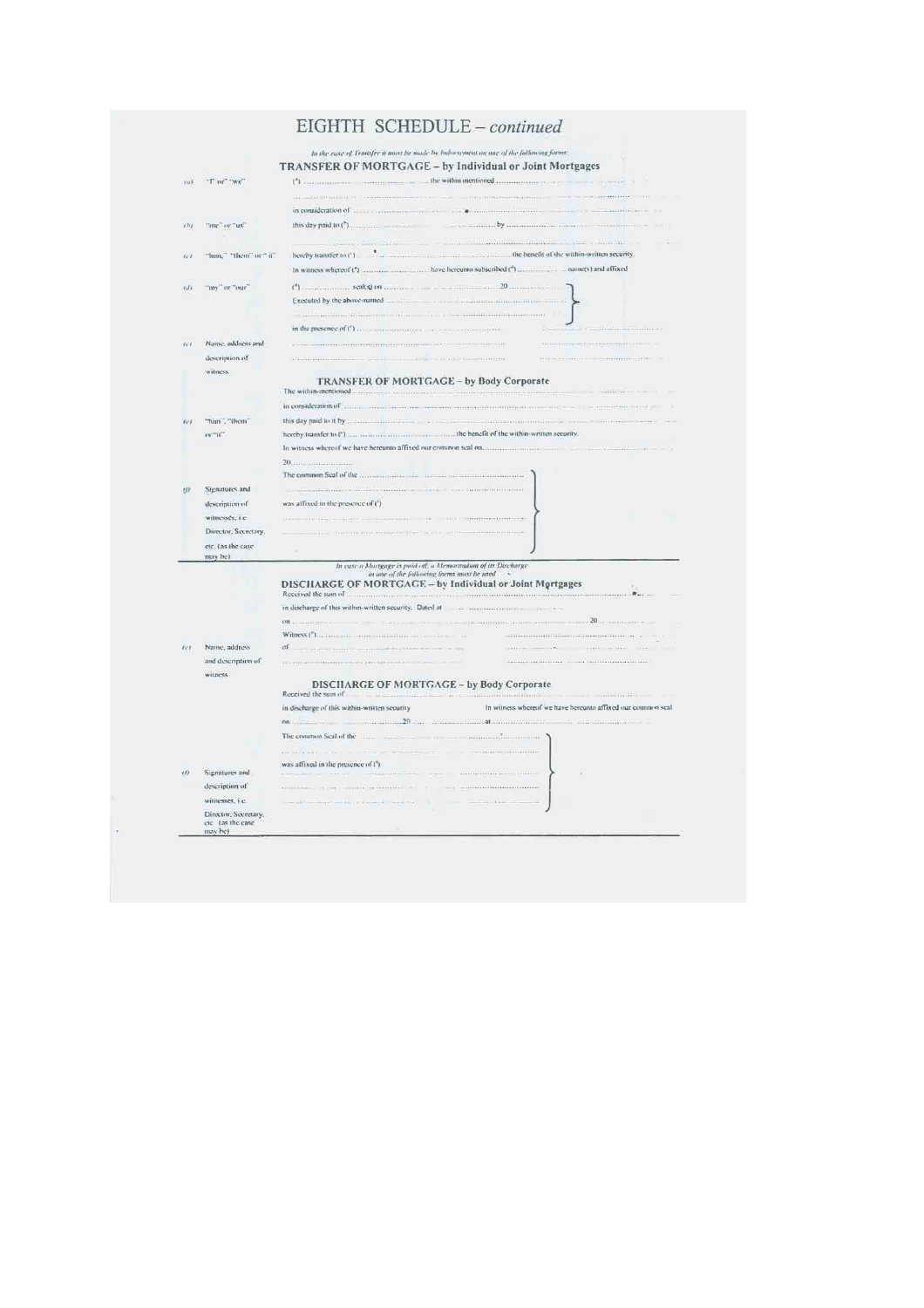| continuously are the Owner in the Ship above particularly described, and in her boats and appartenances<br>assigns, to pay to ham or it the must for the time being che on this security, whether by way of principal or interest at the times and manner afforesaid. And for the paypose of beiter metally to the most age (6) the payme<br>assigns that we have power to mortgage in manner<br>and (?)<br>Number of the comment of the set of the set of these should be stated)<br>Register<br>$\ddotsc$<br>(hereinafter called the mortgagee (a) and (*)<br>02<br>in consideration of the premises for $\binom{8}{2}$<br>Gross<br>$(w_{\text{times}})$<br>$\ldots$ and $\ldots$<br>shares, of which (*)<br>successors, convenant with the mortgagee(s) and (<br>Tenths<br>×.<br>Metres<br><br>have hereunto affixed (")<br>afforesaid the above-mentioned shares and the same are free from incumbrances (<br>and (*)<br>und as described in more detail in the Register Book<br>in the presence of ()<br><b>Beach</b><br>the understgned ()<br>such sums as last aforesaid. (?)<br>heirs, convenint with the said (1)<br>for C<br>Executed by the above-named<br>Depth Regulation 2 (2)<br>Breacht Regulation 2 (3)<br>In witness whereof (2)<br>Length Article 2 (8)<br>Whereas (*)<br>Lusty, ()<br>Now ( | () Net she by way of recial dut these is maxcoust current between the moralge gring full annotable and description, and description, full annotable and a color description in the case of<br>Individually as joint modigates" wh |  |  |
|-----------------------------------------------------------------------------------------------------------------------------------------------------------------------------------------------------------------------------------------------------------------------------------------------------------------------------------------------------------------------------------------------------------------------------------------------------------------------------------------------------------------------------------------------------------------------------------------------------------------------------------------------------------------------------------------------------------------------------------------------------------------------------------------------------------------------------------------------------------------------------------------------------------------------------------------------------------------------------------------------------------------------------------------------------------------------------------------------------------------------------------------------------------------------------------------------------------------------------------------------------------------------------------------------------------------|-----------------------------------------------------------------------------------------------------------------------------------------------------------------------------------------------------------------------------------|--|--|
|                                                                                                                                                                                                                                                                                                                                                                                                                                                                                                                                                                                                                                                                                                                                                                                                                                                                                                                                                                                                                                                                                                                                                                                                                                                                                                                 |                                                                                                                                                                                                                                   |  |  |
|                                                                                                                                                                                                                                                                                                                                                                                                                                                                                                                                                                                                                                                                                                                                                                                                                                                                                                                                                                                                                                                                                                                                                                                                                                                                                                                 |                                                                                                                                                                                                                                   |  |  |
|                                                                                                                                                                                                                                                                                                                                                                                                                                                                                                                                                                                                                                                                                                                                                                                                                                                                                                                                                                                                                                                                                                                                                                                                                                                                                                                 |                                                                                                                                                                                                                                   |  |  |
|                                                                                                                                                                                                                                                                                                                                                                                                                                                                                                                                                                                                                                                                                                                                                                                                                                                                                                                                                                                                                                                                                                                                                                                                                                                                                                                 |                                                                                                                                                                                                                                   |  |  |
|                                                                                                                                                                                                                                                                                                                                                                                                                                                                                                                                                                                                                                                                                                                                                                                                                                                                                                                                                                                                                                                                                                                                                                                                                                                                                                                 |                                                                                                                                                                                                                                   |  |  |
|                                                                                                                                                                                                                                                                                                                                                                                                                                                                                                                                                                                                                                                                                                                                                                                                                                                                                                                                                                                                                                                                                                                                                                                                                                                                                                                 |                                                                                                                                                                                                                                   |  |  |
|                                                                                                                                                                                                                                                                                                                                                                                                                                                                                                                                                                                                                                                                                                                                                                                                                                                                                                                                                                                                                                                                                                                                                                                                                                                                                                                 |                                                                                                                                                                                                                                   |  |  |
|                                                                                                                                                                                                                                                                                                                                                                                                                                                                                                                                                                                                                                                                                                                                                                                                                                                                                                                                                                                                                                                                                                                                                                                                                                                                                                                 |                                                                                                                                                                                                                                   |  |  |
|                                                                                                                                                                                                                                                                                                                                                                                                                                                                                                                                                                                                                                                                                                                                                                                                                                                                                                                                                                                                                                                                                                                                                                                                                                                                                                                 |                                                                                                                                                                                                                                   |  |  |
|                                                                                                                                                                                                                                                                                                                                                                                                                                                                                                                                                                                                                                                                                                                                                                                                                                                                                                                                                                                                                                                                                                                                                                                                                                                                                                                 |                                                                                                                                                                                                                                   |  |  |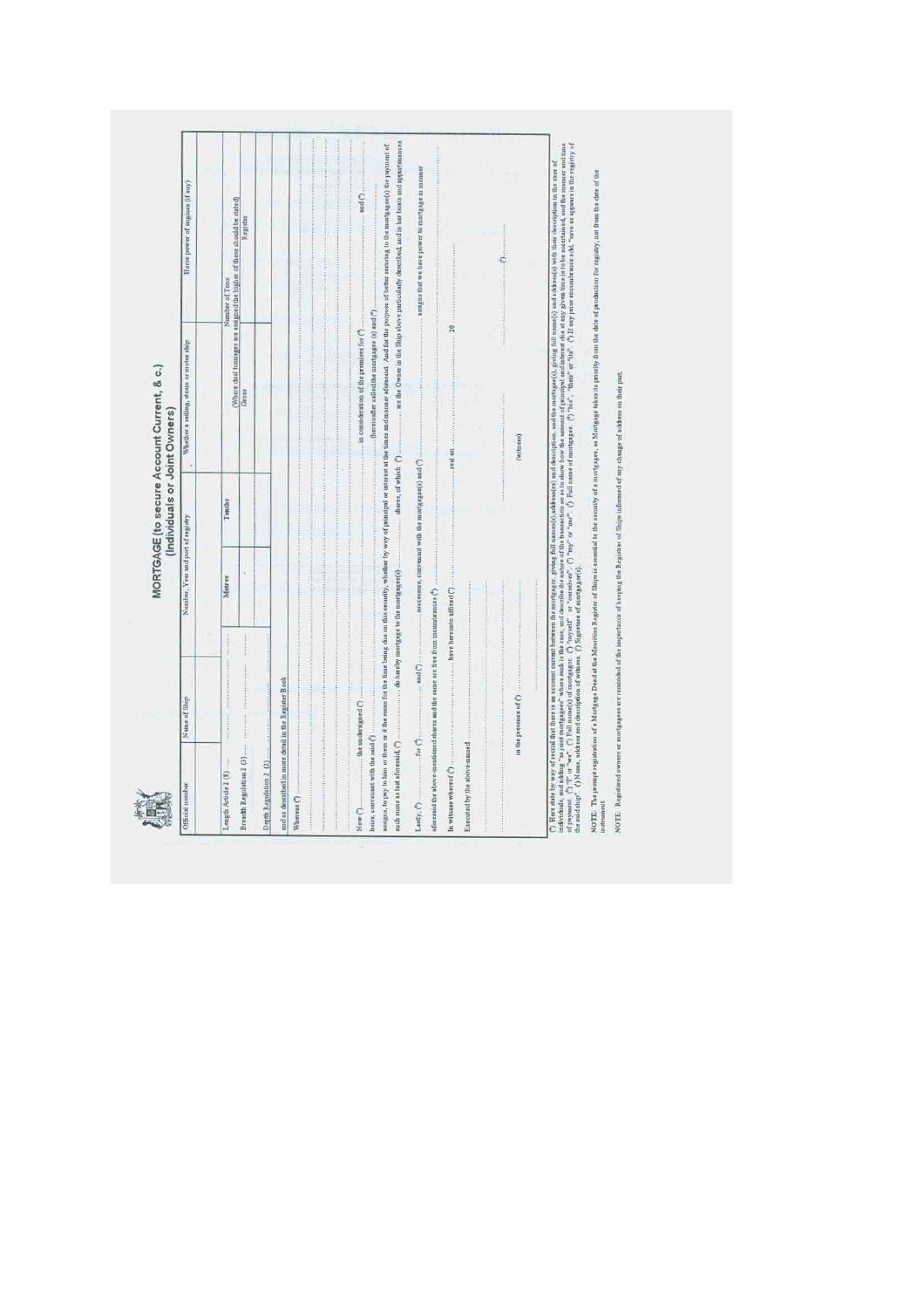| (b)      | "inc" or "us"                       |                                                                                                                               |
|----------|-------------------------------------|-------------------------------------------------------------------------------------------------------------------------------|
|          |                                     | A state of the state state and state and state several                                                                        |
| $\omega$ | "him," "them" or " it"              |                                                                                                                               |
| (d)      | "my" or "our"                       |                                                                                                                               |
|          |                                     |                                                                                                                               |
| (e)      | Name, address and<br>description of | in a communication in a communication of the service<br><b>Sales</b>                                                          |
|          | witness                             | TRANSFER OF MORTGAGE - by Body Corporate                                                                                      |
|          |                                     | in consideration of                                                                                                           |
| (c)      | "him", "them"                       |                                                                                                                               |
|          | or "it"                             | the benefit of the within-written security.<br>hereby transfer to (°)                                                         |
|          |                                     |                                                                                                                               |
|          |                                     |                                                                                                                               |
| (0)      | Signatures and                      |                                                                                                                               |
|          | description of                      | was affixed in the presence of (')                                                                                            |
|          | witnesses, i.e.                     | rana na manana mana ama na manana manana na m                                                                                 |
|          | Director, Secretary,                |                                                                                                                               |
|          | etc, (as the case                   |                                                                                                                               |
|          | may be)                             | In case a Mortgage is paid off. a Memorandum of its Discharge                                                                 |
|          |                                     | in one of the following forms must be used<br>DISCHARGE OF MORTGAGE - by Individual or Joint Mortgages<br>Received the sum of |
|          |                                     |                                                                                                                               |
|          |                                     |                                                                                                                               |
|          |                                     | $\sim$                                                                                                                        |
| (e)      | Name, address                       |                                                                                                                               |
|          | and description of<br>witness       |                                                                                                                               |
|          |                                     | DISCHARGE OF MORTGAGE - by Body Corporate                                                                                     |
|          |                                     | in discharge of this within-written security<br>In witness whereof we have hereunto affixed our common seal                   |
|          |                                     |                                                                                                                               |
|          |                                     |                                                                                                                               |
| m        | Signatures and                      | was affixed in the presence of $\binom{t}{l}$                                                                                 |
|          | description of                      |                                                                                                                               |
|          |                                     |                                                                                                                               |
|          | witnesses, <i>i.e.</i>              |                                                                                                                               |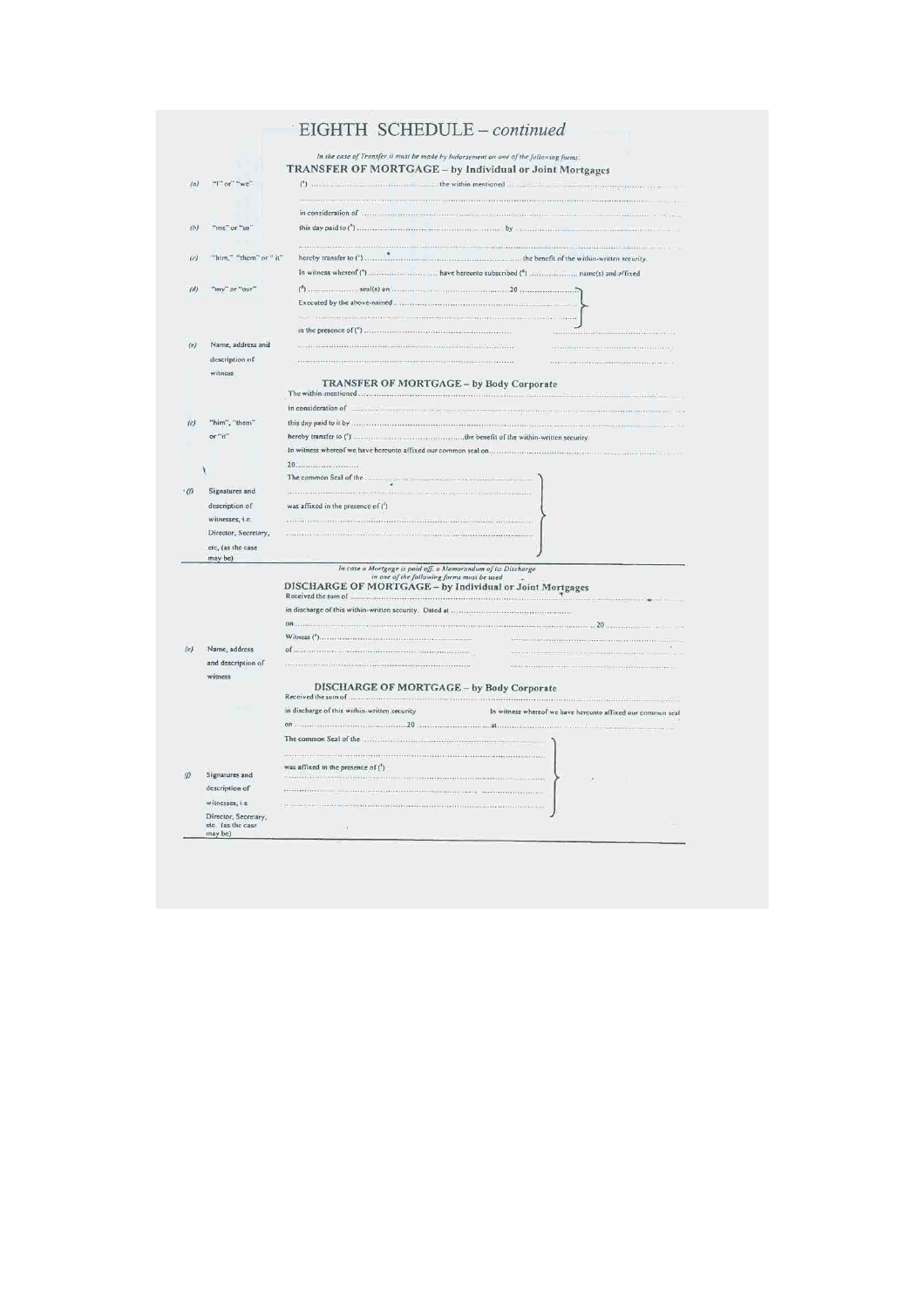# **NINTH SCHEDULE**

[Regulation 25]



REPUBLIC OF MAURITIUS

# **MERCHANT SHIPPING ACT 2007**

# **APPLICATION FOR APPROVAL OF THE REGISTRAR OF SHIPS FOR PARALLEL REGISTRATION OF A MAURITIUS SHIP IN A FOREIGN REGISTER**

To: The Registrar of Ships Port Louis Mauritius

Dear Sir

| Mauritius Ship ". | 11 |
|-------------------|----|
| ("the Ship")      |    |

- **1.** I\*/We\*, .............................................................................................................................. of....................................................................................................................................... being the registered owner\*/prospective owner\* of the Ship whose permanent\*/provisional\* certificate of registration was\*/will be\* issued on ...........................20............., hereby apply for the approval of the Registrar of Ships of the Government of Mauritius under section 56 of the Act for the parallel registration of the Ship under the flag of ................................................................................................. at the port of ..................................................................................................................... ("the Foreign Register").
- **2.** Particulars of Bareboat charterer:-

Name.................................................................................................................................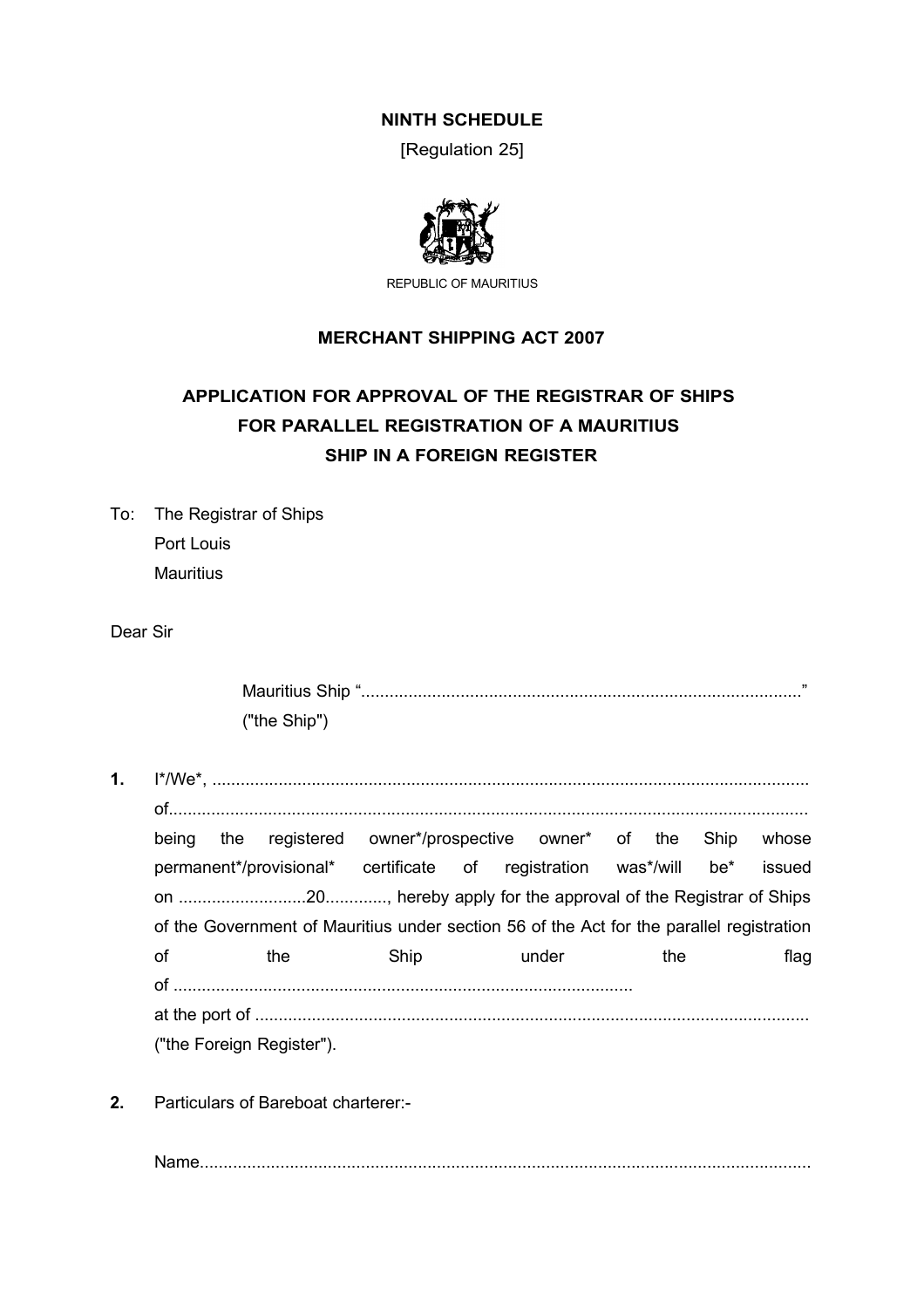| 3. | Intended service of the Ship under bareboat charter                   |                                                                                                                                                                                                                                 |  |  |
|----|-----------------------------------------------------------------------|---------------------------------------------------------------------------------------------------------------------------------------------------------------------------------------------------------------------------------|--|--|
|    |                                                                       |                                                                                                                                                                                                                                 |  |  |
|    |                                                                       |                                                                                                                                                                                                                                 |  |  |
| 4. |                                                                       | Date contemplated for commencement of bareboat charter                                                                                                                                                                          |  |  |
| 5. | Date contemplated for earliest lawful termination of bareboat charter |                                                                                                                                                                                                                                 |  |  |
| 6. | Enclosed with this letter of application you will find -              |                                                                                                                                                                                                                                 |  |  |
|    | (a)                                                                   | a certified copy** of the bareboat charter together with all annexes or addenda<br>(together with authorised English translation if in any other language);                                                                     |  |  |
|    | (b)                                                                   | the consent in writing of the maritime authorities of the Foreign Register and<br>confirmation in writing that the law of the country of the Foreign Register permits<br>the parallel registration of the Ship in its Register; |  |  |
|    | (c)                                                                   | the consent in writing of all registered or prospective mortgagees of the Ship to<br>parallel registration of the Ship under the Foreign Register; and                                                                          |  |  |
|    | (d)                                                                   | a common declaration, in the prescribed form, signed by us and the bareboat                                                                                                                                                     |  |  |

charterer as to *(inter alia)* production of the certificate of registry of the Ship in the Foreign Register and containing consent in writing of the bareboat charterer to parallel registration of the Ship under the Foreign Register.